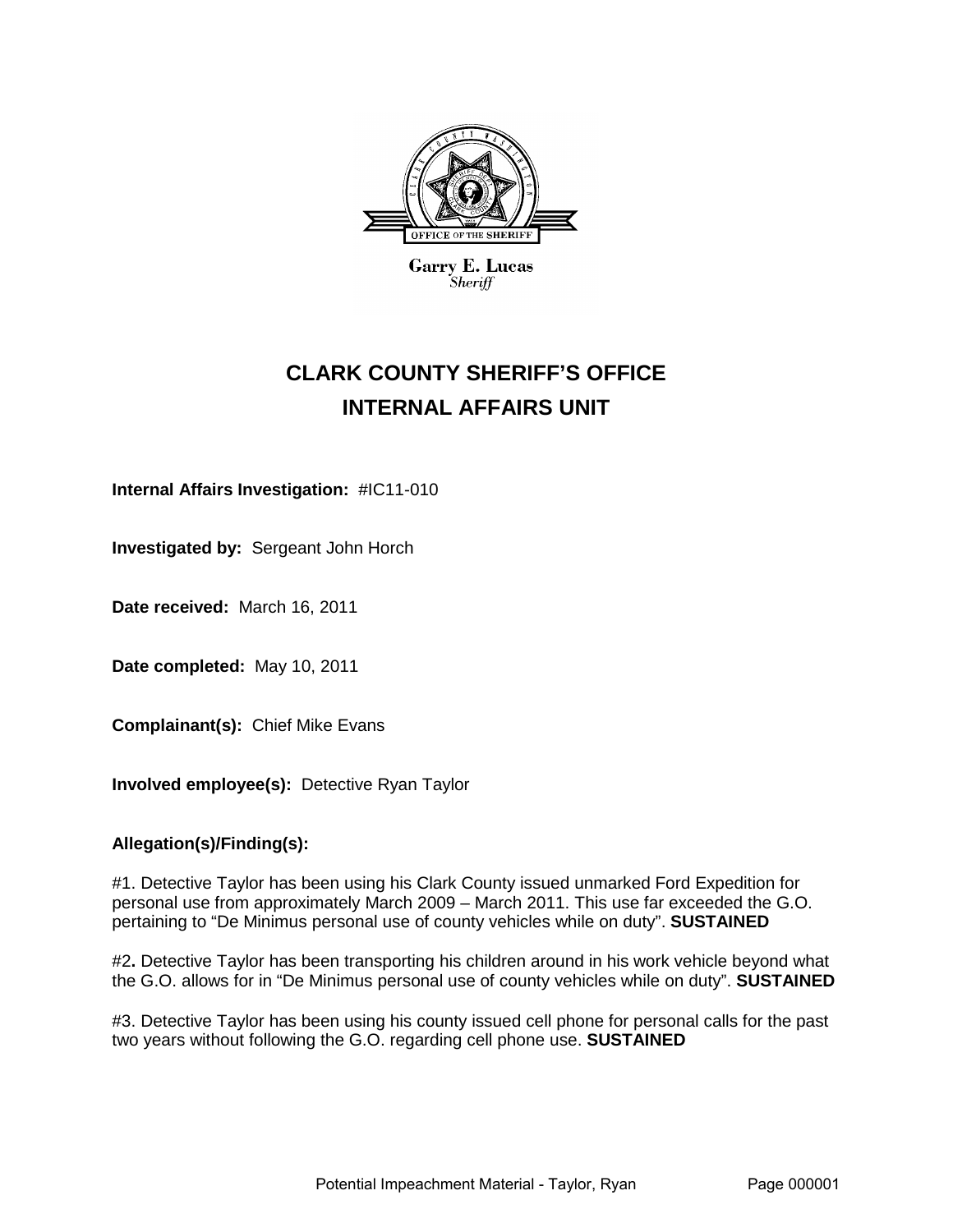#4. Detective Taylor engaged in off duty conduct which would discredit the Sheriff's Office by using information he gathered on Michael Melton (ex-wife's new boyfriend), to visit Melton's residence on and off duty, including taking family members by this residence. **SUSTAINED**

# **Policy Violation(s):**

- #1. G.O. 01.16.010 PURPOSE (VEHICLE USAGE) G.O. 01.16.052 DE MINIMUS PERSONAL USE OF COUNTY VEHICLES WHILE ON **DUTY**
- #2. G.O. 01.16.037 UNAUTHORIZED PASSENGERS
- #3. G.O. 01.35.090 CELLULAR PHONE
- #4. G.O. 01.29.310 OFF DUTY CONDUCT

# **Summary:**

On March 16, 2011, the IA Unit received information that Detective Ryan Taylor had possibly been using his county issued unmarked patrol vehicle for personal use over the past two years. After receiving this information, Det. Taylor was served with a "six part" complaint and an investigation was initiated to look into this matter.

Through the process of analyzing Det. Taylor's vehicle mileage, fuel reports, actual hours worked and witness statements, the IA unit has come to the conclusion that Det. Taylor has in fact, been using his county issued unmarked police vehicle for personal use beyond what the county allows for "De Minimus Use". The mileage reports show Det. Taylor drove 52,914 miles for a two year span since he joined the traffic unit in March of 2009. During that time, his coworker and predecessor in the traffic unit averaged 26,081 miles on their vehicles for a two year span. It was also discovered that Det. Taylor has been transporting his two children around in his work vehicle beyond what is allowed in the "De Minimus Use" policy. A complete break down of hours worked and miles driven are listed in this report.

While investigating the misuse of the county vehicle, the IA Unit also discovered that Det. Taylor's county issued cell phone bills were extremely high for several months over the past two years. Many of the phone calls made and received, were on non working days. During his interview, Det. Taylor admitted that he has used his county cell phone for personal calls over the past two years. He also said he knew the policy about reimbursing personal cell phone calls, but made no effort to follow this even though, according to him, he has done so in the past.

This investigation also found that some of Det. Taylor's behavior during the month of March 2011, is in direct conflict with our policy regarding "Off Duty Conduct". Det. Taylor recently found out that his ex-wife was seeing another man and used the WSP ACCESS system to run a check on this person and their vehicle plate. (The ACCESS policy violations were investigated in IA case # IC11-009). Det. Taylor continued to "investigate" this person on and off duty. He used the information he obtained from his computer checks to go by this person's house on numerous occasions while on and off duty and, at one point, even walked up to this person's residence and attempted to peer into the windows. Det. Taylor also made a concerted effort during this time to keep "tabs" on his wife after learning she was dating another person. He would constantly drive by her residence on and off duty in order to find out what she was doing.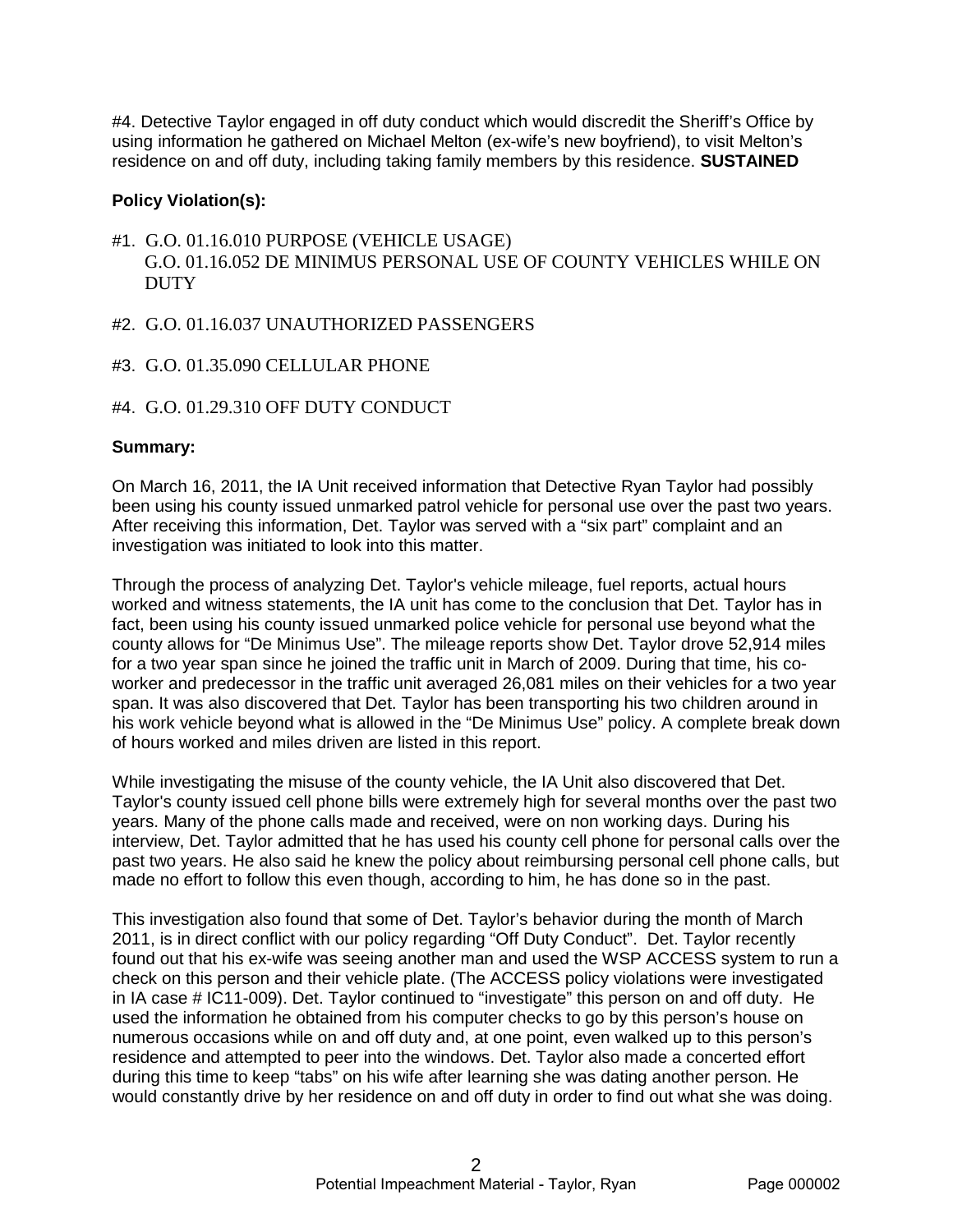His ex-wife recently reported to a mutual friend, who is a Commander with the Vancouver Police Department, that Det. Taylor had been showing up to her house "uninvited" and she was becoming a little concerned.

# **Recommended Findings:**

After thoroughly analyzing all the documentation, data, witness statements, including Det. Taylor's own admissions, the IA Unit has come to the conclusion that Det. Taylor did in fact violate our Vehicle Use policies regarding G.O. 01.16.010 PURPOSE VEHICLE USAGE; and G.O. 01.16.052 DE MINIMUS PERSONAL USE OF COUNTY VEHICLES WHILE ON DUTY and recommends a finding of **SUSTAINED**.

The evidence also shows that Det. Taylor also violated our Vehicle Use policy regarding G.O. 01.16.037 UNAUTHORIZED PASSENGERS and recommends a finding of **SUSTAINED.**

The IA Unit also believes the evidence shows that Det. Taylor violated the G.O. regarding Cell Phone usage G.O. 01.35.090 CELLULAR PHONE and recommends a finding of **SUSTAINED.**

This investigation also discovered that Det. Taylor engaged in off duty conduct that would discredit the Sheriff's Office and is in violation of G.O. 01.29.310 OFF DUTY CONDUCT and the IA Unit recommends a finding of **SUSTAINED.**

# 01.16.010 PURPOSE (VEHICLE USE)

The purpose of this general order is to establish a policy and a set of uniform procedures dealing with the use of motor vehicles by employees of the Clark County Sheriff's Office. The proper use of a motor vehicle represents a responsibility of the Sheriff's Office and its personnel extended to and expected by the people of Clark County. Misuse of or negligent disregard for this responsibility will not be tolerated by the Sheriff's Office. It is imperative that the Sheriff's Office and its personnel operate motor vehicles in a manner worthy of the trust and respect of the people of Clark County. Except as allowed by law, employees operating motor vehicles shall conform to all laws regulating traffic and set an example of good driving to each other as well as to the public. Each employee of the Clark County Sheriff's office shall be responsible for adhering to this policy concerning motor vehicle usage. The policies and procedures of the Clark County Sheriff's Office are intended to be consistent with the requirements of RCW 46.61.035.

# 01.16.052 DE MINIMUS PERSONAL USE OF COUNTY VEHICLES WHILE ON DUTY

The Sheriff's Office recognizes that providing take-home vehicles provides a benefit to the community, this agency, and the employee. The assigned vehicle shall not be used for personal gain. However, it is further recognized that due to the length of shift hours and days of work, there may be times in which employees may need to utilize a County vehicle for personal business while on duty. Personal use that is permissible should be restricted to brief stops to conduct essential personal errands which do not deviate significantly from the normal route or distance to and from work or current beat assignment. Examples of permissible use may include, but not be limited to; taking children to and from day-care or school while the employee is en route to and from work, picking up a prescription or other essential medications, minor routine banking, etc.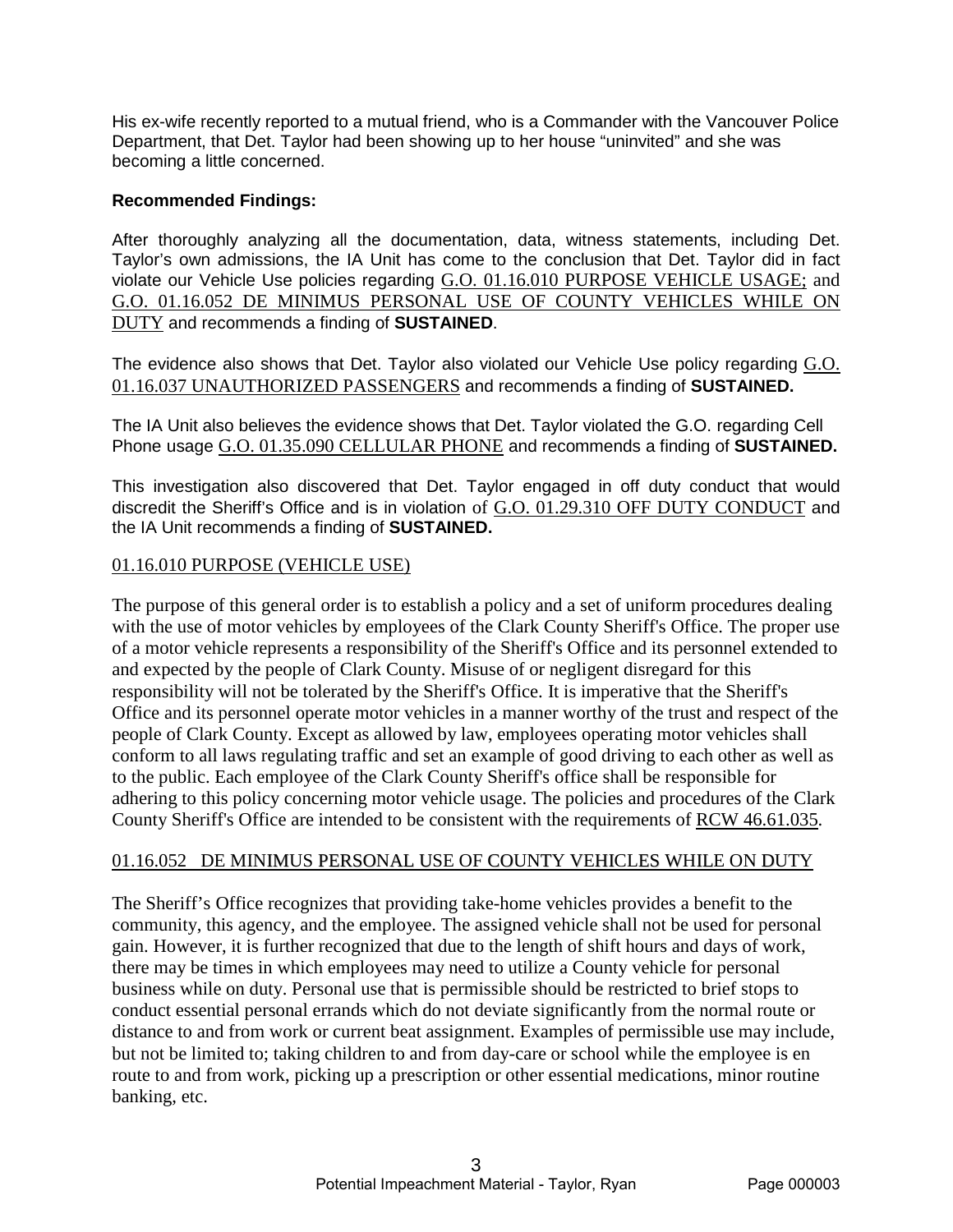Nothing in the section allows for the use of a County vehicle as transportation to any tavern, bar, saloon or similar establishment unless it is in the course and scope of their official duties.

# 01.16.037 UNAUTHORIZED PASSENGERS

Deputies should not transport persons in department vehicles unless such transportation is in connection with official department business or prior approval granted by the Sheriff or his designee.

# 01.35.090 CELLULAR PHONES

The purpose of the cellular phone is to increase communication availability for employees and for the citizens we serve. Radio air time is limited at times and cellular phones provide an alternative method for employees to communicate with citizens, law enforcement departments and other agencies. This also provides employees the ability to return phone calls promptly, contact citizens directly and communicate directly with staff.

The following will be the guideline for the use of cell phones:

- 1. Cell phones will only be used for department business and will not be used for **personal** use, except to make emergency/priority calls to the employee's residence. Refer to Reimbursement Policy for Personal Use of Cell Phones 01.35.095.
- 2. Lengthy conversations shall be kept at a minimum. If a long conversation is anticipated, employees should not use cell phones.
- 3. Employees are reminded that calling from one cellular telephone to another results in double charges to the department. The department is charged for the employee making the call and for the employee receiving the call. Therefore, employees shall restrict the use of cellular telephone calls to **priority** department business only.
- 4. Employees are restricted from making long distance phone calls on cellular phones. Long distance phone calls should be made from precinct or other county offices. In the event employees are traveling out of county, and are unable to utilize a standard telephone and billing card, cellular telephones may be used. However, any long distance call time should be kept to a minimum.
- 5. Except in extreme circumstances, employees are prohibited from using County Cell Phones for the purpose of text messaging.
- 6. Sheriff's Office blue tooth devices should only be synced and used with County Cell phones.
- 7. The Property/Logistics Manager will provide copies of cell phone bills to employee supervisors to review for excessive calls and abuse.

# 01.29.310 OFF-DUTY CONDUCT

All employees shall maintain the highest standards of conduct and will avoid any conduct which would discredit the employee or the Sheriff's Office. Off-duty deputies should perform necessary police service in Clark County whenever public safety is urgently required. While off duty and within the jurisdiction of Clark County, deputies should carry official identification when in public.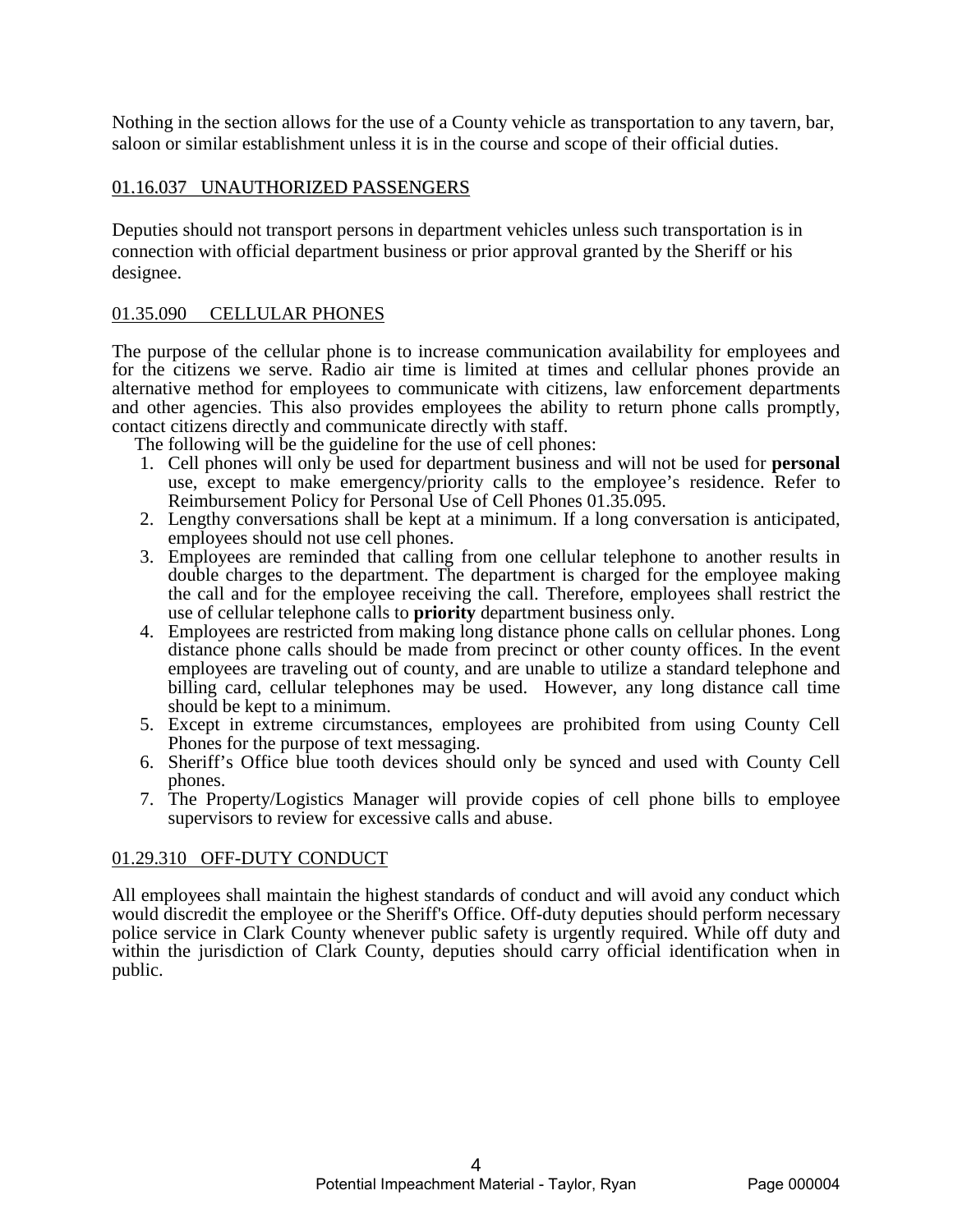# **Investigation:**

This investigation was initiated on March 15, 2011, after the IA Unit received notice that Det. Taylor had possibly been using the ACCESS system for his own personal use. After this ACCESS allegation came to our office, other possible policy violations surfaced resulting from that investigation and have lead to this investigation.

This investigation is separated into four sections:

- A. Vehicle Use / AVL (Automatic Vehicle Locater)
- B. Cell Phone Use
- C. Off Duty Conduct
- D. Other

#### **Vehicle Use**

On March 15, 2011, I spoke with Sgt. Alex Schoening regarding some of Det. Taylor's behavior and actions while they had worked in the traffic unit together from March 2009 – March 2011. Sgt. Schoening was a detective during that time and was promoted to the rank of Sergeant in February 2011. Sgt. Schoening and Det. Taylor were the only two traffic detectives for the last two years and he had a close working relationship with Det. Taylor and also considers them to have a "friendly" relationship.

Sgt. Schoening had initially contacted me regarding a possible ACCESS violation that Det. Taylor might have committed. This ACCESS issue has already been investigated by the IA Unit (IA case # IC11-009).

After talking about the ACCESS issue, Sgt. Schoening told me he suspected that Det. Taylor had been using his work vehicle for personal use for the past two years. He said when Det. Taylor had joined the unit in 2009, his work vehicle mileage was significantly lower than that of Schoening's. Sgt. Schoening said he had recently noticed that Det. Taylor's mileage had surpassed his by a large amount. Sgt. Schoening also told me that on a weekly basis, Det. Taylor would ask him what his vehicle mileage was. Sgt. Schoening thought this odd, and would sometimes comment to Det. Taylor that he was putting a lot of miles on his vehicle and, in a round about way, suggested that he should not be using his vehicle on his days off for personal use. Sgt. Schoening said he would see Det. Taylor on his days off driving his vehicle to the office and would mention to him that he shouldn't be working on his days off.

Sgt. Schoening said he was aware that Det. Taylor only had one personal vehicle, and this was used by Taylor's wife since she is a realtor. Sgt. Schoening said he knew Det. Taylor had sold his BMW soon after joining the traffic unit in 2009. Sgt. Schoening suggested to Det. Taylor several times that he should buy a vehicle and even offered to let Det. Taylor use his truck if he needed transportation. Det. Taylor never used Sgt. Schoening's personal vehicle.

Sgt. Schoening said he "deduced" that Det. Taylor was using his work vehicle on his days off based off their mileage readings. One time, Det. Taylor told Sgt. Schoening that he was trying to "rack up" his miles, hoping that he would get a new vehicle once his reached the 130,000 mile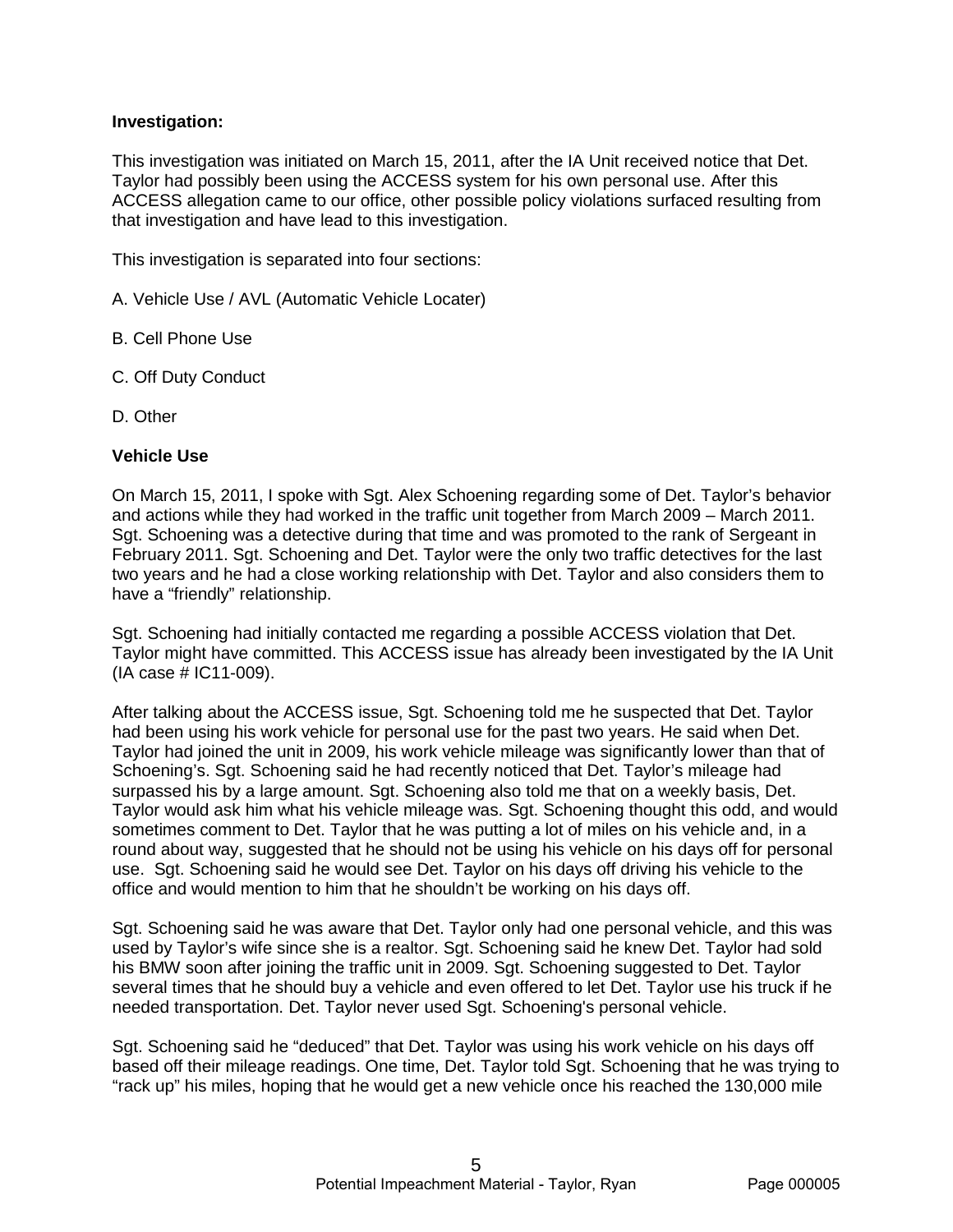mark. This comment was made in reply to Sgt. Schoening questioning Det. Taylor as to why he asked about his mileage all the time.

On April 13, 2011, Sgt. Schoening participated in an IA interview to discuss this and other matters pertaining to Det. Taylor's recent behavior. The following quotes are taken from his interview regarding his suspicions about Det. Taylor's personal use of his work vehicle:

HORCH: *Through that two years did you ever have an opportunity to find out his mileage towards the end, you know, a month or two or three ago, and did you ever have any conversation with him about the mileage?*

SCHOENING: *Uh, again, never firsthand knowing what his mileage is. I remember having multiple conversations with Ryan about his mileage and they were initiated* by him. *He would ask what his ... what my mileage was in my car.*

HORCH: *Would he ask you on a weekly basis?*

SCHOENING: *Oh, yeah.*

Later in the interview –

HORCH: *Okay. Did you ever question him about his mileage, like, "You're driving a lot of miles," or, "I see that you're driving a lot of miles?"* 

SCHOENING: *I did, I told him, "It looks like you're driving," you know, "you're putting a whole lot of miles on."*

HORCH: *Seriously or jokingly or kind of both?*

SCHOENING: *Oh, both.*

Later in the interview –

HORCH: *Were you concerned after he sold the BMW, um, that he was possibly using his county vehicle for personal use, also?*

SCHOENING: *I believe that he was ... I assumed that he was doing a lot of driving that could incur personal use, based on the amount of miles he was driving, but I would ... I would weigh that against ... I think I would have an argument inside my own brain, "Well, he is working a lot of OT and driving a lot --"* 

Later in the interview –

SCHAUB: *Did he have any other vehicle other than the BMW?*

SCHOENING: *His wife's ... his wife's car. I believe they had a Tahoe. Yeah.*

HORCH: *Do you know if he drove that on his days off or do you know -- did you ever see him driving it?*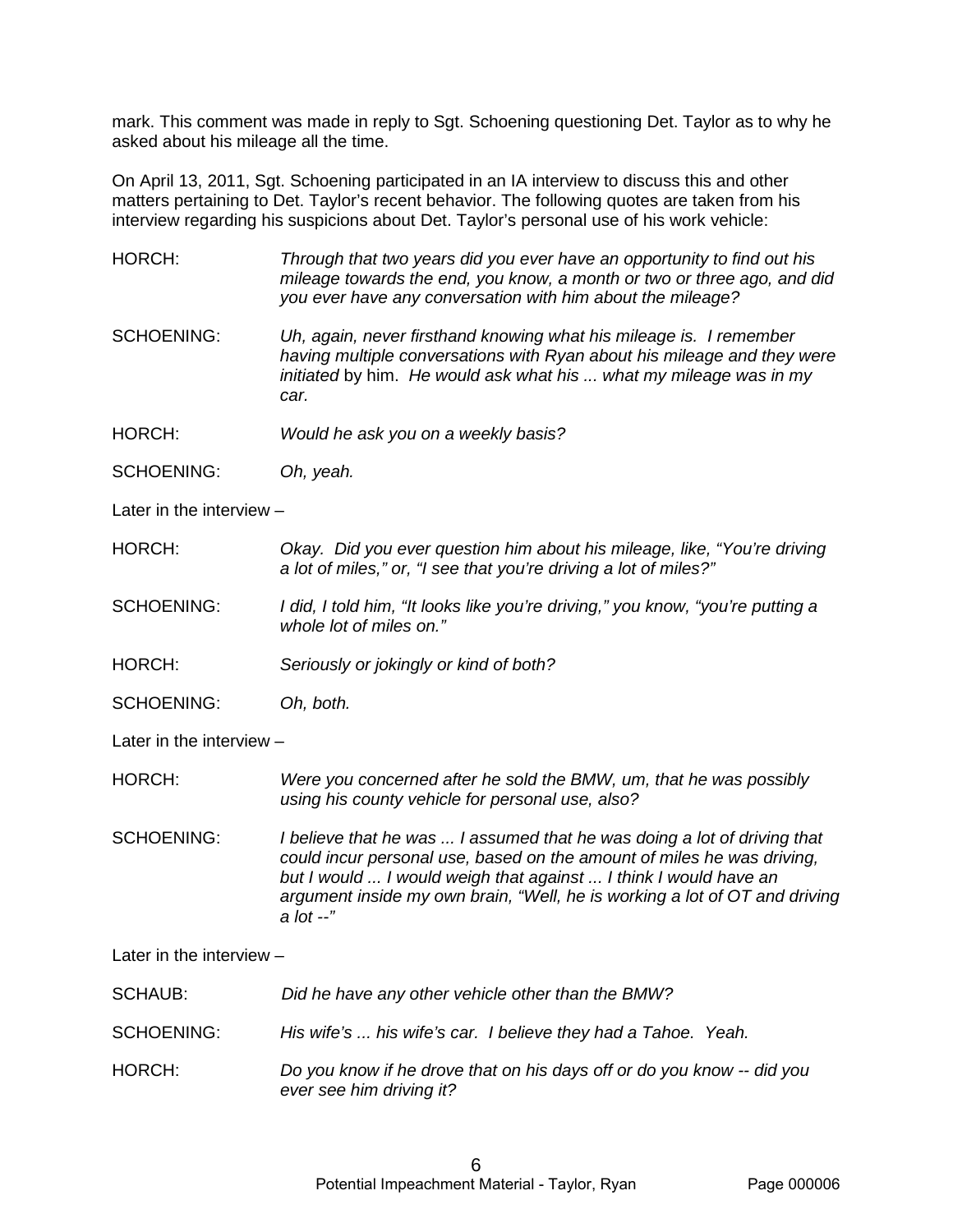- SCHOENING: *Well, they were ... they were separated a lot of the time. I know that after they decided or, I don't know if it was mutually, but the marriage wasn't going to work, he was living at home while she was living at home and I don't know if he drove the car then, but I do know that he -- I don't know he drove the car a whole lot.*
- HORCH: *Did you ever suggest to him that he should buy a car?*
- SCHOENING: *Yeah. Yes.*
- HORCH: *Why ... why did you do that?*

SCHOENING: *Because it seemed like he needed to get around. And I ... I remember having just a side conversation with ... with Deputy Luque and again, just, "Yeah, Ryan's borrowing my car." And I know that ... knew that, you know, he'd go visit family members and I think they live in Tri-Cities or Wenatchee or somewhere. And I offered ... I even offered him my truck to borrow one time. I said, "I'm sorry, it doesn't have a bunch of seats in it, but any time you need to borrow my car." You know.*

- HORCH: *Did he ever borrow it?*
- SCHOENING*: no.*

Sgt. Schoening went on to talk about some of the other problems Det. Taylor was having at work. Some of these included, not being able to prioritize his work and the amount of stress that Det. Taylor would put on himself. Some of these comments are included in the "Other" section of this report.

On April 12, 2011, Deputy Chris Luque participated in an IA interview. Deputy Luque became involved in this investigation since he has been discussing some of his observations about Det. Taylor with Sgt. Schoening. Deputy Luque and Det. Taylor are good friends and Det. Taylor even lived with Deputy Luque for a few months last year while he and his wife were having problems. The following excerpts are Luque's observations about Det. Taylor's county vehicle use.

| HORCH: | But you've had discussions with Alex Schoening about him, Ryan, using<br>his vehicle in the past?   |
|--------|-----------------------------------------------------------------------------------------------------|
| LUQUE: | Yes, sir.                                                                                           |
| HORCH: | Which would entail what? Which  what did you guys discuss?                                          |
| LUQUE: | It's more just him using his vehicle, but him not having another vehicle to<br>use, so --.          |
| HORCH: | Are you, are you saying that, are you saying you thought he was<br>working  using his work vehicle? |
| LUQUE: | Yes, sir.                                                                                           |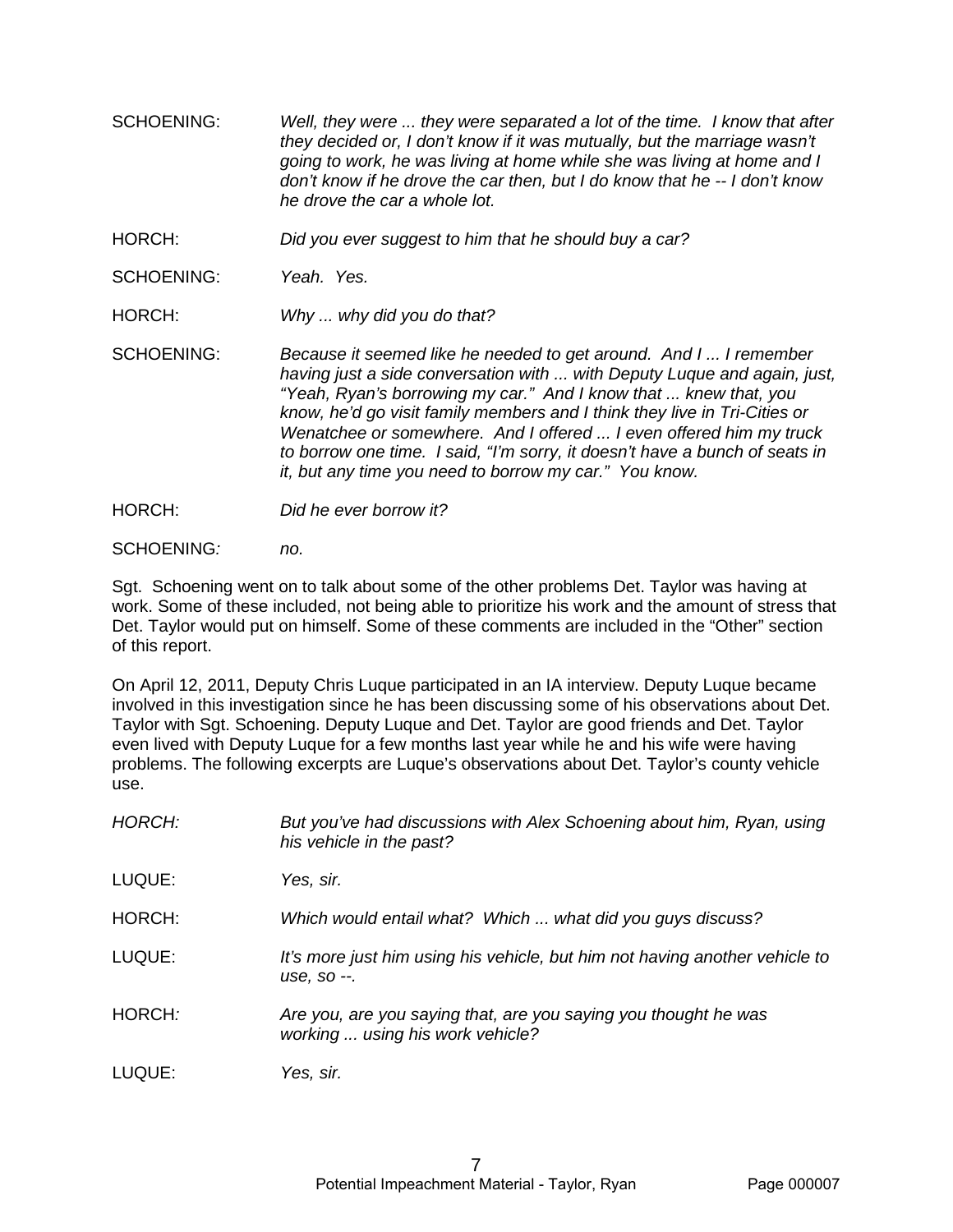| HORCH:                   | On -- for personal business?                                                                                               |
|--------------------------|----------------------------------------------------------------------------------------------------------------------------|
| LUQUE:                   | Yes, sir.                                                                                                                  |
| Later in the interview - |                                                                                                                            |
| HORCH:                   | Did he ever bring any other vehicles over to your house?                                                                   |
| LUQUE:                   | No.                                                                                                                        |
| HORCH:                   | Did you ever see him come over to the house with anybody else in the<br>vehicle, like his kids?                            |
| LUQUE:                   | At that time? I don't  I don't remember.                                                                                   |
| HORCH:                   | You mean, at that time that he was living with you?                                                                        |
| LUQUE:                   | Yes.                                                                                                                       |
| HORCH:                   | Okay. Have you ever  has he ever --                                                                                        |
| LUQUE:                   | Yes.                                                                                                                       |
| HORCH:                   | -- done that?                                                                                                              |
| LUQUE:                   | Yes.                                                                                                                       |
| HORCH:                   | Before or after that time that he lived with you?                                                                          |
| LUQUE:                   | After for sure. I don't remember if it was before.                                                                         |
| HORCH:                   | Was he in uniform?                                                                                                         |
| LUQUE:                   | No. On some of the occasions, no.                                                                                          |
| HORCH:                   | How many occasions do you think there were?                                                                                |
| LUQUE:                   | Um, God, I couldn't even begin to guess. More than just a couple. You<br>know, more than one or two, I should say.         |
| HORCH:                   | At least three or four?                                                                                                    |
| LUQUE:                   | Yeah.                                                                                                                      |
| HORCH:                   | Okay.                                                                                                                      |
| LUQUE:                   | Yeah.                                                                                                                      |
| HORCH:                   | Did you  do you know what he was doing? Did he  did he -- why did<br>he come over there to say hi or what was the purpose? |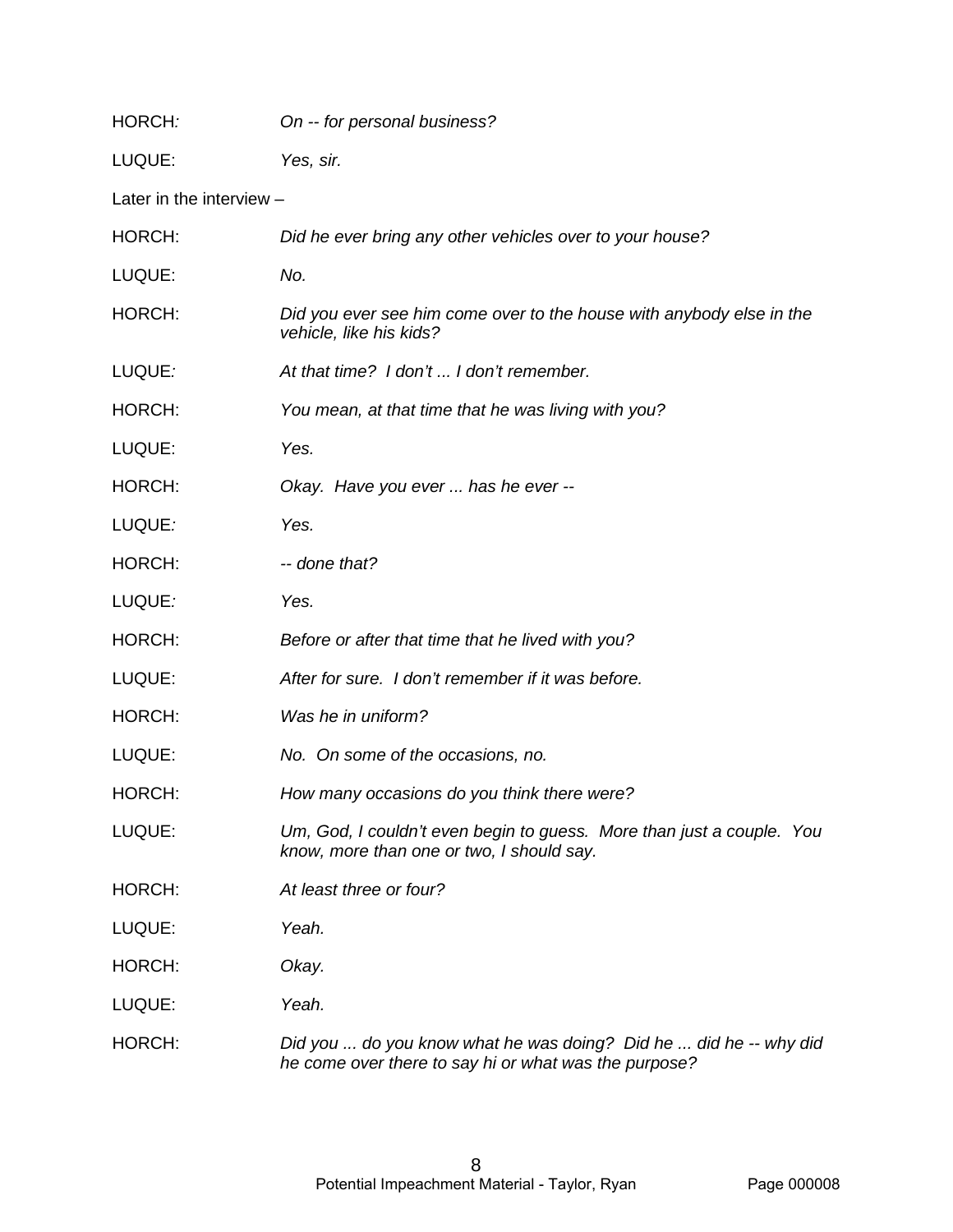LUQUE: *Eh, you know, I don't even remember why. I mean, it was for probably to say hi or maybe he was picking stuff up for me at the time or --* HORCH: *Okay.*  LUQUE: *-- I don't remember, but it wasn't ... I don't remember the reason.* HORCH: *He wasn't on his way to work and dropping the kids off --*

LUQUE: *No.*

Later in the interview -

HORCH*: Okay. So with your discussions, you said you did discuss with him about purchasing another vehicle?*

LUQUE: *Mm-hm.*

HORCH: *And why was that?*

LUQUE*: I knew he didn't have one. And obviously, had nothing to drive. So it was kind of forcing him to use his work vehicle, I'm sure, more than I can only anticipate, just based on what ... the few times I saw him, and I know that me personally, I know you have to go to the store, you have to go places, so --.* 

Later in the interview -

HORCH*: Did ... did you ever give him kind of a friendly warning or anything like that, like, "You shouldn't be driving your county vehicle," if that's what you though, or anything like that --*

LUQUE*: You know --*

HORCH*: -- discussion?* 

LUQUE*: -- like, we talked about, I insinuated on it. I don't think I was very clear on it. Um, you know, it's kind of, well, I think like we said, you're talking about a guy that's been on a year and half telling a guy that's been here ten years that knows –* 

Later in the interview –

HORCH*: Okay. In your mind, though, not saying it, what were you thinking when you were insinuating this? Did you think he was doing things he shouldn't be as far as county policy? Did you think he was making a mistake?*

LUQUE*: Yeah. I mean, I knew that -- I know the vehicle use policy and I know that it's forgiving on certain circumstances as far as, you know, technically some people use it to go do their dry cleaning and use it -- I mean, far beyond what I use it for. But again, I know ... I have ... I could only*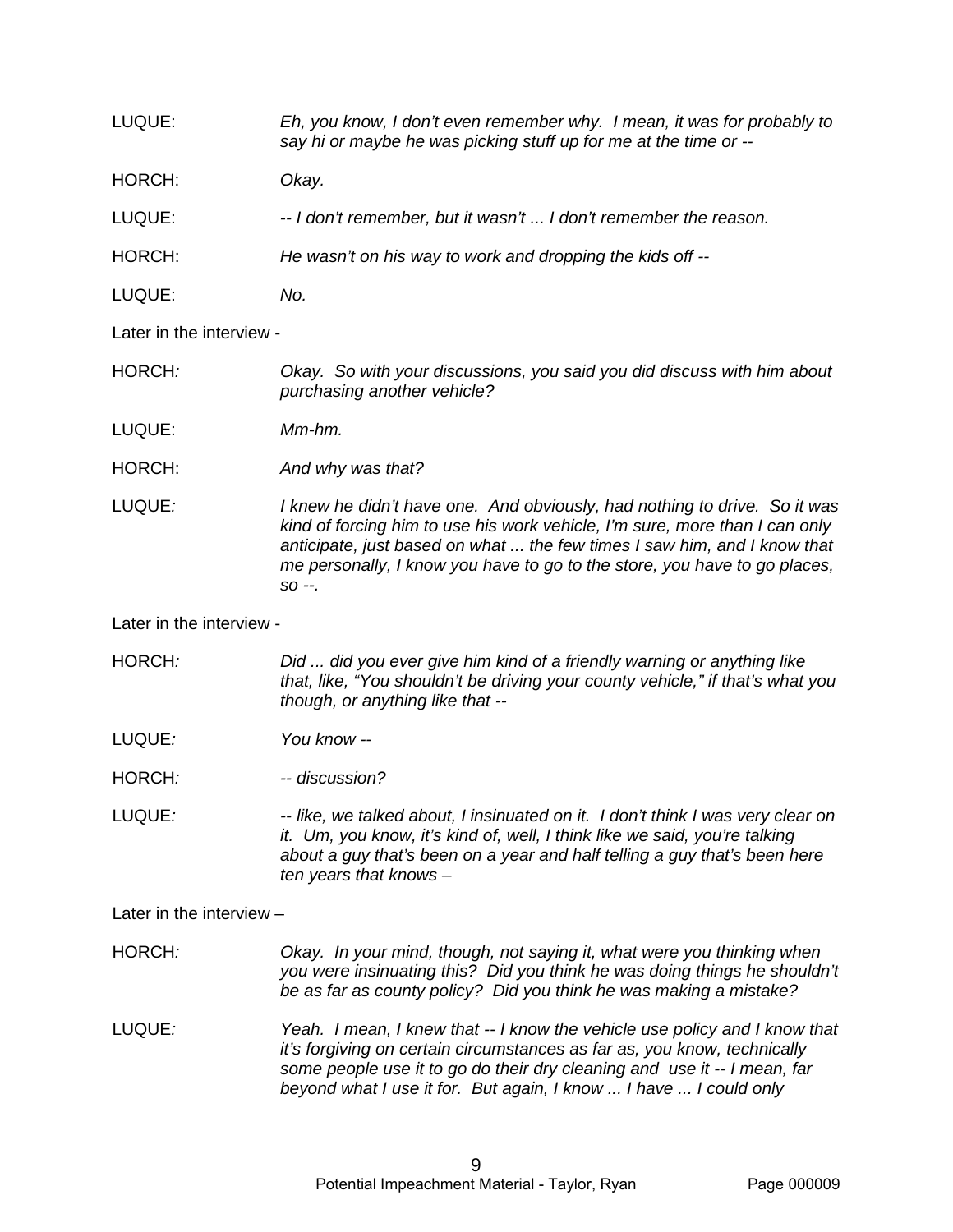*assume that the car had to have been used more than ... than needed, obviously.*

- HORCH*: Okay.*
- LUQUE*: Because again, I know what I have to do on a daily basis as far as going to the store and going to here and going to there.*
- HORCH*: Did you ever see him drive to the store or to the movies or anything other than --*
- LUQUE*: No. I never --*
- HORCH*: -- bringing his kids over?*
- LUQUE*: I never saw that. And to be honest with you, he never mentioned it to me. I mean, it never came up in a conversation, "By the way, I drove my car here."*
- HORCH*: Okay.*
- LUQUE*: But yeah, I'd see him showing up with the kids several times.*
- HORCH*: Okay.*
- LUQUE*: Enough to go, you know, it's -- he's using it as a transport.*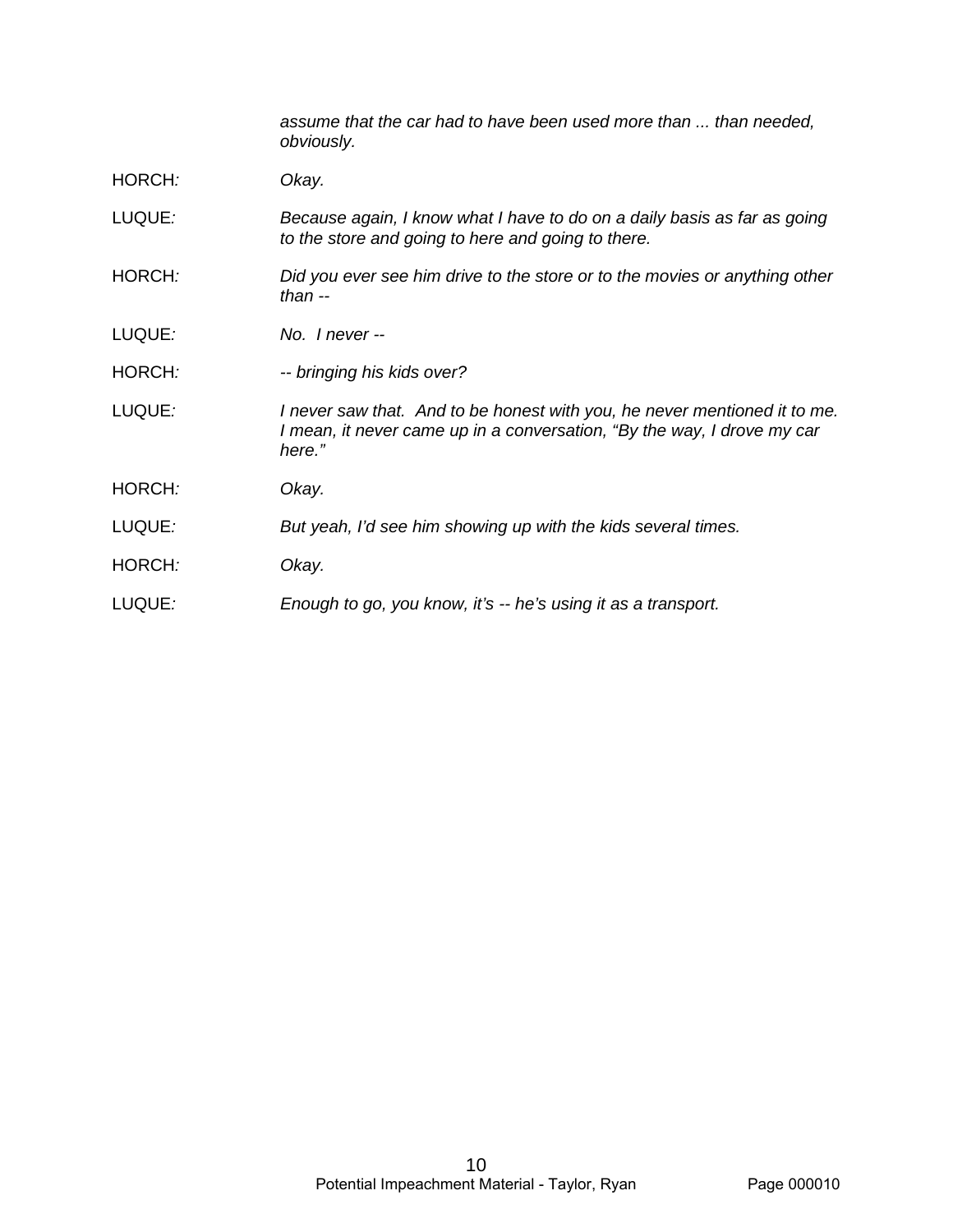The following chart is a break down of the miles driven and the averages of three traffic units for a two year period. The "days worked" calculation comes from adding up all of their regular hours, call back hours and overtime hours for this two year period and dividing that number by 11.75 (which is a work day). It should be noted that I researched and looked up every single work day, to include all overtime hours for Det. Taylor, Sgt. Schoening and Deputy Harada for a two year period. I also researched all of their mileage readings and fuel fill ups from the county shops computer system.

| Vehicles driven<br>for two year<br>period | 1. Ryan Taylor<br>Vehicle # S19-989<br>Ford Expedition<br>Mar. 1, 2009 -<br>Mar.1, 2011 | 2. Alex Schoening<br><b>Vehicle #S19-959</b><br>Ford Expedition<br>Mar. 1, 2009 -<br>Mar.1, 2011 | 3. Doug Harada<br><b>Vehicle #S19-989</b><br>Ford Expedition<br>Mar. 1, 2007-<br>Mar. 1, 2009 |
|-------------------------------------------|-----------------------------------------------------------------------------------------|--------------------------------------------------------------------------------------------------|-----------------------------------------------------------------------------------------------|
| Miles driven                              | 52,914                                                                                  | 28,602                                                                                           | 24,567                                                                                        |
| Days worked                               | 436                                                                                     | 356                                                                                              | 367                                                                                           |
| Miles per day                             | 121                                                                                     | 80                                                                                               | $*67$                                                                                         |
| Gallons<br>consumed                       | 4,851                                                                                   | 2,441                                                                                            | 1,898                                                                                         |
| Total cost                                | \$13,174                                                                                | \$6,538                                                                                          | \$5,660                                                                                       |
| Fuel fill ups on<br>days off              | 32                                                                                      | 9                                                                                                | 4                                                                                             |

- Taylor miles = 28.7 % above average of ALL three vehicles
- Taylor miles = 50.3% above average of Schoening & Harada
- \* Harada lived 7 miles closer to traffic office than Taylor and **Schoening**
- Taylor and Schoening both live equal distance from traffic office (18.5 miles)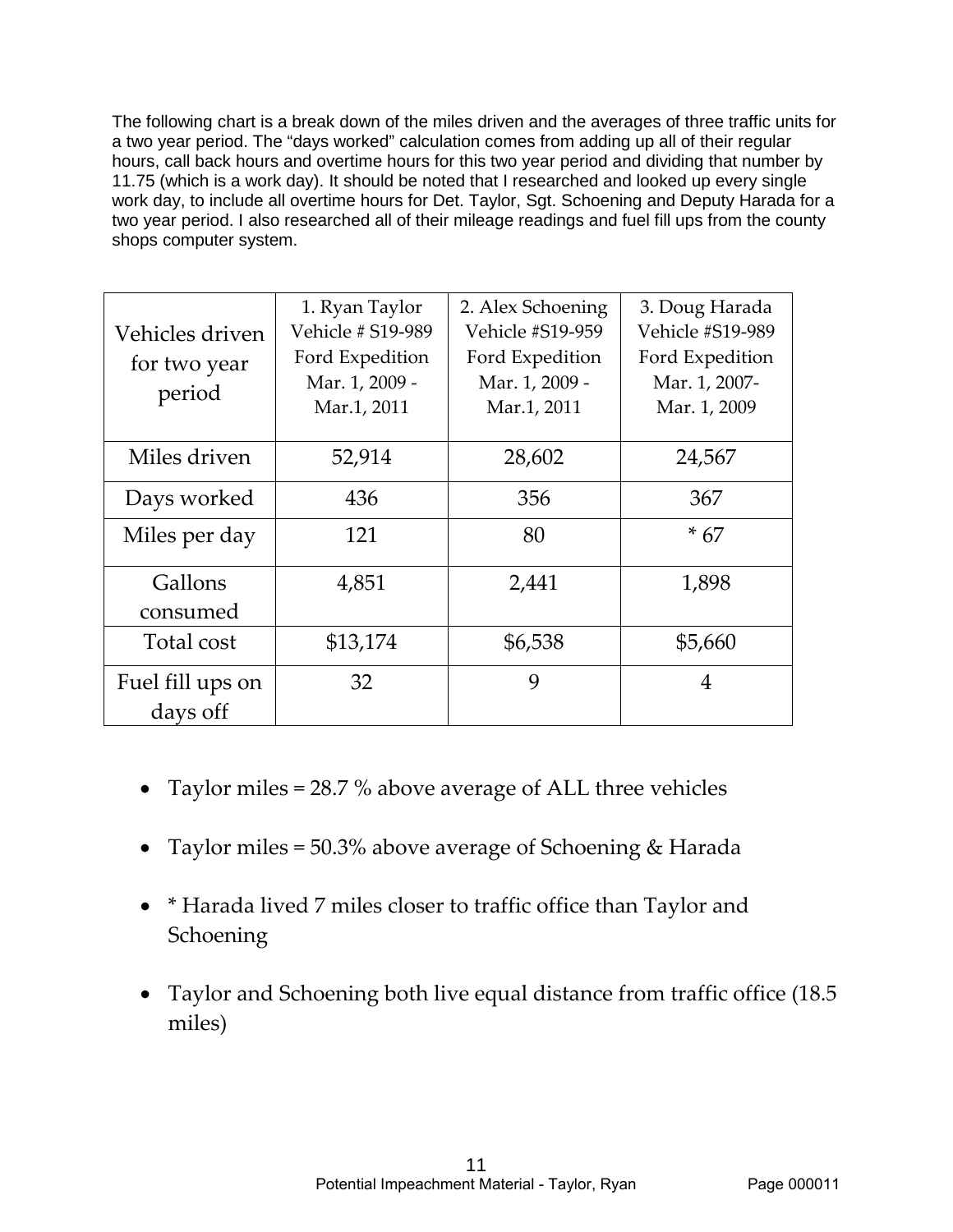On April 21, 2011, Det. Taylor participated in an IA interview held at the Sheriff's Office Headquarters. Also present was Det. Rick Buckner as guild representation. Det. Taylor read his employee rights and his Garrity warnings and acknowledged that he understood them. This interview covered numerous topics, and when it came time to talk about his work vehicle usage, I started off the questioning as follows;

HORCH: *-- that we have here, okay? It's been alleged that for the past two years you've been using your county vehicle for personal* use. *That's one of the main allegations that we're talking about here.* TAYLOR: *Okay.* HORCH: *Do you have anything to say about that? Beyond what you just read here, beyond what would be considered normal in our work functions, other than going to the bank, dropping kids off on the way to work, returning a movie while you're working, you understand all those, right?* TAYLOR: *Yes, sir.* HORCH: *Okay. Beyond that, that's the allegation for the past two years within the past two years, that is the allegation. Have you been using your county vehicle for personal use?* TAYLOR: *Yes.* HORCH: *Okay. How much ... how many times, if you can come up with a number, or how many miles, just a ballpark figure if you can figure it out, and from when did you start using your Expedition that was assigned to you in March of '09?* TAYLOR: *Um, I couldn't give you, uh, miles. Um, I've always attempted to, uh - well, in 2009, when I got into the unit, um, uh, I still had ... I still had a personal car for, um, I'm not sure exactly when --* Later in the interview -

HORCH: *Okay. May, Jun*e. *You go down to one vehicle, you and Deanna are* still *together*

TAYLOR: *Still together*

HORCH: *Living at the house. So from May or June, 2009, until you move in with Chris Luque in April of 2010, how much do you think you drive your county vehicle outside of our policy or did you drive the county vehicle for personal use?*

TAYLOR*: Um, I ... I don't want to say that I didn't, but I didn't much. I mean, it was, I, uh --*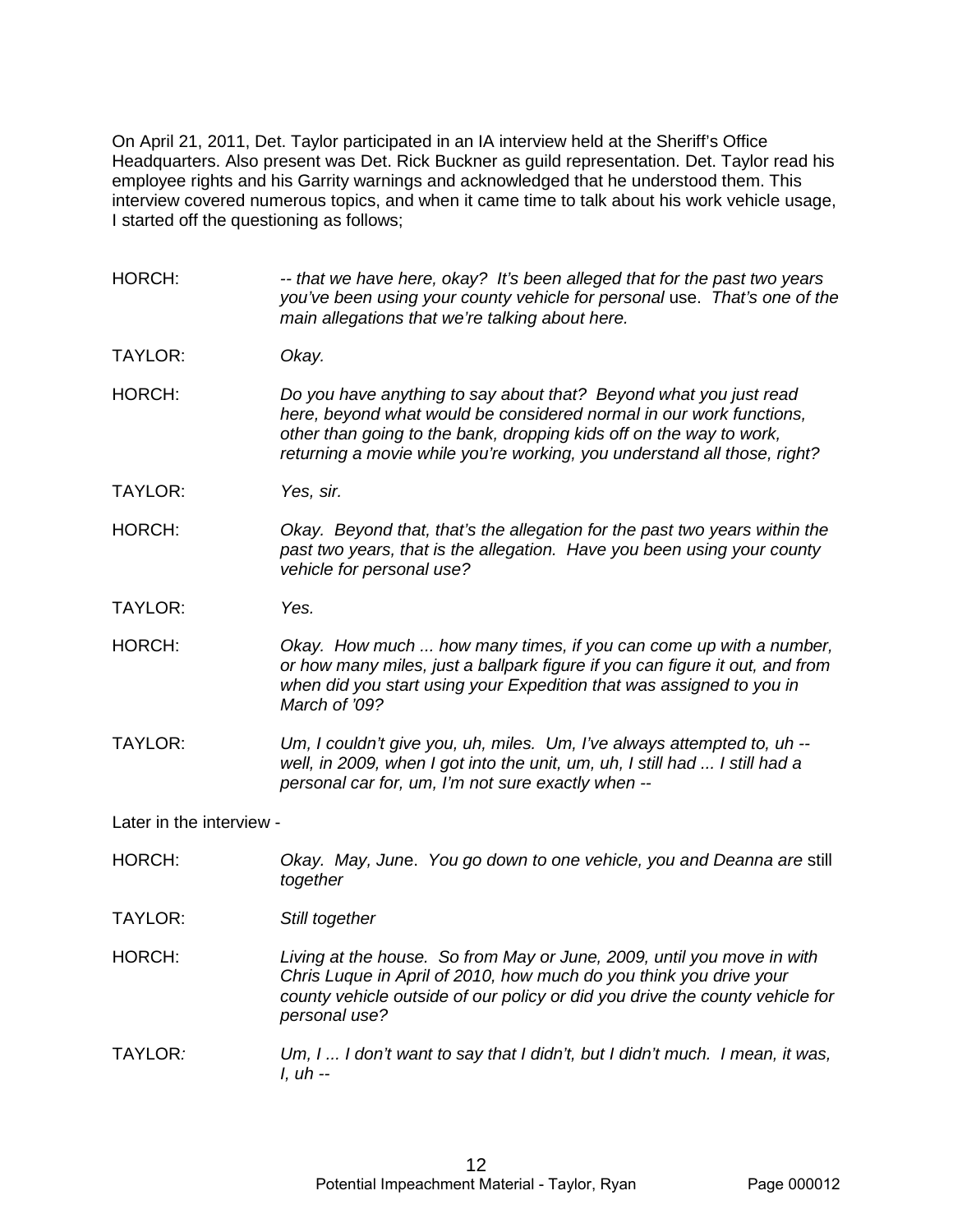HORCH*: Outside of the policy, correct? You're reading it right here.*

TAYLOR*: Right.*

HORCH*: Okay. So there were some times, you just don't know how many?*

TAYLOR*: Yeah, uh, because --*

HORCH: *And what would you do? Did you --*

TAYLOR*: Uh, well, for example, I know for example, um, if, uh -- I would, I mean, like, uh, I'd go to the kids' function at school since it was so close, but if ... if my wife, if she couldn't ... if she couldn't come pick me up, I remember that happened one time, because she's like, "Can you meet me there?" And I'm like -- I remember that happened once. That's -- it was two miles from my house, but I did that. Um, but honestly, I was, uh, you know --*

HORCH*: If she was gone with the Tahoe and you needed to do something, would you take your county vehicle?*

TAYLOR*: If I was in a bind. Well, here's what -- if ... and here's where I know that this is still considered personal use. I would call Chris and say, "Hey, I need to," you know, "do something. Can I borrow your truck," and he would say yes. Or Maxfield or my in-laws. And I would have to drive from my house to that location to get the car. I would -- yeah. So I know that --*

HORCH*: How many times do you think you did that from --*

TAYLOR: *Um --*

HORCH*: -- 2009 to 2010? June 2009 to --? Several or --*

TAYLOR*: Yeah. Yeah.*

HORCH*: Okay. Any other places?*

TAYLOR*: Um -- (sighs).*

HORCH*: There's some you just can't remember?* 

TAYLOR*: Yeah.*

HORCH*: Okay.* 

TAYLOR*: I know I ... I, you know, I ... I ... I really, um, tried to show my wife the sacrifices I was making in order to, um, so that's why I didn't go get another car, because we were still doing okay up until April. Um, but, uh, but I know, yeah, I mean, I tried to be as good, you know, like I said, I used ... I used my in-laws, I live really close, I'd go over there and grab a truck.*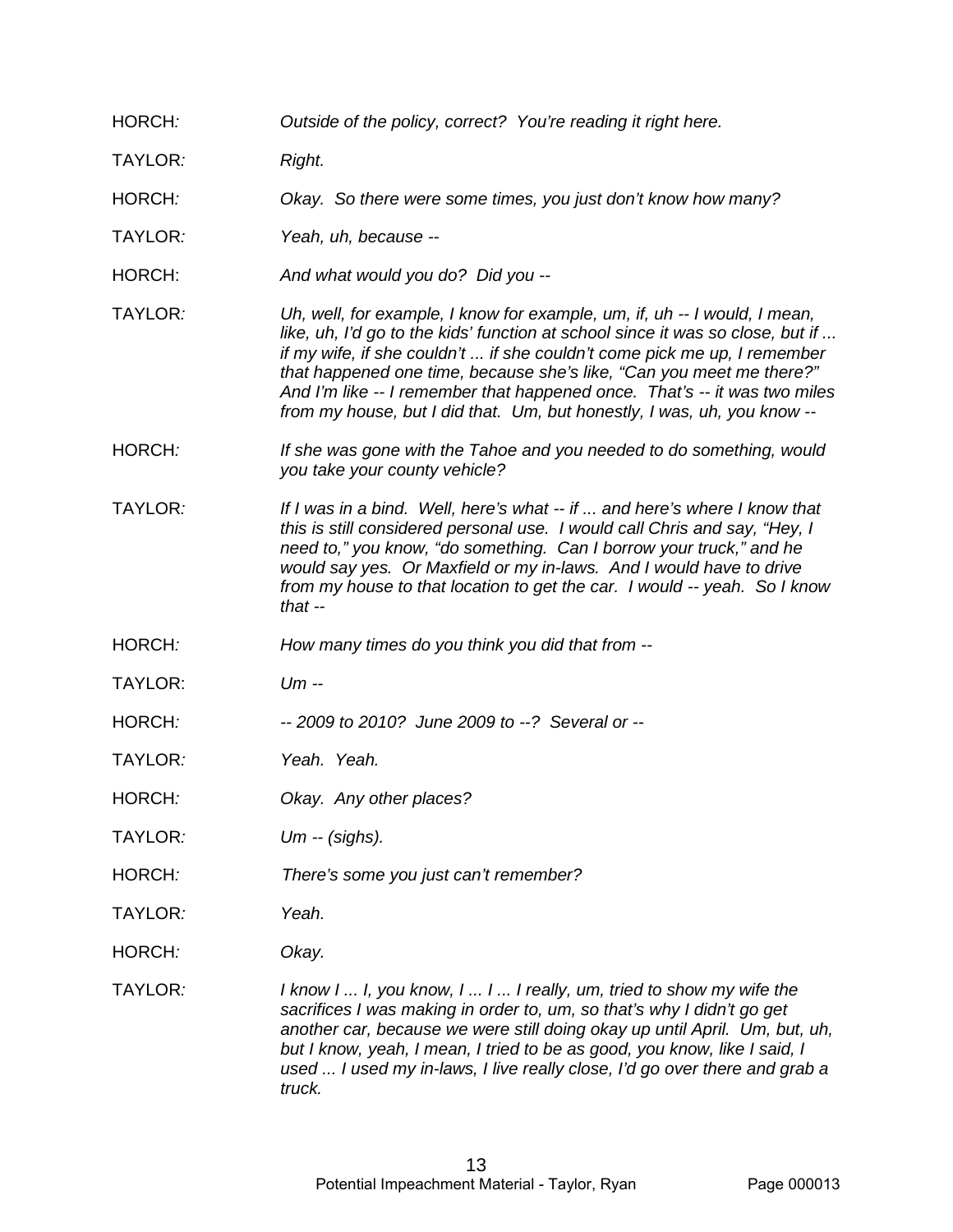Later in the interview -

| HORCH:                   | Okay. Did you ever put  did you ever fill up the car, then, with your own<br>personal credit card?        |
|--------------------------|-----------------------------------------------------------------------------------------------------------|
| TAYLOR:                  | I have, yes. Well, I've put --                                                                            |
| HORCH:                   | You have?                                                                                                 |
| TAYLOR:                  | I've put gas in it, yes.                                                                                  |
| HORCH:                   | Okay. When did you do that? How many times have you done that?                                            |
| TAYLOR:                  | Um, well, not that often, but, uh, I did it a couple of times. Uh --                                      |
| HORCH:                   | During that year, do you remember doing it?                                                               |
| TAYLOR:                  | Well, I don't know if it was that year --                                                                 |
| HORCH:                   | Okay.                                                                                                     |
| TAYLOR:                  | -- or this last year.                                                                                     |
| HORCH:                   | Okay.                                                                                                     |
| TAYLOR:                  | I don't remember.                                                                                         |
| HORCH:                   | Do you, do you think you have receipts or would they be on a MasterCard<br>statement or a Visa statement? |
| TAYLOR:                  | No, I don't -- I, uh, I always pull money out because of working the desk.<br>$11 -$                      |
| HORCH:                   | You pay cash?                                                                                             |
| TAYLOR:                  | I pay cash.                                                                                               |
| Later in the interview - |                                                                                                           |
| HORCH:                   | How many times do you think he (Luque) talked to you about buying a<br>personal vehicle?                  |
| TAYLOR:                  | A couple of times. But honestly, I think it was he asked what I was<br>driving, but --                    |
| HORCH:                   | He asked what you were driving as far as your personal vehicle?                                           |
| TAYLOR:                  | Mm-hm.                                                                                                    |
| HORCH:                   | And what would you say?                                                                                   |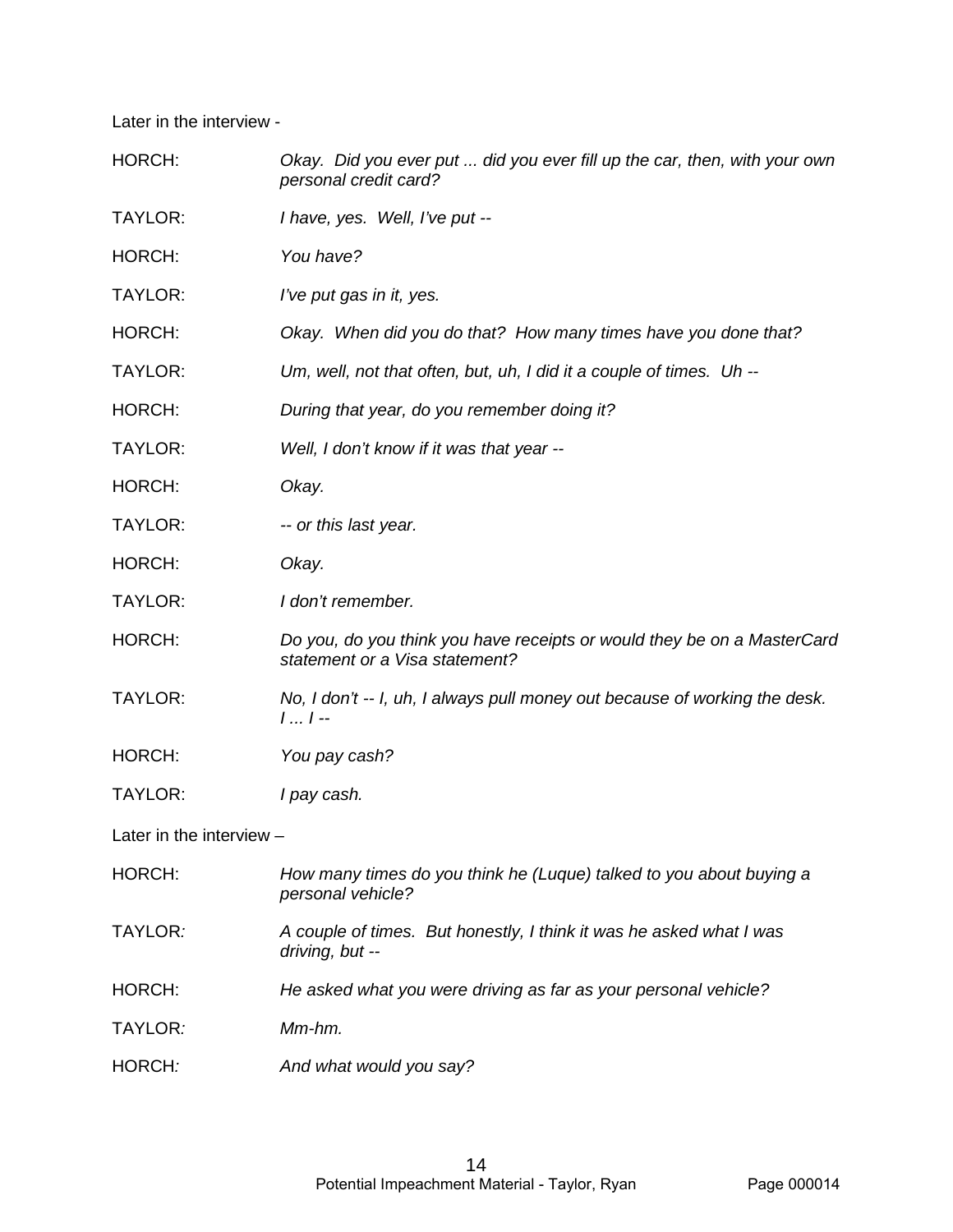| TAYLOR:        | Uh, I would say, you know, I'm borrowing my in-laws or, you know, I was,<br>like I said, until, you know, being back with Deanna, I would  I would<br>use her car again. I mean, when we moved back together in August, I<br>mean, it was  I knew it was coming, but we  I would still use her car.<br>$Um -$ |
|----------------|---------------------------------------------------------------------------------------------------------------------------------------------------------------------------------------------------------------------------------------------------------------------------------------------------------------|
| HORCH:         | When you guys were separated, when you were living with Chris Luque<br>when it was your days off and you would go home and stay and Deanna<br>would live with a girlfriend?                                                                                                                                   |
| TAYLOR:        | Right.                                                                                                                                                                                                                                                                                                        |
| HORCH:         | What would you drive during that time?                                                                                                                                                                                                                                                                        |
| TAYLOR:        | I would, if I needed to borrow a car, I'd borrow my in-laws or I'd borrow<br>Chris's truck or Tom Maxfield's truck. But I  but I still had to drive from,<br>you know, to one of their places. Um --                                                                                                          |
| HORCH:         | How far does Chris Luque live from you? An estimation.                                                                                                                                                                                                                                                        |
| TAYLOR:        | Ten minutes.                                                                                                                                                                                                                                                                                                  |
| HORCH:         | So --                                                                                                                                                                                                                                                                                                         |
| <b>TAYLOR:</b> | Ten miles.                                                                                                                                                                                                                                                                                                    |
| HORCH:         | -- five, six, ten miles?                                                                                                                                                                                                                                                                                      |
| TAYLOR:        | Ten miles.                                                                                                                                                                                                                                                                                                    |
| HORCH:         | Your in-laws?                                                                                                                                                                                                                                                                                                 |
| TAYLOR:        | Two  about two miles.                                                                                                                                                                                                                                                                                         |
| HORCH:         | <b>And Tom Maxfield?</b>                                                                                                                                                                                                                                                                                      |
| TAYLOR:        | Almost identical to Chris's. Um --                                                                                                                                                                                                                                                                            |
| HORCH:         | Another ten miles. Okay. Anybody else -                                                                                                                                                                                                                                                                       |

At one point in the interview, Det. Taylor said that some of his additional miles might be from a trip he took to Kennewick Washington for training. He said that last September, he and Deputy Luque went to Kennewick for a traffic school. Det. Taylor said that he drove back and forth to Kennewick three times that week. I asked why he did this and he said it was to pick up materials for the class they were attending. This excerpt is from that part of his interview.

SCHAUB: *Okay. Kennewick's about three and a half hours one way?*

TAYLOR: *It might be three hours, yes, sir.*

SCHAUB: *Three hours?*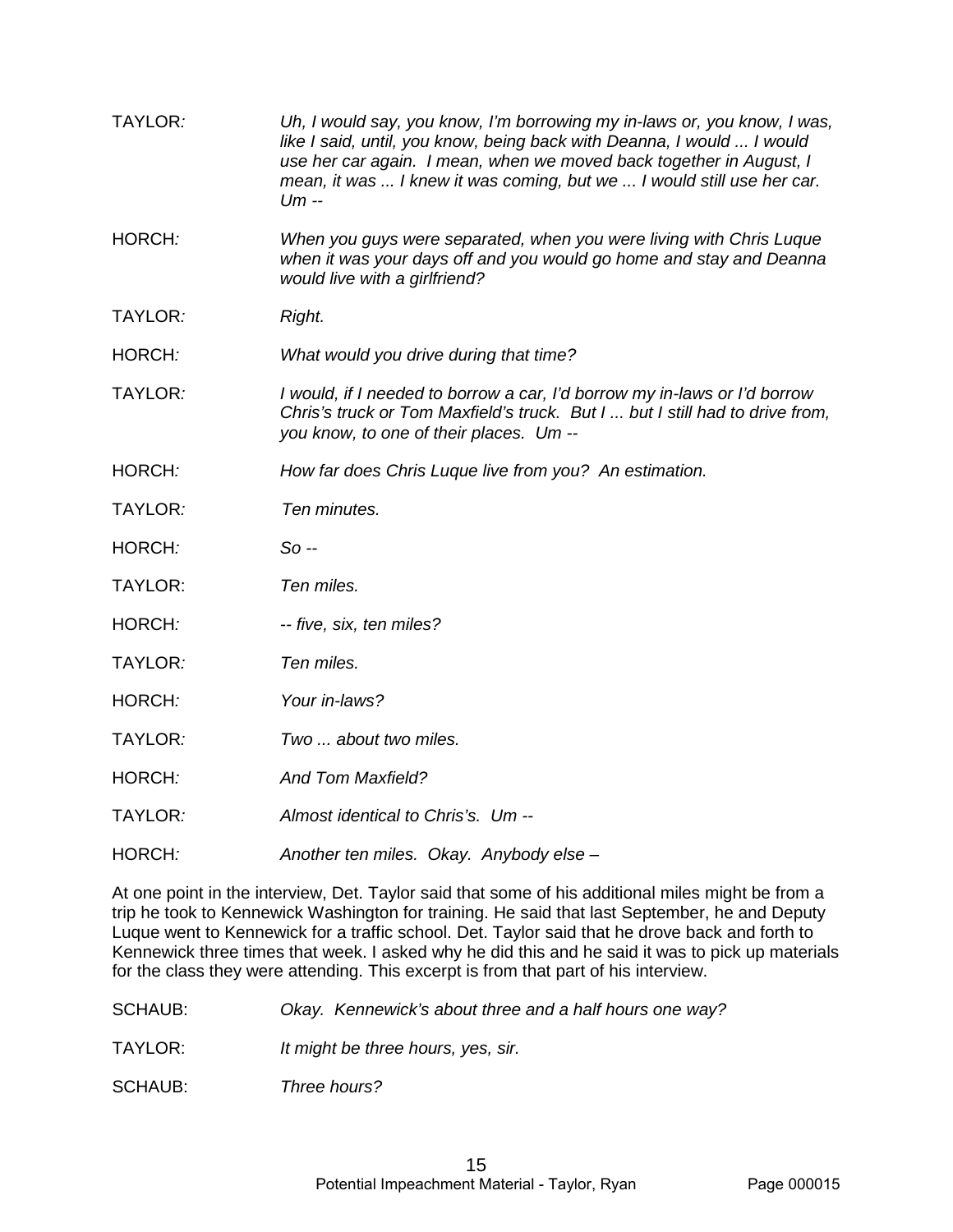| TAYLOR:        | Yeah.                                                                                                                                                                                                                                                                                                                                                                                                                                                                                                                                                                                                                                                             |
|----------------|-------------------------------------------------------------------------------------------------------------------------------------------------------------------------------------------------------------------------------------------------------------------------------------------------------------------------------------------------------------------------------------------------------------------------------------------------------------------------------------------------------------------------------------------------------------------------------------------------------------------------------------------------------------------|
| SCHAUB:        | A long drive. You were authorized a hotel, correct?                                                                                                                                                                                                                                                                                                                                                                                                                                                                                                                                                                                                               |
| <b>TAYLOR:</b> | Right.                                                                                                                                                                                                                                                                                                                                                                                                                                                                                                                                                                                                                                                            |
| <b>SCHAUB:</b> | For that time period?                                                                                                                                                                                                                                                                                                                                                                                                                                                                                                                                                                                                                                             |
| TAYLOR:        | With Chris Luque, yeah.                                                                                                                                                                                                                                                                                                                                                                                                                                                                                                                                                                                                                                           |
| <b>SCHAUB:</b> | Okay. Did Chris stay there?                                                                                                                                                                                                                                                                                                                                                                                                                                                                                                                                                                                                                                       |
| <b>TAYLOR:</b> | He did.                                                                                                                                                                                                                                                                                                                                                                                                                                                                                                                                                                                                                                                           |
| <b>SCHAUB:</b> | Okay. Uh, did you make any arrangements to make that trip back and<br>forth with your supervisor? Did he even know that you were coming back<br>every day?                                                                                                                                                                                                                                                                                                                                                                                                                                                                                                        |
| <b>TAYLOR:</b> | No, I think like I said, I'd just been talking with Alex and I know one -- I<br>came back the first night for equipment, um, went back, um, came back<br>the next night -- I stayed  I stayed one night there, I think I stayed<br>Thursday night there because I had -- it was, we both went up early on<br>on Monday morning, so I was there -- I drove home Monday, Tuesday<br>and Wednesday.                                                                                                                                                                                                                                                                  |
| <b>SCHAUB:</b> | And why is that?                                                                                                                                                                                                                                                                                                                                                                                                                                                                                                                                                                                                                                                  |
| TAYLOR:        | For -- 'cuz I, um, uh, I had, uh, my task that I was given was pretty<br>detailed, um, and I was coming back for photographs and reports from<br>the Kerry Brown and Steven Dobbs fatal to use in my presentations. Um,<br>I came back for equipment, I worked on the presentation, gave the<br>presentation, came back and worked on another presentation, um, and<br>Alex had helped me, um, on the one  on those  on that stuff. So I<br>used  he was a resource for me, uh, so I could -- I just wanted to do an<br>excellent job. Um, the SFST instructor class is really, really important to<br>me. The DUI stuff is extremely important to me and, um --. |
| HORCH:         | Did the instructors know you were coming back?                                                                                                                                                                                                                                                                                                                                                                                                                                                                                                                                                                                                                    |
| TAYLOR:        | I think -- yeah, yeah. Sergeant McCullough.                                                                                                                                                                                                                                                                                                                                                                                                                                                                                                                                                                                                                       |
| HORCH:         | Three  three times you came back that week?                                                                                                                                                                                                                                                                                                                                                                                                                                                                                                                                                                                                                       |
| TAYLOR:        | I think was three.                                                                                                                                                                                                                                                                                                                                                                                                                                                                                                                                                                                                                                                |
| HORCH:         | Monday, Tuesday, Wednesday?                                                                                                                                                                                                                                                                                                                                                                                                                                                                                                                                                                                                                                       |
| <b>TAYLOR:</b> | I think it was Monday, Tuesday, Wednesday.                                                                                                                                                                                                                                                                                                                                                                                                                                                                                                                                                                                                                        |
|                | According to Map Quest these Kennewick trips would boys totaled 1.750 miles for the week                                                                                                                                                                                                                                                                                                                                                                                                                                                                                                                                                                          |

According to Map Quest, these Kennewick trips would have totaled 1,750 miles for the week.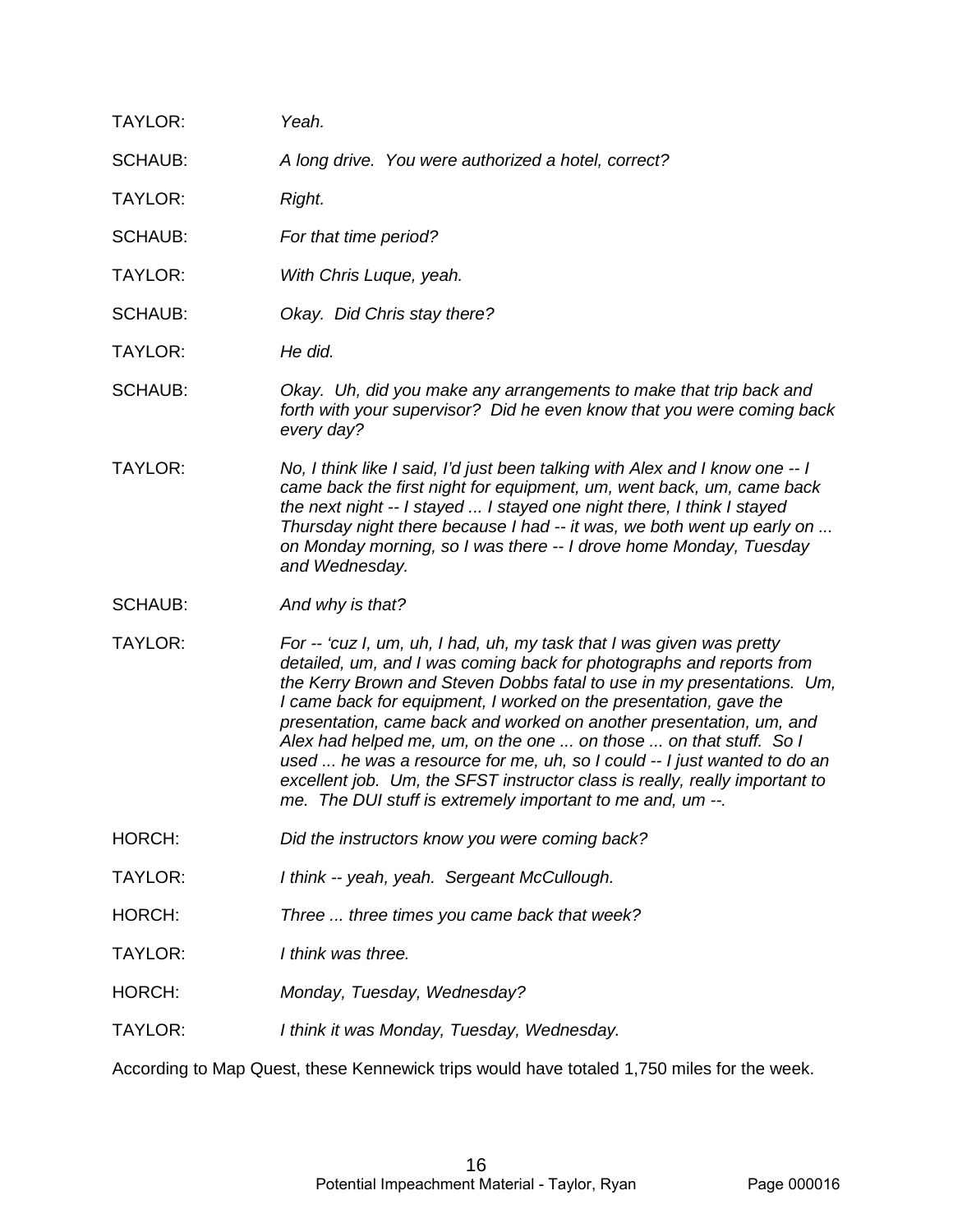Throughout his interview, Det. Taylor admitted to driving his work vehicle during off duty time over the past two years. In reading the entire transcript, there does not seem to be any plausible explanation as to why his mileage rose so fast compared to that of Sgt. Schoening's and Deputy Harada's, unless he had been driving on his days off. Near the end of the interview, I again ask Det. Taylor for an estimate of how much he thought he used the county vehicle for personal use. The following is his response.

| HORCH:         | Okay. So you've read those. Let's go for the  for the 21 months that<br>you only had one car, how many times or how many mileage do you think<br>that you went outside of the policy and how many times do you think you<br>had unauthorized people as far as not taking your kids to school on your<br>way to work. Can you give us a ballpark figure? |
|----------------|---------------------------------------------------------------------------------------------------------------------------------------------------------------------------------------------------------------------------------------------------------------------------------------------------------------------------------------------------------|
| <b>TAYLOR:</b> | (Ten second pause) 11 I did it. 1 just  I don't have no idea how I<br>could put a number on --                                                                                                                                                                                                                                                          |
| HORCH:         | Well, I think we have at least -- I don't want to put words in your mouth --<br>at least mentioned eight, nine, ten times and, and several different things<br>you'd done, so we're at least looking at ten times that you can remember,<br>would that be fair to say?                                                                                  |
| TAYLOR:        | Oh, yes.                                                                                                                                                                                                                                                                                                                                                |
| HORCH:         | Okay.                                                                                                                                                                                                                                                                                                                                                   |
| <b>TAYLOR:</b> | Yes.                                                                                                                                                                                                                                                                                                                                                    |
| HORCH:         | "Oh, yes" means, is it a thousand times?                                                                                                                                                                                                                                                                                                                |
| TAYLOR:        | No.                                                                                                                                                                                                                                                                                                                                                     |
| HORCH:         | Okay.                                                                                                                                                                                                                                                                                                                                                   |
| TAYLOR:        | Well --                                                                                                                                                                                                                                                                                                                                                 |
| HORCH:         | So --                                                                                                                                                                                                                                                                                                                                                   |
| TAYLOR:        | <b>But --</b>                                                                                                                                                                                                                                                                                                                                           |
| HORCH:         | Fifty times, a hundred times?                                                                                                                                                                                                                                                                                                                           |
| <b>TAYLOR:</b> | I'm trying to think of how many times I would have gone to Tom's to use<br>his truck or I --                                                                                                                                                                                                                                                            |
| HORCH:         | How many times did you use Tom Maxfield's truck?                                                                                                                                                                                                                                                                                                        |
| TAYLOR:        | Oh, um -- heck.                                                                                                                                                                                                                                                                                                                                         |
| HORCH:         | I mean, just the time that we talked about in the beginning of March, it<br>sounds like you used your vehicle, county vehicle, four or five times just in<br>that span for personal use, when you were going back and forth to                                                                                                                          |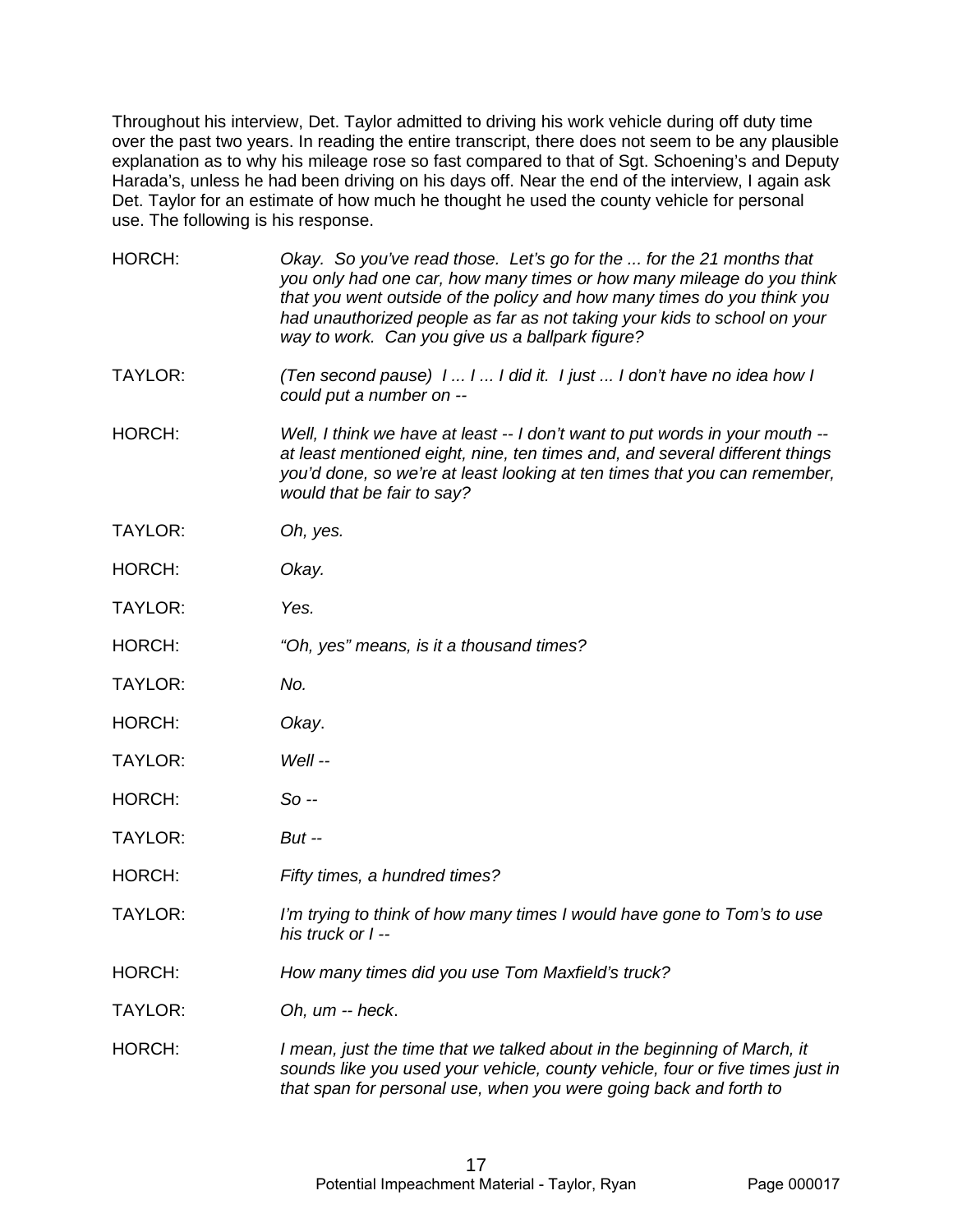|                | Deanna's, to the store, over by (unintelligible). And you had a personal<br>vehicle at that time, correct?                                                                                                                      |
|----------------|---------------------------------------------------------------------------------------------------------------------------------------------------------------------------------------------------------------------------------|
| TAYLOR:        | Mm-hm.                                                                                                                                                                                                                          |
| HORCH:         | I mean, just in that span, unless I'm missing something, it was almost all<br>the way through March 14th until you took the Tahoe over there, that you<br>were using the county vehicle, correct? Outside of the county policy. |
| TAYLOR:        | Mm-hm.                                                                                                                                                                                                                          |
| HORCH:         | Is that correct?                                                                                                                                                                                                                |
| <b>TAYLOR:</b> | Yes. Well, I, um, I will say that I  I really did make, uh, a  a big -- I<br>mean, I would  I would use my in-laws truck, I would use, you know,<br>Tom's truck, I would Chris's truck.                                         |
| HORCH:         | We're talking about just what you told us here.                                                                                                                                                                                 |
| TAYLOR:        | Right.                                                                                                                                                                                                                          |
| HORCH:         | And you -- when we clarified with you, you told us you were using your<br>county vehicle for all --                                                                                                                             |
| <b>TAYLOR:</b> | Yes.                                                                                                                                                                                                                            |
| HORCH:         | -- those trips.                                                                                                                                                                                                                 |
| <b>TAYLOR:</b> | Yes.                                                                                                                                                                                                                            |
| HORCH:         | That's what I'm talking about.                                                                                                                                                                                                  |
| TAYLOR:        | Okay. Yeah.                                                                                                                                                                                                                     |
| HORCH:         | Right here in March, we're talking four or five or six times that you've<br>mentioned that  those days, even though you had  you had a bought a<br>new Chevy Tahoe. Or, a Chevy Tahoe.                                          |
| <b>TAYLOR:</b> | Yes.                                                                                                                                                                                                                            |
| HORCH:         | Is that correct?                                                                                                                                                                                                                |
| TAYLOR:        | Yes.                                                                                                                                                                                                                            |
| HORCH:         | So just in March we're talking, you know, three or four or five times. At<br>the minimum.                                                                                                                                       |
| <b>TAYLOR:</b> | Okay.                                                                                                                                                                                                                           |
| HORCH:         | Looking -- is that right?                                                                                                                                                                                                       |
| TAYLOR:        | Yes.                                                                                                                                                                                                                            |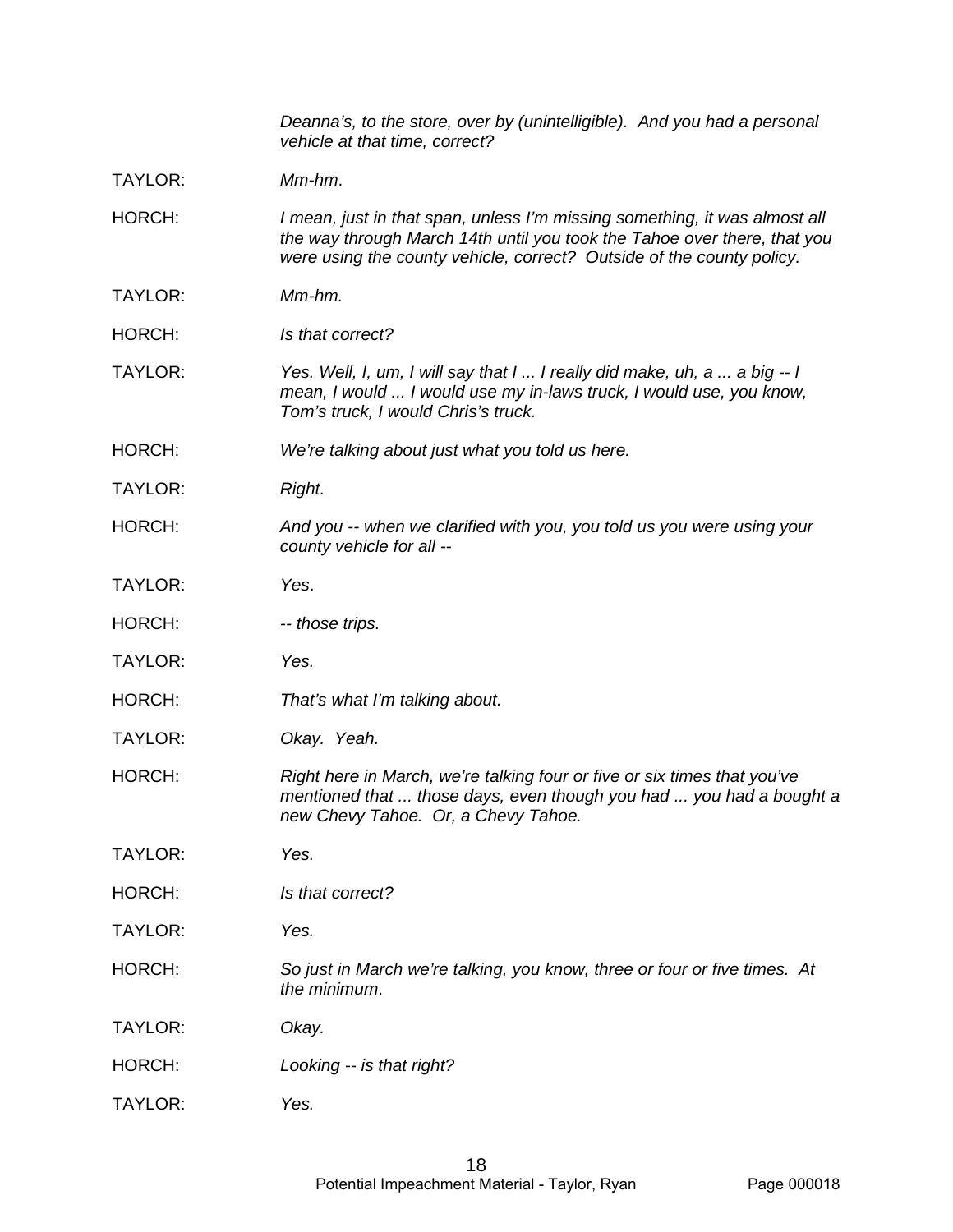| HORCH:         | Okay. And you have no explanation why you wouldn't use your own<br>vehicle on those times? When you were at home, you have your Tahoe<br>in the garage and you have your county vehicle and you know you're<br>going to go do  you know what you're going on is not work-related, but<br>you still took the county vehicle. Do you know -- can you give us an<br>explanation?        |
|----------------|--------------------------------------------------------------------------------------------------------------------------------------------------------------------------------------------------------------------------------------------------------------------------------------------------------------------------------------------------------------------------------------|
| <b>TAYLOR:</b> | Um, uh, I have some, uh, I have some -- when things get really -- and this<br>doesn't happen, but it's happened certainly this week, um, when things<br>get really difficult, um, my  I have some things that kind of help me<br>stay  my OCD type of things and I have -- (sighs). And if  if I don't do<br>these  some things, then, um, I believe bad things are going to happen. |
|                | And, well, every time I get in my patrol car, I'm doing certain things that I<br>have to do in order for me to think things would, you know, would be all<br>right. And in doing this, it was, I just wanted things to be all right.                                                                                                                                                 |
| <b>HORCH:</b>  | I I think I understand some of that, but I just want to clarify a little bit.<br>Would you say it's a comfort zone? Is  is that what you're trying to say<br>or is that? $Is -$                                                                                                                                                                                                      |
| <b>TAYLOR:</b> | Every time I --                                                                                                                                                                                                                                                                                                                                                                      |
| <b>HORCH:</b>  | Can you explain a little bit more? I mean, I'm trying to understand.                                                                                                                                                                                                                                                                                                                 |
| TAYLOR:        | Um, (unintelligible) say -- and I don't want you to think that I'm nuts or<br>loony, um, because I'm doing so much better now with my counseling and<br>I wasn't under this kind of stress all the time -- but when things get like<br>that, um, if I don't kind of follow a certain regimen, then, mm, things will<br>just -- I just felt things were more than I could deal with.  |

This was for the most part, the end of the questioning when it came to Det. Taylor's county vehicle use.

The following is a synopsis of this county vehicle use issue:

Sgt. Schoening and Deputy Luque are co-workers and friends with Det. Taylor. They both suspected that he was using his assigned work vehicle for personal use – hence the reason they mentioned helping him look for a personal vehicle to purchase. During Deputy Luque's interview, he mentioned several times when Det. Taylor would come over to his house on non work days driving his work vehicle. He also said Det. Taylor would bring his kids along with him. Det. Taylor also admits to this in his interview that he would drive to and from Deputy Luque's and Tom Maxfield's (another friend of Taylor's) house while off duty. Both of them live approximately 12 miles from Det. Taylor's residence.

During his interview, Det. Taylor reviewed the mileage chart. He seemed somewhat surprised after seeing it, and said he had not realized he had driven that many miles more than Sgt. Schoening and Deputy Harada. He did say that he worked more hours, however, I pointed out that his extra hours were a moot issue since all of their hours were calculated, including call back and overtime, and were averaged into this equation. Obviously, since Det. Taylor worked more days his mileage would be higher. But the average per day is the number that is the most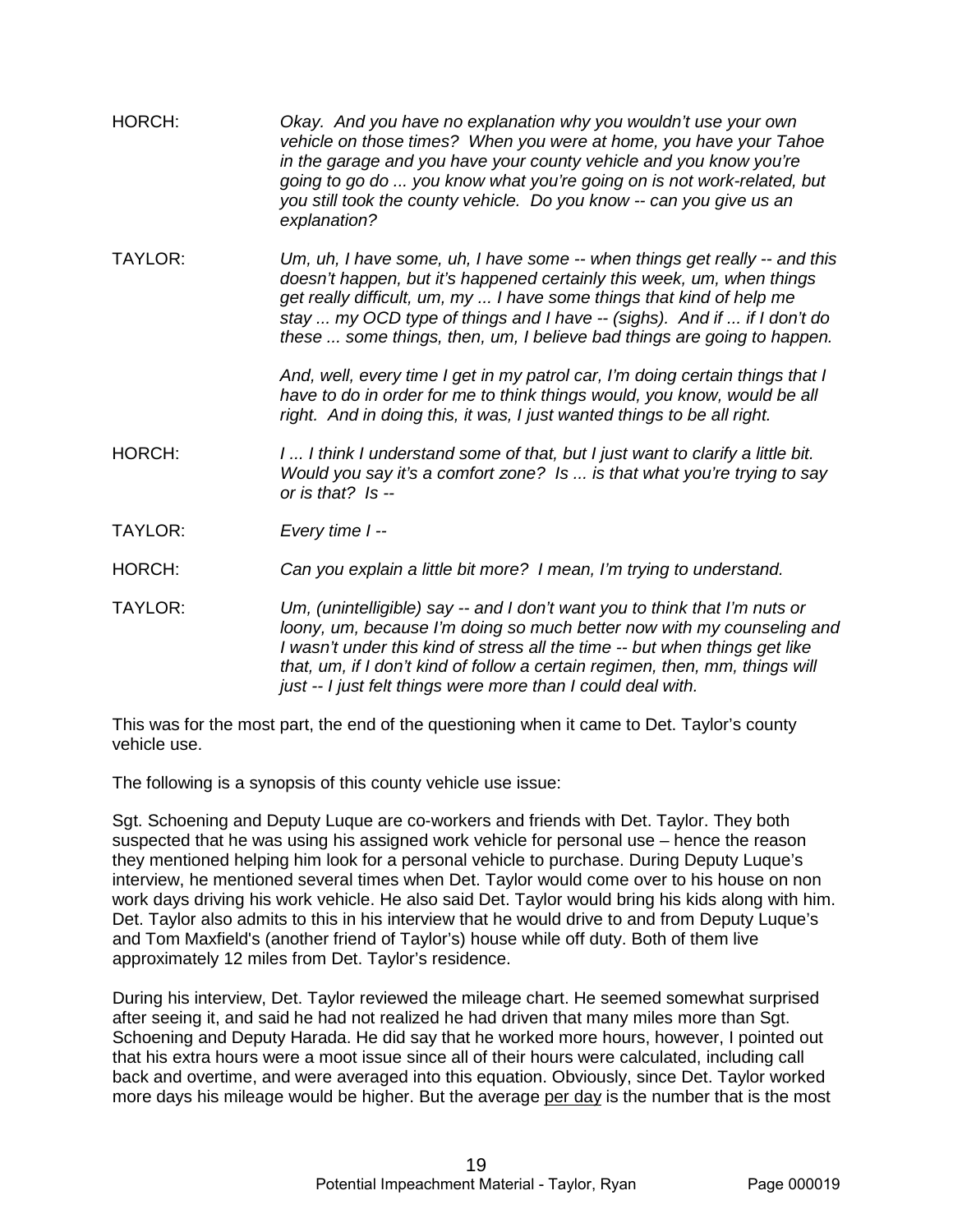significant. A quick calculation shows that if Sgt. Schoening and Deputy Harada had worked the same number of hours as Taylor for a two year span, then their mileages would be around 35,002 for Sgt. Schoening and 29,190 for Deputy Harada.

Another factor in this equation, is that Det. Taylor said he would come into the office at least one out of his four days off to work. He even indicated that it might have been as high as two of his four days off. Det. Taylor's residence is 37 miles from the traffic office round trip. By taking 37 miles and multiplying it twice a week for two years, then subtracting that from his mileage of 52,914, still leaves 45,218 miles. This is still 15,722 miles above the average of Sgt. Schoening and Deputy Harada. (\* See Conclusion on page 44 for cost analysis.)

I also calculated Det. Taylor's last year working as a Patrol Deputy before going into the traffic unit. I was only able to research from Jan 1, 2008 - Jan 1 2009. During this time, Det. Taylor put 19,901 miles on his patrol vehicle. Det. Taylor's average miles per day while working as a regular Patrol Deputy was 93 miles per day.

Det. Taylor said he would sometimes drive to Tom Maxfield's house, which is 23 miles round trip, in order to borrow Maxfield's car. He also said he drove to Deputy Luque's with his children in order to go boating. Deputy Luque's house is also 23 miles round trip. Det. Taylor would also stop by Deputy Luque's house several times with his children while in plain clothes on non work days.

Det. Taylor sold his personal vehicle (BMW) in May of 2009 and did not purchase another vehicle until the end of February 2011. Det. Taylor was married during this time and they only owned one vehicle, which was driven primarily by his spouse, who worked as a real estate agent. I have attached an "all vehicles registered" printout from the Department of Licensing which shows that he purchased his new Tahoe on 02-28-2011.

Even after Det. Taylor purchased this Tahoe at the end of February 2011, he still drove his county issued car when doing personal business. In March 2011 alone, there are at least six days in which he uses his work car for personal business. He even starts from his residence and takes his children with him in his work vehicle.

Det. Taylor was asked at the end of his interview as to why he would take his work car, instead of his own personal car, when he left his house on non work days, but he could never give any plausible explanation. He gave a long pause for the first time he was asked and then spoke about his "Obsessive Compulsive Disorder", and how he has to be in total control of everything. I again asked why he would take the work car over his own car and he said that it made him feel better, thinking he was at work.

The mileage that is entered into the gas pumps computer on his last work days, compared to when he would start work on the next cycle, differs several times in the fuel reports. There are several dates in which one hundred to three hundred miles more are added onto his mileage readings during his days off. Obviously, there could be times when Det. Taylor might go to training or other functions, but there is little, to no documentation on Det. Taylor's part to show this. There are even fuel fill ups in the middle of his Bereavement Leave in June of 2010. Det. Taylor could not remember how this would have occurred.

One possible explanation, according to Det. Taylor, as to why there were so many fuel fill ups recorded on his days off, was because he sometimes used his fuel key to gas up the EVOC cars when they were at PIR (Portland International Raceway) for training. This practice is not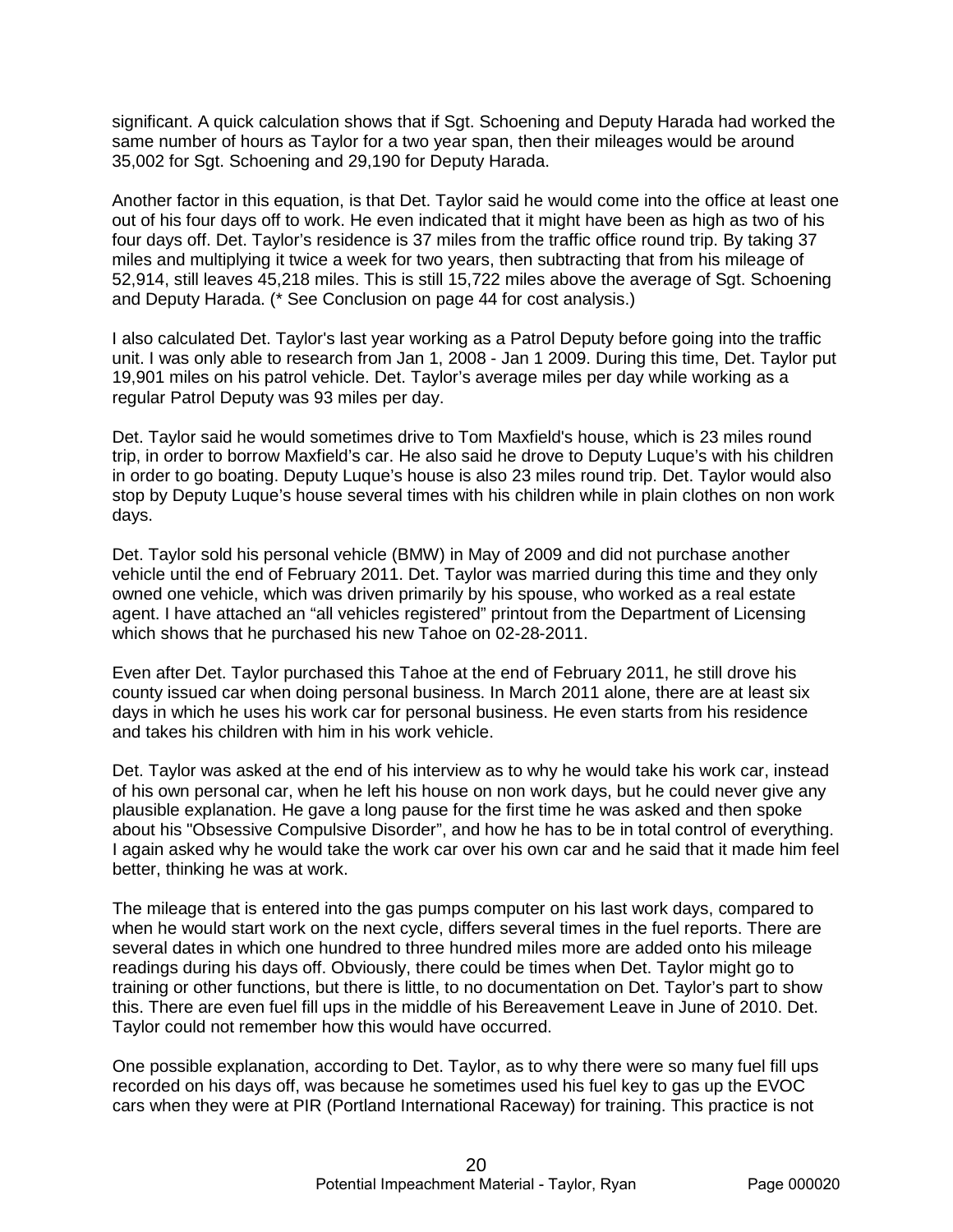allowed by the county shops, but in an emergency, there might be times when this might occur. However, when Det. Taylor worked as an EVOC instructor, he put in for overtime on his time sheets. I looked at every time sheet for the past two years, and if there was recorded time, I counted that as a work day. Even if the amount of hours were minimal, I still counted that as a work day. When looking at the fuel fill ups on days off, no work time is recorded for any of these days.

Det. Taylor told Sgt. Schaub in a phone call the day after his interview that he had left for Texas on June 12, 2010, for a funeral, and returned on the15th. His time sheet indicated that his Bereavement Leave continued for another two days, (16th & 17th of June) and he came back to work on the 23rd. The county shops fuel log shows a fill up on June 17th and again on the 22nd. Det. Taylor last worked before his Bereavement Leave on June  $9<sup>th</sup>$ . He then returns back to work on June 23<sup>rd</sup>. According to Det. Taylor, no one else used his vehicle during this time.

The following fuel chart is taken from the county shops automated fuel log.

#### #1. FLT SHER **S19-0958(vehicle #)**5522 **06/08/2010 19:01 (time) Mileage/113,006 24.4 9(gallons)**

Det. Taylor works on June  $9<sup>th</sup>$  (last day before Bereavement Leave).

Det. Taylor takes Bereavement Leave starting June 10<sup>th</sup>.

Det. Taylor leaves for Texas on June  $12^{TH}$  - returns on June  $15^{TH}$ .

Det. Taylor takes June 10<sup>TH</sup>, 15<sup>TH</sup>, 16<sup>th</sup>, 17<sup>th</sup>, 18<sup>TH</sup> as Bereavement Leave (according to time sheet).

Det. Taylor's regularly scheduled days off are; June  $11<sup>th</sup>,12<sup>TH</sup>,13<sup>TH</sup>,14<sup>TH</sup>, 18<sup>TH</sup>, 19<sup>TH</sup>, 20<sup>TH</sup>, 21<sup>ST</sup>$ and  $22^{\text{ND}}$ .

#2. FLT SHER **S19-0958(vehicle #)**5799 **06/17/2010 22:00 (time) Mileage/113,293 16.3 (gallons)**

#3. FLT SHER **S19-0958(vehicle #)**5904 **06/22/2010 14:24 (time) Mileage/113,393 21.0 (gallons)**

Det. Taylor returns back to work on June 23<sup>rd</sup>.

#### #4. FLT SHER **S19-0958(vehicle #)**6012 **06/25/2010 15:16 (time) Mileage/113,548 16.2 (gallons)**

This was just one example of Det. Taylor's vehicle showing up on the fuel log system on his days off. There is another one in July of 2010 that is very similar to this one. All fuel reports for the last two years are attached with this report. It should be noted that I also looked at the "I NET VIEWER" log which shows when employees actually log onto their computer through 911 Dispatch. This was done just to be sure that even though there was no time recorded on his timesheet for these days, he still might have logged onto the computer to do some work. The "I NET VIEWER" did not show any activity for Det. Taylor from June  $12<sup>th</sup>$  – June  $22<sup>nd</sup>$ .

It should be noted that Det. Taylor's work vehicle is an "unmarked" Ford Expedition (SUV), silver in color. There is a spotlight mounted on the driver's side. Other than the spotlight, there are no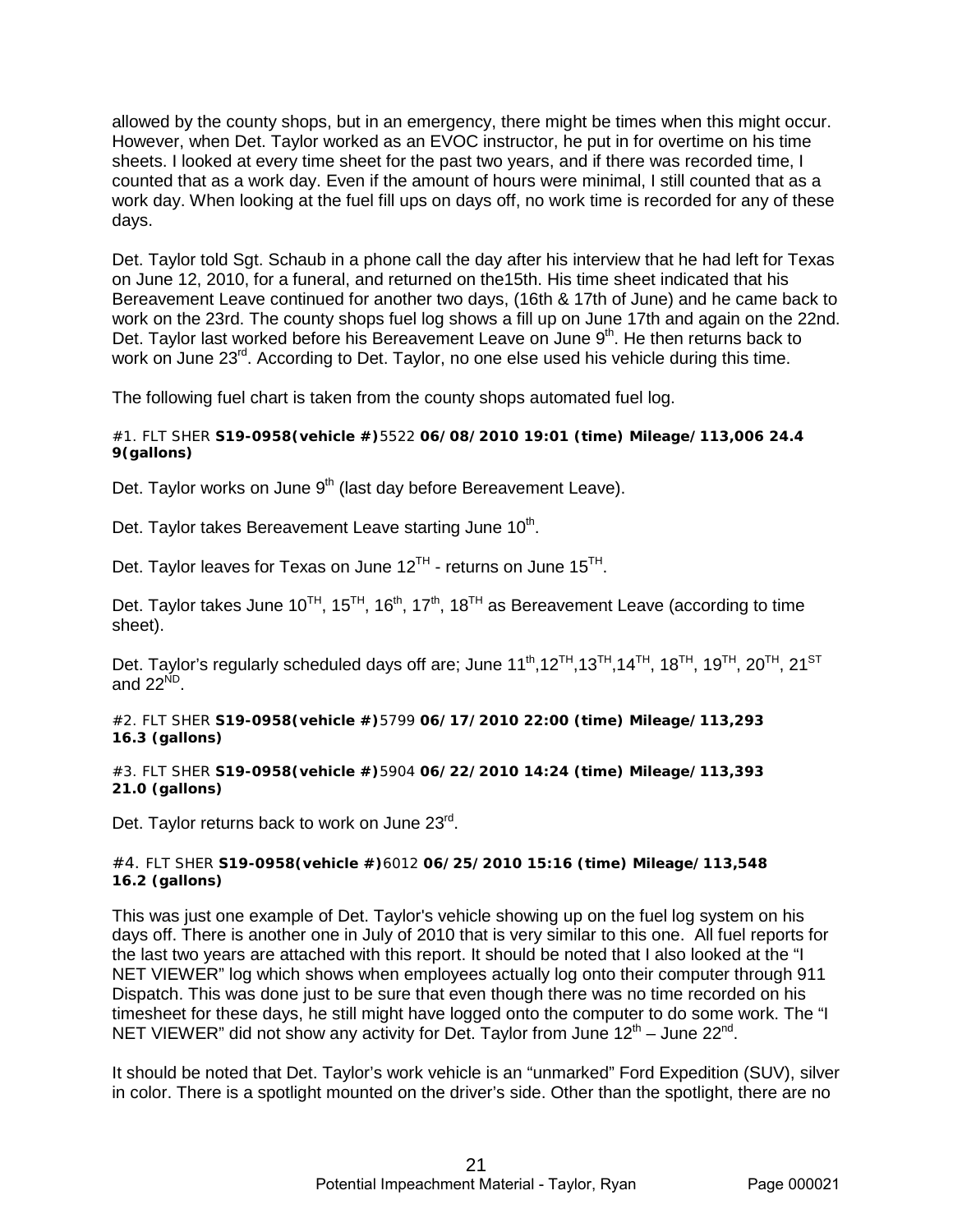visible large police antennas and no markings on it whatsoever. Attached to this report are photographs of his vehicle.

\* Correction Note – During Det. Taylor's interview, I showed him the mileage chart that is listed on page 11 of this report. I asked why there might have been "38" fuel fill ups on of his days off over the past two years. I misspoke, and should have said "32" instead of "38". The chart on page 11 is correct with "32" showing as the number of fill ups on days off. When I was listening to his interview for the second time, I realized this mistake. I sent the CCSO guild a notice about this error. At this time, I do not believe this error is significant enough to re-interview Det. Taylor about this matter. There was not much of an explanation the first time I asked him about this.

# **AVL (Automatic Vehicle Locater)**

Another issue that came up while talking with Deputy Luque was that at one time, within the past year or so, he was riding with Det. Taylor when he noticed his AVL (Automatic Vehicle Locater) system was not working properly on his MDC computer. The AVL system is basically a GPS for the vehicle and it allows 911 Dispatch to know the location of each patrol vehicle when they are logged onto the system and working. This is mainly for officer safety reasons and also to locate the closest units to high priority calls.

After noticing his AVL was not working properly, he tells Det. Taylor he could "fix it" since he knew how to update the AVL. Det. Taylor told him not to, and made a comment insinuating that the department didn't need to know where he was. Deputy Luque said he actually tried to physically move the MDC so that he could look at fixing the AVL, but Det. Taylor moved the computer back and said he did not want it fixed.

Deputy Luque went on to say that one of the reasons he wanted Det. Taylor's AVL system to be working correctly and turned on, was because it might help set up some barriers or "fences" for Det. Taylor. He thought Det. Taylor might not be making good choices in his life, especially by using his county vehicle so much, and thought the AVL might make him more accountable. The following is Deputy Luque describing his AVL conversation with Det. Taylor.

| HORCH: | Okay. Talking about his vehicle, did you have an opportunity to drive with<br>him in his vehicle and did you notice that his computer system, that the<br>AVL -- which for the record, is basically our GPS system. |
|--------|---------------------------------------------------------------------------------------------------------------------------------------------------------------------------------------------------------------------|
| LUQUE: | Mm-hm.                                                                                                                                                                                                              |
| HORCH: | That his AVL was not working?                                                                                                                                                                                       |
| LUQUE: | Yeah. I did. I was trving to remember when I was in it, and I've obviously                                                                                                                                          |

LUQUE: *Yeah, I did. I was trying to remember when I was in it, and I've obviously been in his car several times, but I know we were going to do a search warrant up at TLC.*

Later in the conversation -

LUQUE*: And I told him I would fix it or, you know, "Oh, your AVL's not working," and I know when I swung the computer towards me, "No, no, leave it alone, leave it alone," and he pulled it back, because I have a, from the MDC group, I have the ... the drive that turns on ... restarts our AVLs.*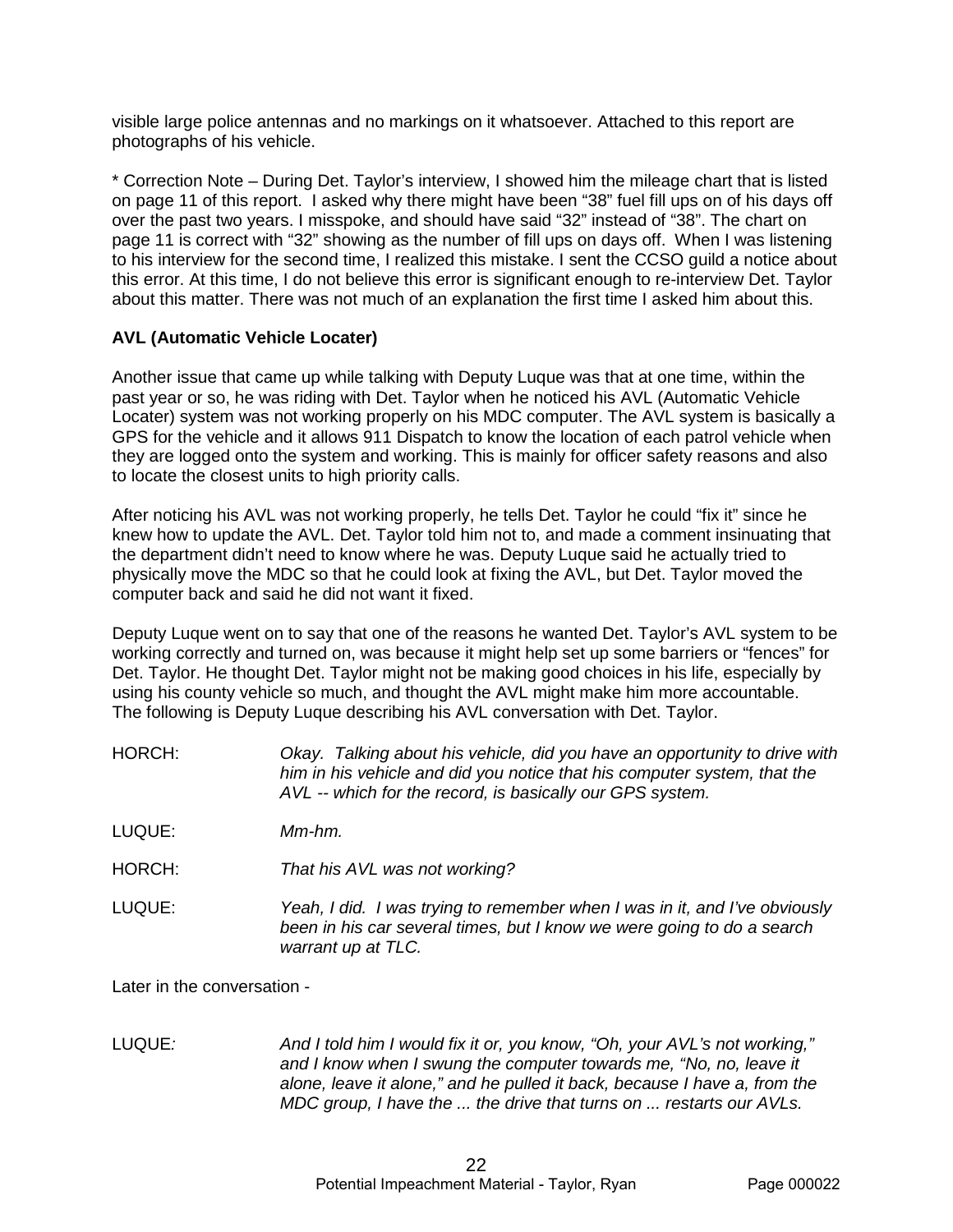| HORCH:                   | Okay.                                                                                                                                                                                                                                                                     |
|--------------------------|---------------------------------------------------------------------------------------------------------------------------------------------------------------------------------------------------------------------------------------------------------------------------|
| LUQUE:                   | And I know we have to  we had to do to that to every single car, we had<br>to restart the AVL when the new system came on, so --. But he had<br>pulled it away from me and told me to leave it alone and didn't need to do<br>it or whatever. Didn't want me touching it. |
| HORCH:                   | Did he say anything that, "They don't need to know where I'm at," or<br>anything like that?                                                                                                                                                                               |
| LUQUE:                   | Yeah, I think I remember, "They don't need to know," or, "It doesn't<br>matter," or --                                                                                                                                                                                    |
| HORCH:                   | Was he serious or joking or do you remember the context it was said in<br>or $-2$                                                                                                                                                                                         |
| LUQUE:                   | Eh, if it makes sense to you, seriously and joking --                                                                                                                                                                                                                     |
| HORCH:                   | Okay.                                                                                                                                                                                                                                                                     |
| LUQUE:                   | -- in that he wasn't mad at me or, you know --                                                                                                                                                                                                                            |
| HORCH:                   | Sure.                                                                                                                                                                                                                                                                     |
| LUQUE:                   | -- telling me but he's basically serious enough that don't touch the<br>computer.                                                                                                                                                                                         |
| HORCH:                   | Okay.                                                                                                                                                                                                                                                                     |
| LUQUE:                   | Pulling it back and kind of -- I think he kind of laughed at me about it, you<br>know, like, "Leave my computer alone," and this and that, because again,<br>it was hand in hand with me --                                                                               |
| Later in the interview - |                                                                                                                                                                                                                                                                           |
| HORCH:                   | Sure. Did you try to start it or do it again? Did you ever have another<br>conversation about his AVL?                                                                                                                                                                    |

LUQUE: *You know, I know I was in there again and had brought it up or something, and said, you know, I think I told him, "I'm going to turn it on when you're not paying attention. One of these days I'm going to get it turned on for you."*

- HORCH: *And why did you -- what's the purpose of the AVL?*
- LUQUE: *You know, to be honest with you, in my mind it was ... I was trying to help him in two ways. One, it's --*

Later in the interview -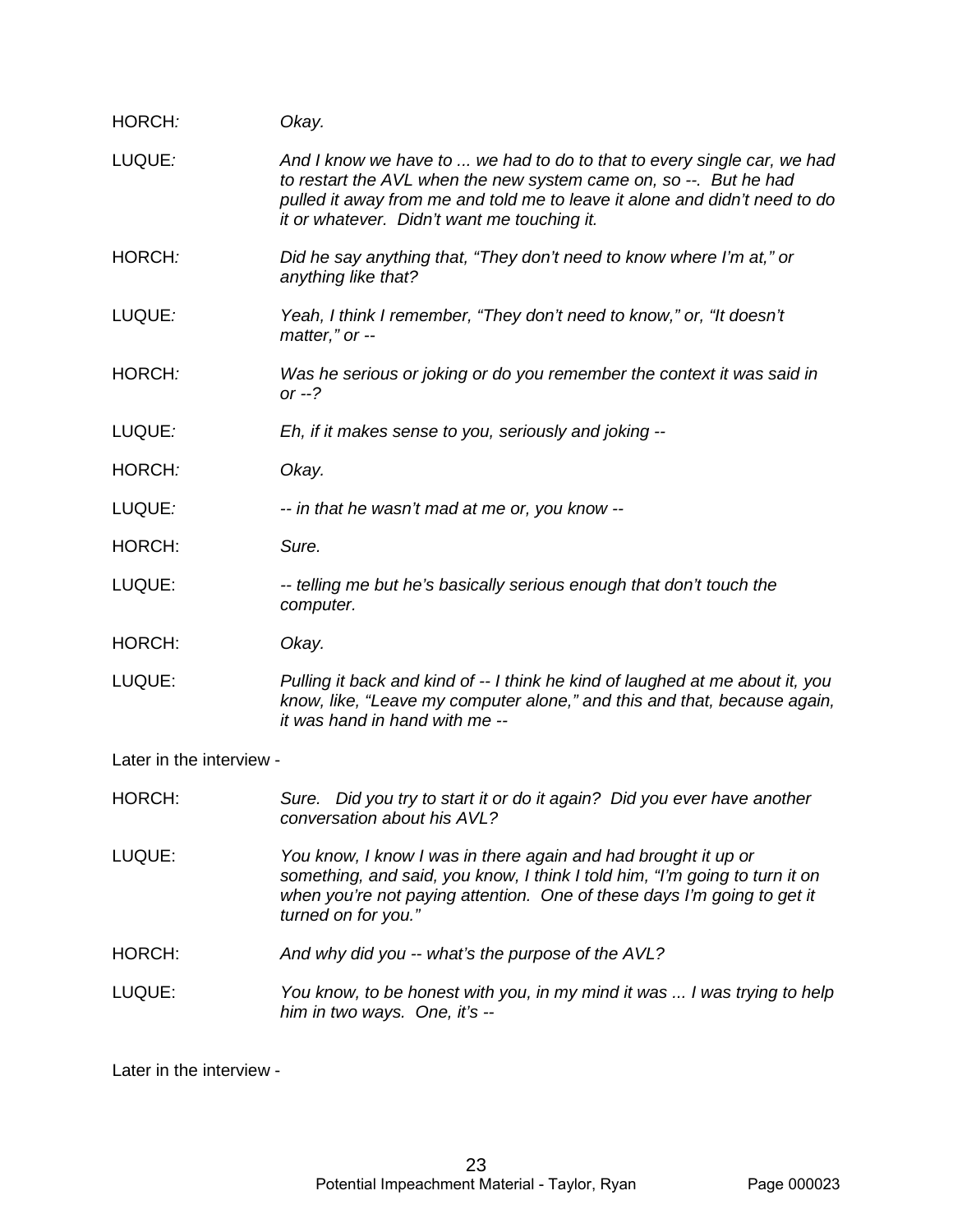| HORCH: | So there was two purposes, kind of you were saying about why you were |
|--------|-----------------------------------------------------------------------|
|        | discussing his AVL with him.                                          |

- LUQUE: *You know, one was that ... the seriousness of safety, that it's ... I think it's important to have the AVL. It gets frustrating when we're looking for somebody that their radio's not working and you can't find them and the AVL isn't on. And then two, I think it was subconsciously me trying to help a friend of mine.*
- HORCH: *Okay.*

LUQUE: *And I know that unfortunately, and that's the human nature that sometimes, you know, when human nature starts to deviate a little bit there's that fence right there that goes, you know, "The fence is up, I'm not going to jump it." And I think without the fence -- I use the fence as another term -- without the fence up it's easier for us to just keep drifting maybe. And so I thought by ... by turning that on and ... and making sure the fence, the fence was there, it would help maybe.*

> *And again, I personally never knew specifically if anything ever was happening. As far as I'm concerned, the guy goes to work and he's trusted to carry a gun and do this job. I'm sure he does his job. But subconsciously I'm going, you know, this'll help ... help him if it's --*

- HORCH: *You had suspicions and you were trying to set up a boundary. Is that --*
- LUQUE: *I think that -- yeah.*
- HORCH: *Okay.*
- LUQUE: *I think it was just an easy way for me to ... to help him, you know, if there ever was that thing of --*

HORCH: *Sure.*

LUQUE: *-- deviating in the back of your head, "My AVL's bubble's on, I know where I'm going."*

Later in the interview -

- HORCH: *Sure. Did you ever ... did you ever mention his AVL problem to anybody else? Any other deputies?*
- LUQUE: *You know, I don't remember, to be honest with you.*
- HORCH: *Did you happen to mention it to Todd Young?*
- LUQUE: *Actually, yes, I did.*
- HORCH: *Okay.*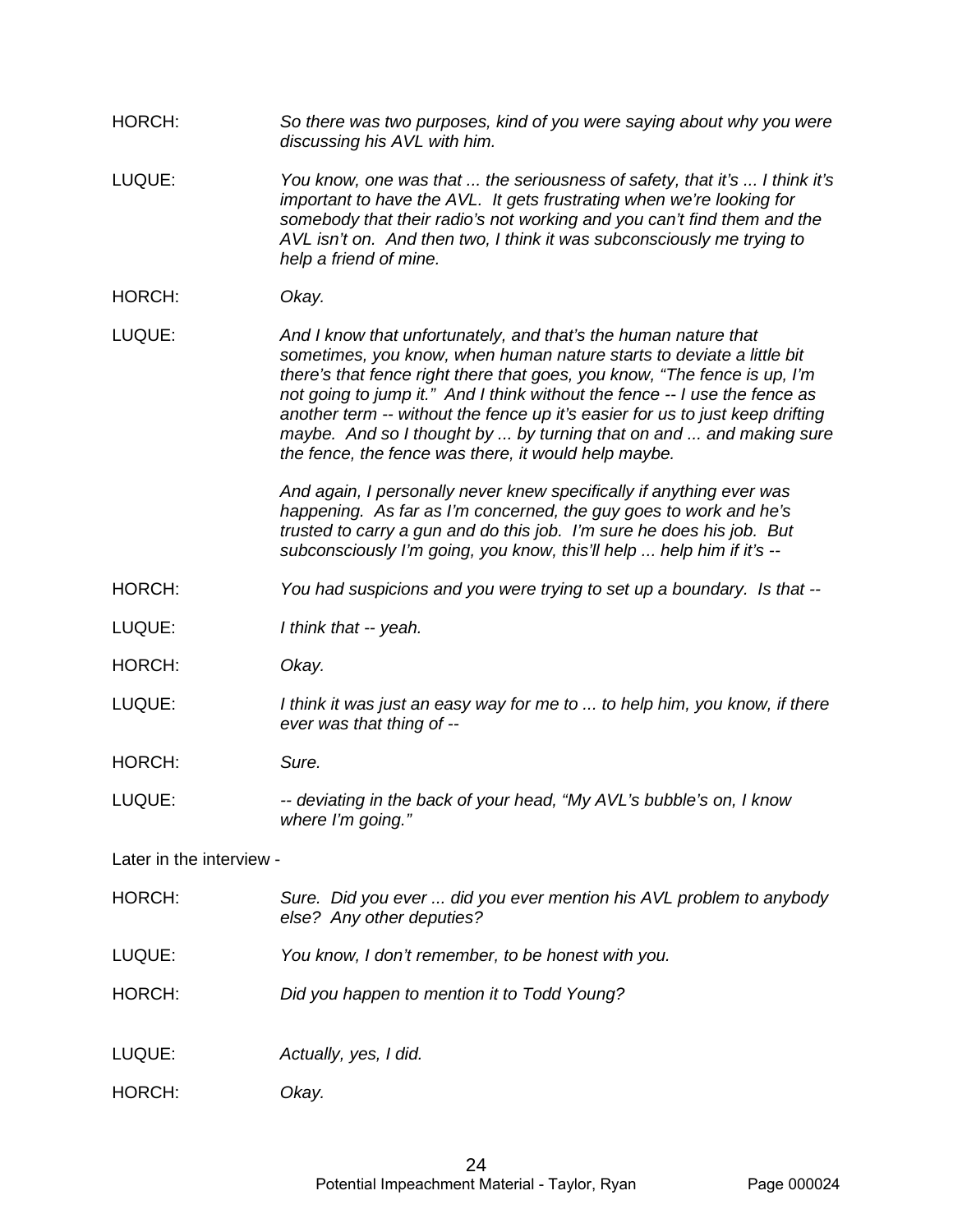| LUQUE: | Yes, thank you. I had myself and Todd were -- had the thumb drives. We<br>were literally going around and touching every single computer and<br>raising the (unintelligible) rate to make them work. And I think I told Todd,<br>you know, "If you get a chance, get to Ryan's computer. I noticed his<br>wasn't working." I didn't have my thumb drive on me. My -- I think my<br>reasoning behind me was I thought maybe if Todd calls him, and Todd's<br>persistent saying, "Hey, I need to get your thing on, I need to come see<br>it," it'd be harder for Ryan to go -- I didn't know if Ryan would tell him no. |
|--------|------------------------------------------------------------------------------------------------------------------------------------------------------------------------------------------------------------------------------------------------------------------------------------------------------------------------------------------------------------------------------------------------------------------------------------------------------------------------------------------------------------------------------------------------------------------------------------------------------------------------|
| HORCH: | Okay. I see.                                                                                                                                                                                                                                                                                                                                                                                                                                                                                                                                                                                                           |
| LUQUE: | You know? Because he wouldn't want people to start knowing.                                                                                                                                                                                                                                                                                                                                                                                                                                                                                                                                                            |
| HORCH: | Sure.                                                                                                                                                                                                                                                                                                                                                                                                                                                                                                                                                                                                                  |
| LUQUE: | Uh, that was kind of my theory, maybe, that if  if Todd was on him about<br>it, he'd have to finally break and go, "Okay. Geez, I've got to bring my<br>thing in and get it done, you know, because they keep calling." You<br>know.                                                                                                                                                                                                                                                                                                                                                                                   |
| HORCH: | Did Todd ever contact him, do you know?                                                                                                                                                                                                                                                                                                                                                                                                                                                                                                                                                                                |
|        |                                                                                                                                                                                                                                                                                                                                                                                                                                                                                                                                                                                                                        |

LUQUE: *I don't know.*

This concluded Deputy Luque's interview regarding the AVL issue. During Det. Taylor's interview, I asked him about this AVL issue. The following is his response.

| HORCH:  | Did anybody get in your car and say, "Your AVL's not working," and try to<br>re-hook it up for you and you did not let them?                                                                                                                                                                              |
|---------|-----------------------------------------------------------------------------------------------------------------------------------------------------------------------------------------------------------------------------------------------------------------------------------------------------------|
| TAYLOR: | No. Chris Luque said that, because he was doing the new program and<br>the port opens sometimes and he said that if you  you have to change<br>something, but it got changed, so --.                                                                                                                      |
| HORCH:  | Did he try to change it, when he was in your car?                                                                                                                                                                                                                                                         |
| TAYLOR: | I don't  I don't remember. Going to lunch, that was all --                                                                                                                                                                                                                                                |
|         | (Buzzing noise)                                                                                                                                                                                                                                                                                           |
| TAYLOR: | That's your alarm, sorry, for you. Um, um, I don't know. Um --                                                                                                                                                                                                                                            |
| HORCH:  | When you were going to lunch with him, did he, one time, see your AVL<br>wasn't working and was going to re-hook it back up and you moved the<br>screen or you moved the computer and said, "Don't touch it. I don't<br>want --" "I don't want to hook it up. They don't need to know where I'm<br>$at$ ? |
| TAYLOR: | $(sighs) 111$ could have. I don't $-1$ honestly don't know. I don't $-$                                                                                                                                                                                                                                   |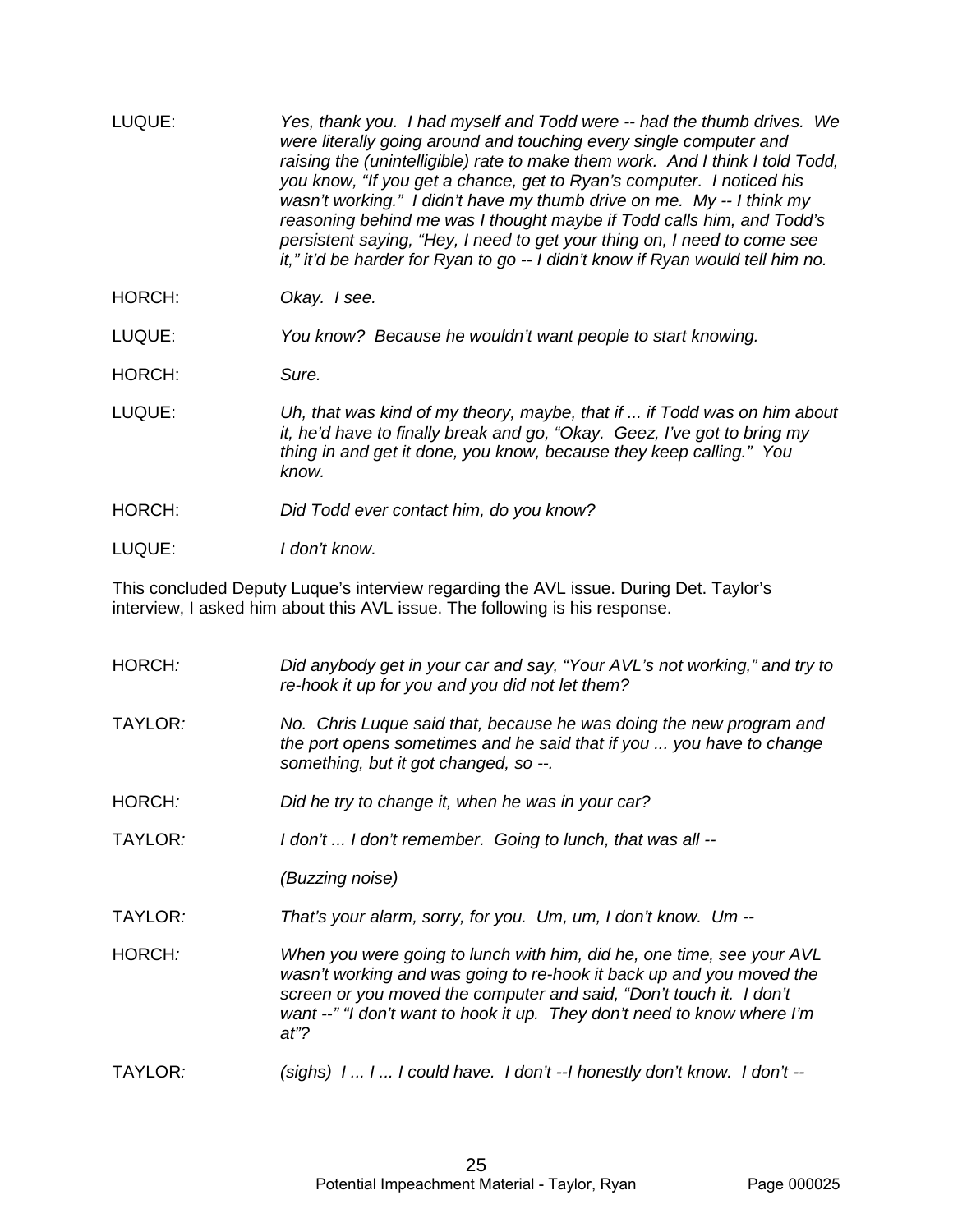| HORCH:                   | Were you saying in what manner? Was it a joking, was it serious? Was<br>it -- |
|--------------------------|-------------------------------------------------------------------------------|
| TAYLOR <i>:</i>          | Absolutely. I mean, that's all we do is joke.                                 |
| HORCH:                   | Absolutely what? Which one? Absolutely joking or absolutely serious?          |
| TAYLOR <i>:</i>          | Absolutely joking. We, I mean --                                              |
| Later in the interview - |                                                                               |

| HORCH:         | Why  why -- if it wasn't working -- and he is pretty computer savvy, from<br>what I know of him, or electronic stuff -- why wouldn't you want him --<br>because the AVL, one of the main reasons is a safety function, correct? |
|----------------|---------------------------------------------------------------------------------------------------------------------------------------------------------------------------------------------------------------------------------|
| TAYLOR:        | 'Cuz he -- well --                                                                                                                                                                                                              |
| HORCH:         | Is that right?                                                                                                                                                                                                                  |
| <b>TAYLOR:</b> | Yes, sir.                                                                                                                                                                                                                       |
| HORCH:         | Okay. It let's Dispatch no exactly where you at in case something<br>happens --                                                                                                                                                 |
| TAYLOR:        | Yes, sir.                                                                                                                                                                                                                       |
| HORCH:         | -- and they can relay. That's one of our main functions for the AVL,<br>correct?                                                                                                                                                |
| TAYLOR:        | Yes, sir.                                                                                                                                                                                                                       |
| HORCH:         | Okay. So if he was trying to hook it back up, why wouldn't you want him<br>to?                                                                                                                                                  |
| <b>TAYLOR:</b> | 'Cuz he's not doing that. He's doing that to mess with my computer.<br>When he  when -- every time he got in my car I would  'cuz he just<br>knows that it drives me nuts.                                                      |
| HORCH:         | Do you think he was trying to screw with you and not hook up the AVL, is<br>that what you're saying?                                                                                                                            |
| <b>TAYLOR:</b> | No, I think he's screwing with me, trying to make me go bananas with -- I<br>mean, he intentionally spills stuff in my car when he gets it and thinks it's<br>hilarious. I mean, it's -- I mean, he knows that my, my --        |
| HORCH:         | Okay. Let's -- well, I want to talk just -- because I want to narrow this<br>down --                                                                                                                                            |
| TAYLOR:        | Okay.                                                                                                                                                                                                                           |
| HORCH:         | -- because we're getting -- it's later in the day.                                                                                                                                                                              |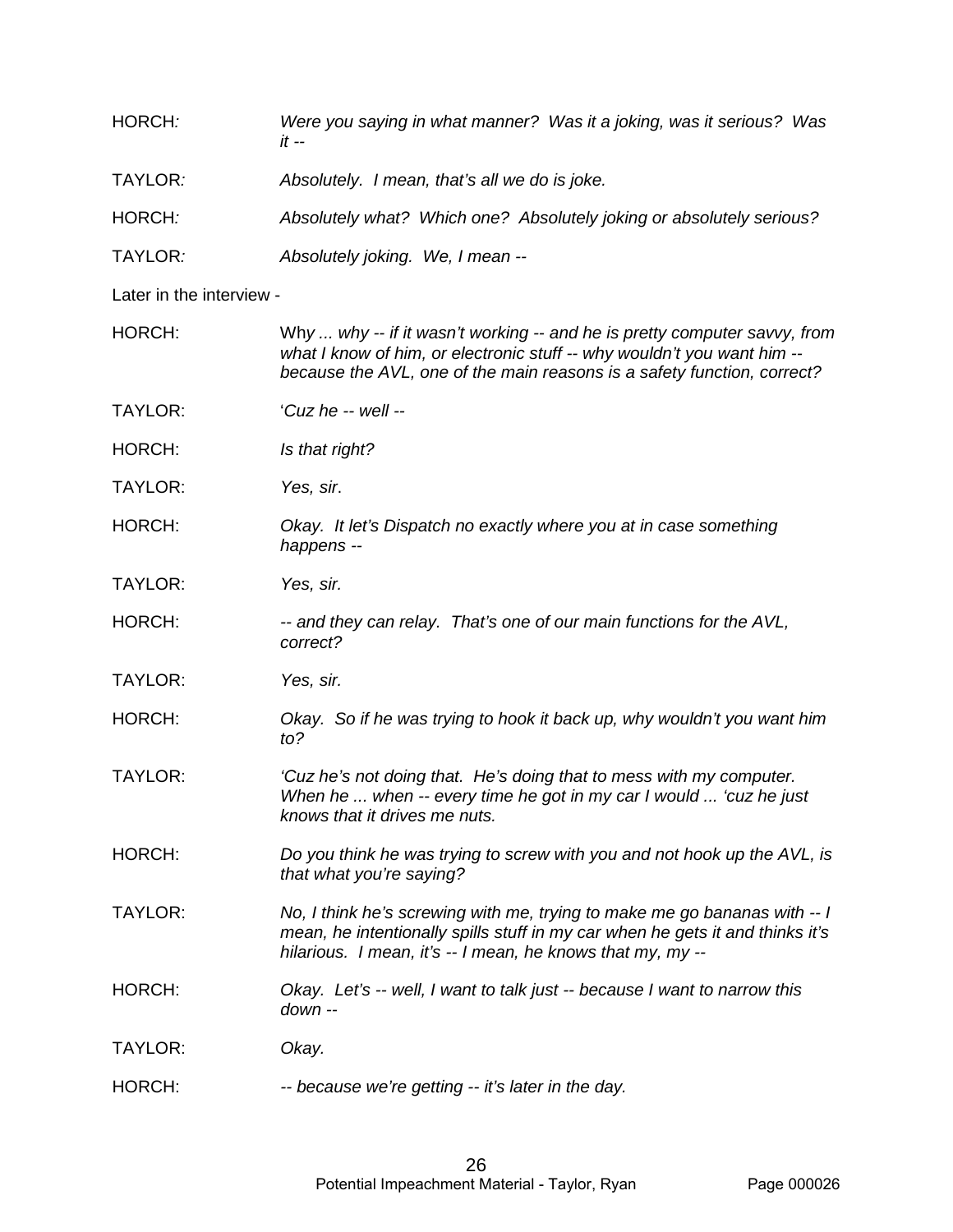| TAYLOR: | Okay.                                                                                                                                                                                                                                                            |
|---------|------------------------------------------------------------------------------------------------------------------------------------------------------------------------------------------------------------------------------------------------------------------|
| HORCH:  | The AVL is what I'm talking about. When he tried to, uh, hook up the<br>AVL, did you let him hook up the AVL?                                                                                                                                                    |
| TAYLOR: | I  I recall when he came in my car and saw the green light wasn't on<br>because -- it's nothing I did, it's the computer not booting. Um, uh, I<br>mean, I'm not afraid of that, I just don't want him touching my stuff and<br>screwing with my crap. I mean -- |

This concluded the AVL part of his interview.

Paul Newman, with the Clark County GIS (Geographic Information System) Department, provided me all of Det. Taylor's AVL records from January  $14<sup>th</sup>$  – March 16, 2011. There are over 31,000 records in this AVL file. Paul was not aware of the reason I wanted this data, and said the following to me just shortly after entering his office, "There is something unusual about this particular unit's AVL history." When I asked him what he meant, he told me that it seemed that on several of the records the AVL system would shut off and then come back on a while later. I asked if this could have been from turning the AVL system on and off in the vehicle, and he said yes. There are other factors that can affect this also, but Paul indicated this unit AVL history seemed to turn on and off more frequently than others he has reviewed. All of these records are attached to this report. At this time I have not researched all of these AVL records.

# **B. CELL PHONE USE**

While investigating the vehicle use matter, the IA Unit also discovered some very high cell usage for Det. Taylor's county issued phone over the last two years. Det. Taylor's "allowed" minutes for his county cell plan are 330 per month. There are some months in which his minutes are; 501, 521, 573, 610, 647, 721, and 914. His average minutes used for this time period are 451 minutes per month.  $1$  There are numerous calls made during his regular days off, including his vacation days and family bereavement leave days. Det. Taylor admitted in his interview that he has used his work cell for personal calls over the last two years. He also said he was aware of the county's cell phone use reimbursement policy and thought sometime in 2005, he reimbursed the county for some calls, but has not done so since.

Det. Taylor said that he receives his cell phone bills, but has not looked at any of the calls over the past two years. Det. Taylor admitted that he takes his county cell phone with him "everywhere" since he might get a traffic callout, but that he also receives and makes personal calls on it.

In looking at each cell phone bill from the past 24 months, I calculated that there were at least 432 calls made on his days off. This excludes all work calls. There were approximately 1,345 minutes used for these calls. Just by counting calls made on days off, does not factor in that even calls made during his work hours, could also be for personal use.

 $<sup>1</sup>$  Note - even though Det. Taylor exceeded the allowed minutes per month, the costs incurred to the</sup> county were minimal and totaled out to be about \$6.00 dollars for the two year period.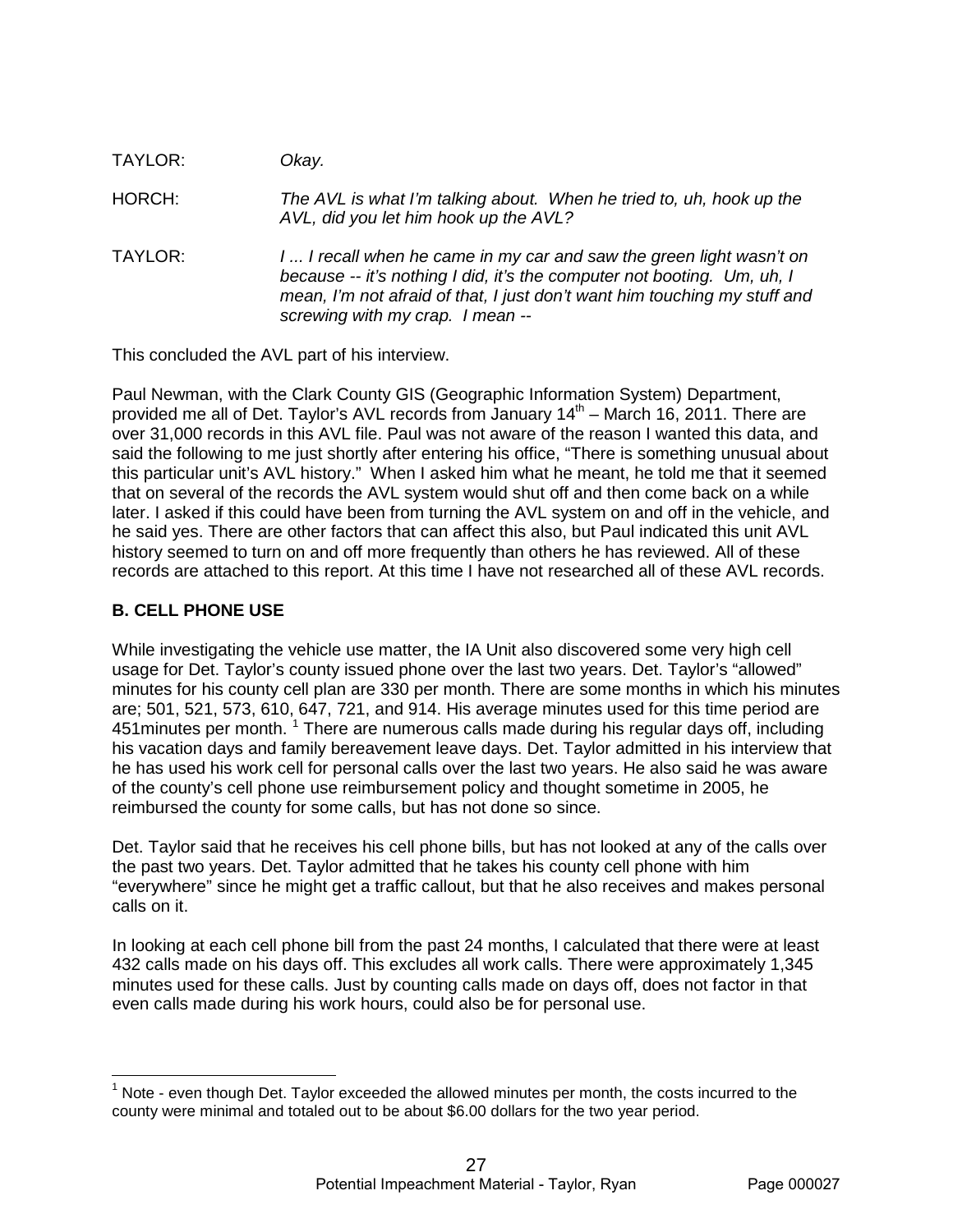In looking at some of the numbers that were called frequently, several numbers stood out on his cell statement. On April 29, 2011, I sent Det. Taylor an e-mail requesting that he provide me the information on four cell numbers. The following quote is directly taken from his e-mail;

"The number #607-3546 is for Tom Maxfield for Precision Weld Custom Boats. The number #901-7014 is for Jennifer Doctor a friend from high school. The number #771-8161 is for Aimee Matson from All-State Insurance. The number #608-4735 I do not recall whose number that belongs too."

The first number is a friend of Det. Taylor's. There are a countless number of calls to and from this number. Some of the calls are; 21, 22, 26, 29, and 35 minutes long. These calls are made during work days and days off.

The second number is a friend of Det. Taylor's. Again, there are too many to add them all up. Some of these calls were 24, 25 and 42 minutes long. Calls to this number are made during work days and days off.

The third number, according to Det. Taylor, is an insurance agent with All-State Insurance. I first assumed this number might be work related, since the traffic detectives often speak with insurance companies. However, after seeing so many calls to this number, and the length of the calls, I decided to call this person.

On May 9, 2011, I called this person and spoke with an Aimee Matson. Aimee told me that I had called her cell phone. I explained to Aimee who I was and that I wanted to know if she knew Det. Ryan Taylor. Aimee said that she and Det. Taylor are friends and they have been talking while Det. Taylor has been going through his divorce. I never asked her what they talked about or why he called. She then said on her own, "*He's been calling me about getting a house quote for insurance, that's why he's been calling me"*. I thanked Aimee for her time and ended the call.

The cell phone records show that over the past two years, Det. Taylor has called Aimee's cell numerous times and some of these calls are; 16, 17, 22, 32, 65, and 72, minutes long.

The fourth number was unknown to Det. Taylor. I later found out that this number is Sergeant KC Kasberg's cell phone number at work.

Det. Taylor does own a personal cell phone and has so for the past several years. He also indicated that there is no limit to the amount of minutes he can use on his cell plan.

I checked with the CCSO property unit, and they had on file a signed copy of the "Cellular Telephone Personal Use Reimbursement Agreement" signed by Det. Taylor on July 7, 2008. There is a copy of this agreement attached to this report.

The following excerpt is when Det. Taylor admits to using his county cell phone for personal use, and also admits he has not reviewed his bill in order to reimburse the county.

HORCH: *Okay. Okay. That's what we're going to talk about next, is your county cell phone. From over the last two years we've been talking about a two year span since you've been in the Traffic Unit. Do you believe that you've used your cell phone for personal use, ever?*

TAYLOR: *Yes, sir.*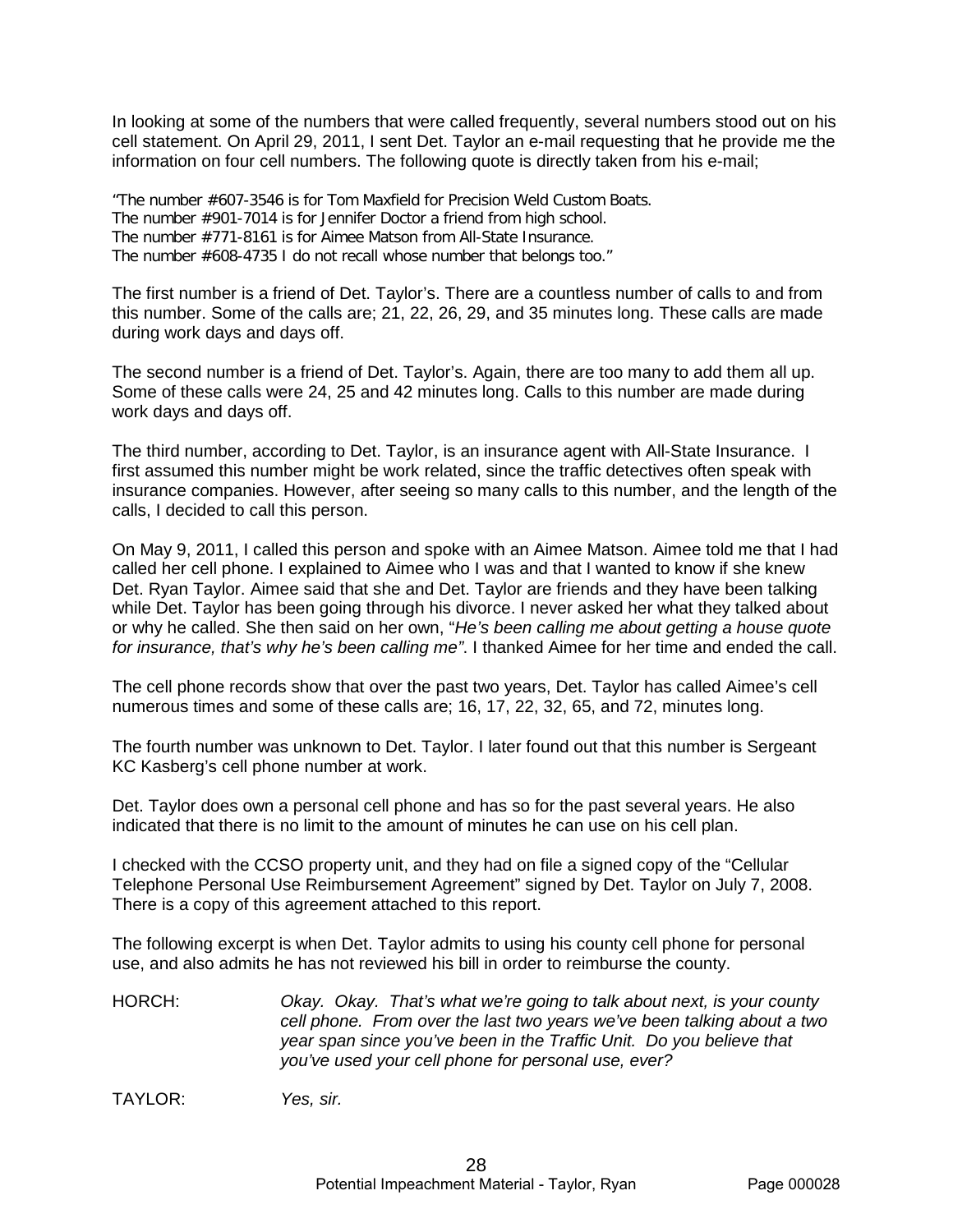| HORCH:                   | Okay. In that, have you reimbursed the county for  for personal cell<br>phone calls?                                                                                                                          |
|--------------------------|---------------------------------------------------------------------------------------------------------------------------------------------------------------------------------------------------------------|
| TAYLOR:                  | No, sir.                                                                                                                                                                                                      |
| HORCH:                   | Okay. Another big question that we've started off on the vehicle one, is<br>how often and how many times do you think you've used the county cell<br>phone for personal use?                                  |
| TAYLOR:                  | Um, uh, I  I use my personal $-1$ I $-$ honestly, I do not know. I know<br>that, um, some months I'm over my minutes and some I'm right on.                                                                   |
| Later in the interview - |                                                                                                                                                                                                               |
| HORCH:                   | So some of those calls may be work-related, but they're  but they're on<br>a day off,<br>correct?                                                                                                             |
| <b>TAYLOR:</b>           | Yes, sir.                                                                                                                                                                                                     |
| HORCH:                   | Is that a possibility?                                                                                                                                                                                        |
| TAYLOR:                  | Yes, sir.                                                                                                                                                                                                     |
| <b>HORCH:</b>            | Okay. Is it a possibility, also, that there's just personal calls --                                                                                                                                          |
| <b>TAYLOR:</b>           | Yes, sir.                                                                                                                                                                                                     |
| HORCH:                   | -- on days off and on days on?                                                                                                                                                                                |
| TAYLOR:                  | Yes, sir.                                                                                                                                                                                                     |
| HORCH:                   | Okay. Um, some of the months have 720, 950, 560 minutes on them.<br>Some of those months are much higher than -- your average seems to be<br>about 350 to 420 for every month except several of those months. |
| TAYLOR:                  | Okay.                                                                                                                                                                                                         |
| HORCH:                   | Okay? Was there a time when you didn't have your own cell phone and<br>you were using the county cell phone more?                                                                                             |
| <b>TAYLOR:</b>           | No, sir. I've always had mine.                                                                                                                                                                                |
| HORCH:                   | Okay. Do you carry your county cell phone with you all the time?                                                                                                                                              |
| TAYLOR:                  | All the time.                                                                                                                                                                                                 |
| Later in the interview - |                                                                                                                                                                                                               |
| HUBLH.                   | So in two years, have you ever looked at your call phone, gone through it                                                                                                                                     |

HORCH: *So in two years, have you ever looked at your cell phone, gone through it and audited it to some degree of, "I was off on vacation in Texas and these calls must have been personal," and did you reimburse them 20, 30, 40 dollars ever?*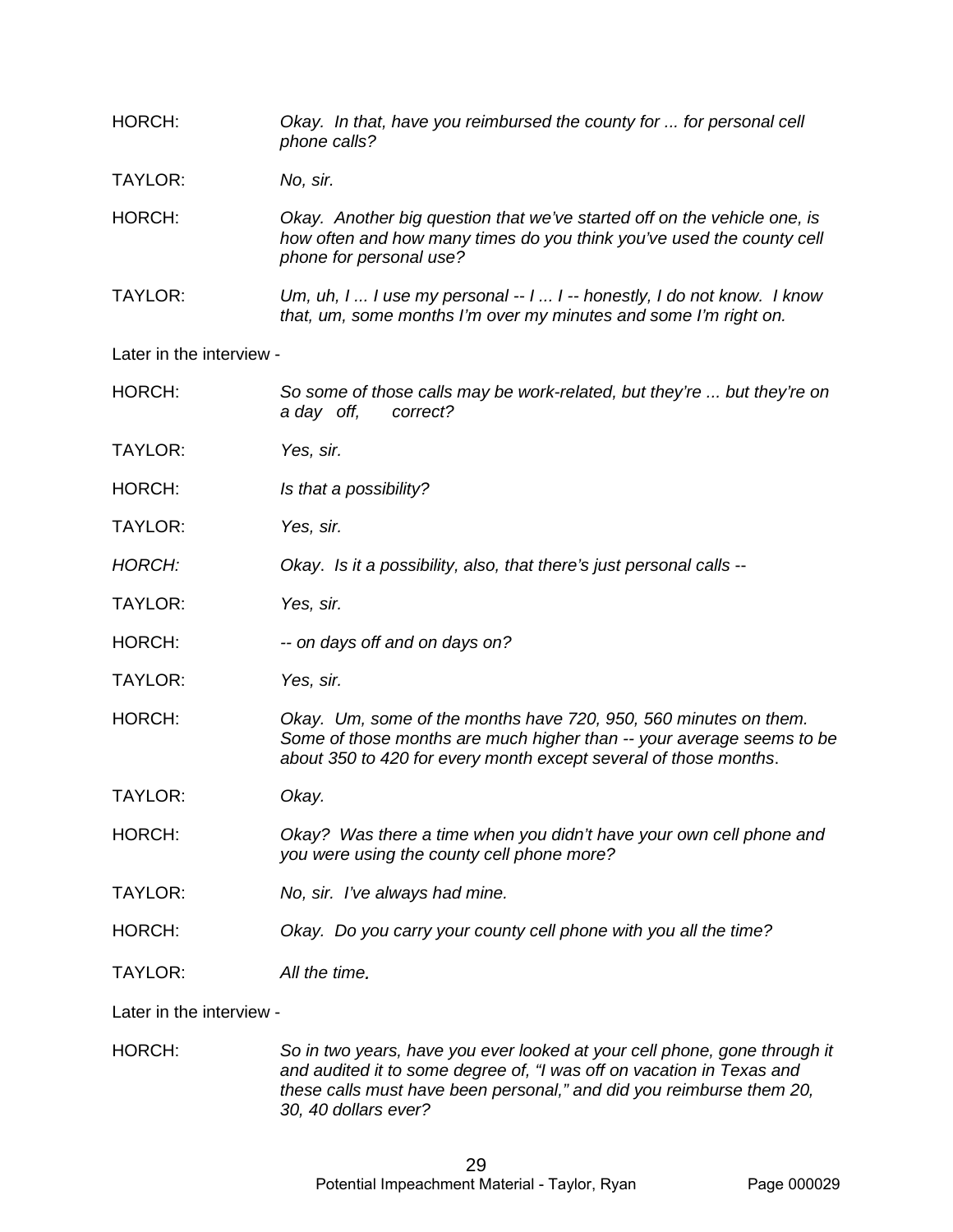| TAYLOR:        | No, sir.                                                                                                                                                                          |
|----------------|-----------------------------------------------------------------------------------------------------------------------------------------------------------------------------------|
| HORCH:         | Okay. Did you ever think to look at your county cell phone bill?                                                                                                                  |
| TAYLOR:        | Um, uh, $l$ I can say that $l-$                                                                                                                                                   |
| HORCH:         | Have you ever looked at it in the last two years and done a quick audit or<br>ever -- has it ever come to your mind that, "I'm using my county cell<br>phone more than I should"? |
| TAYLOR:        | No, sir. 1 1 I've I haven't gone through and looked at personal<br>compared to, um --                                                                                             |
| <b>SCHAUB:</b> | Do you get that statement?                                                                                                                                                        |
| TAYLOR:        | $I$ have $-I$                                                                                                                                                                     |
| <b>SCHAUB:</b> | That's $-$                                                                                                                                                                        |
| TAYLOR:        | -- absolutely.                                                                                                                                                                    |
| <b>SCHAUB:</b> | -- delivered to you and not your supervisor?                                                                                                                                      |
| TAYLOR:        | Yeah. Oh, I'm sorry, the  the copy of the bill? Yeah.                                                                                                                             |

# **C. OFF DUTY CONDUCT**

This investigation started on March 15, 2011, and was originally thought to have been about improper ACCESS use. Through interviews and other information, it was discovered that Det. Taylor was showing a pattern of behavior of off duty conduct that was unprofessional and discredits the Clark County Sheriff's Office. This mainly occurred from March 7th - March 15, 2011.

However, it should be noted that during his ACCESS investigation (#IC11-009), it was learned that Det. Taylor was also showing this same type of inappropriate behavior back in 2008. At that time, he had run unauthorized non work related ACCESS checks on a Garret Hergert, who he believed was having an affair with his wife. Det. Taylor admits to this in the ACCESS investigation interview and even admits to driving by Hergert's place of business after he obtains his information from ACCESS.

From the time Det. Taylor learned that his ex-wife was seeing another person, he used poor judgment by investigating who this person was. He uses the information he obtained from his ACCESS inquiries to drive by Michael Melton's address on NE 131<sup>st</sup> Avenue on more than one occasion. He does this on duty and off duty. He even drove family members by Melton's residence. Det. Taylor also went by his residence AFTER he was served with the "six part" complaint for the alleged ACCESS violation on March 15<sup>th</sup>.

One night, while off duty, he drove his personal vehicle to Melton's residence. Det. Taylor parks down the street from the residence and walks up to it. He said he wanted to "confirm" this was the same person he had seen with his ex-wife from back on March  $7<sup>th</sup>$ . He tried looking into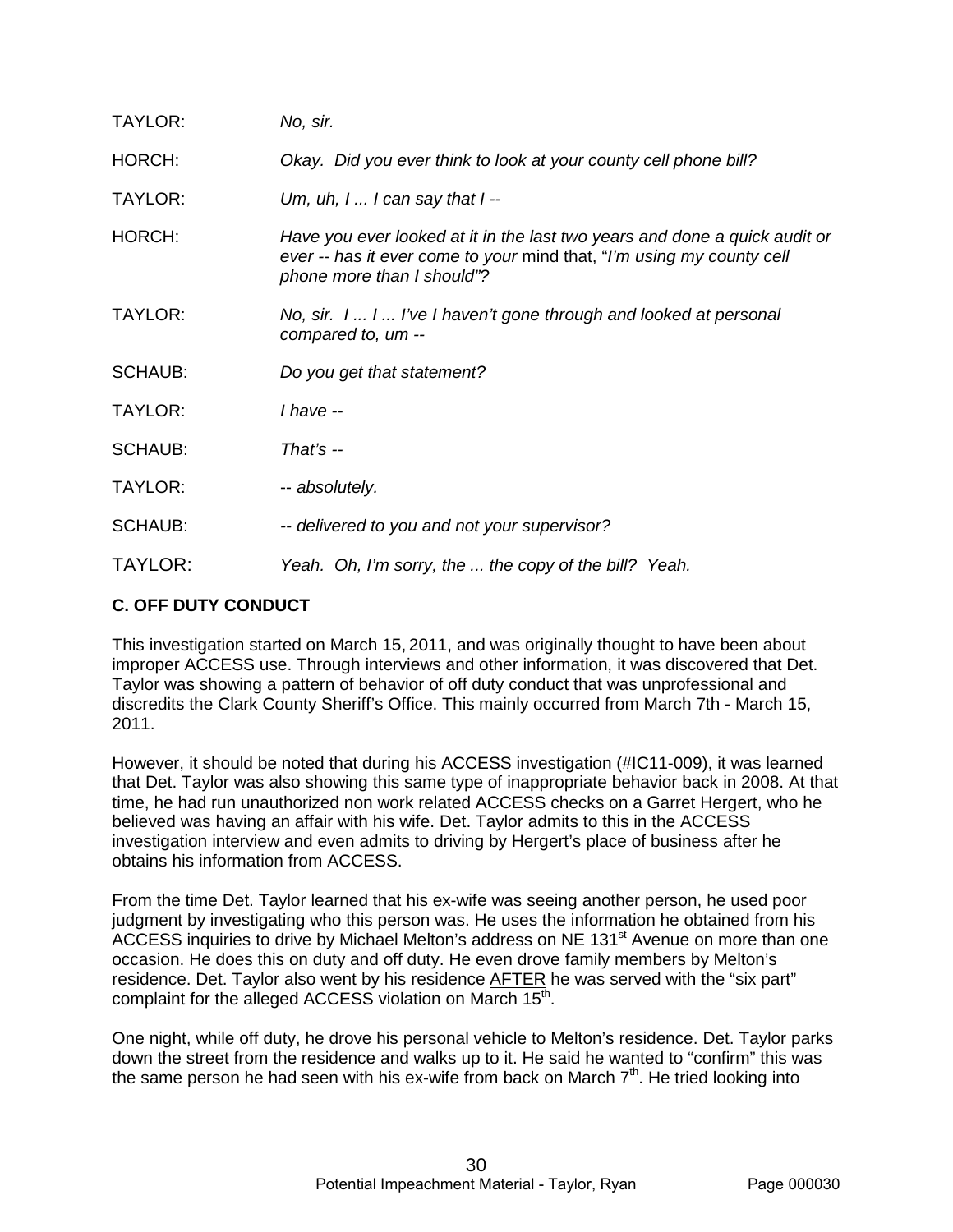several windows, but could not get a good look. He considered ringing the door bell, but decided not to.

On March 13<sup>th</sup>, around 1700 hours, Sgt. Kasberg witnessed Det. Taylor driving his work vehicle on his day off going South on NE 131<sup>st</sup> Avenue from 4<sup>th</sup> Plain (direction of Melton's residence). Sgt. Kasberg called Sgt. Neiman, who is Det. Taylor's immediate supervisor, and learned that Det. Taylor was not scheduled to work that day. Sgt. Kasberg wrote a memo detailing his observations. He also indicated in his memo that Sgt. Neiman told Kasberg that he had noticed lately that Det. Taylor's vehicle mileage was extremely high. This memo is attached with this report. The following is the excerpt from Det. Taylor's interview regarding this matter.

| HORCH:                   | You go by. Do you see her car or his truck there at his residence?                                                                   |
|--------------------------|--------------------------------------------------------------------------------------------------------------------------------------|
| TAYLOR:                  | His truck was at his residence.                                                                                                      |
| HORCH:                   | And what did you do then?                                                                                                            |
| TAYLOR:                  | Uh, I drove, um, up to her house --                                                                                                  |
| HORCH:                   | Did you  did you stop and write down any plates? Did you get out of<br>your vehicle at all?                                          |
| TAYLOR:                  | No, I don't think I did.                                                                                                             |
| HORCH:                   | Did you walk up to his residence?                                                                                                    |
| TAYLOR:                  | Not in uniform. I don't -- uh, no.                                                                                                   |
| HORCH:                   | Have you ever walked up to his residence?                                                                                            |
| TAYLOR:                  | Yes.                                                                                                                                 |
|                          |                                                                                                                                      |
| Later in the interview - |                                                                                                                                      |
| HORCH:                   | Okay. So in addition to the 15th, going over that evening, or early<br>morning hours of the 16th, at 1:30 or 2:00-ish, as we said -- |
| TAYLOR:                  | Mm-hm.                                                                                                                               |
| HORCH:                   | -- you said, how many times had you been by there before, other than<br>when you drove him home four years ago?                      |
| TAYLOR:                  | Um, I had driven one time past the house, um, with my in-laws, um,<br>because they wanted to know where he resided.                  |
| HORCH:                   | When was that?                                                                                                                       |
| TAYLOR:                  | (sighs)                                                                                                                              |
| HORCH:                   | A guess?                                                                                                                             |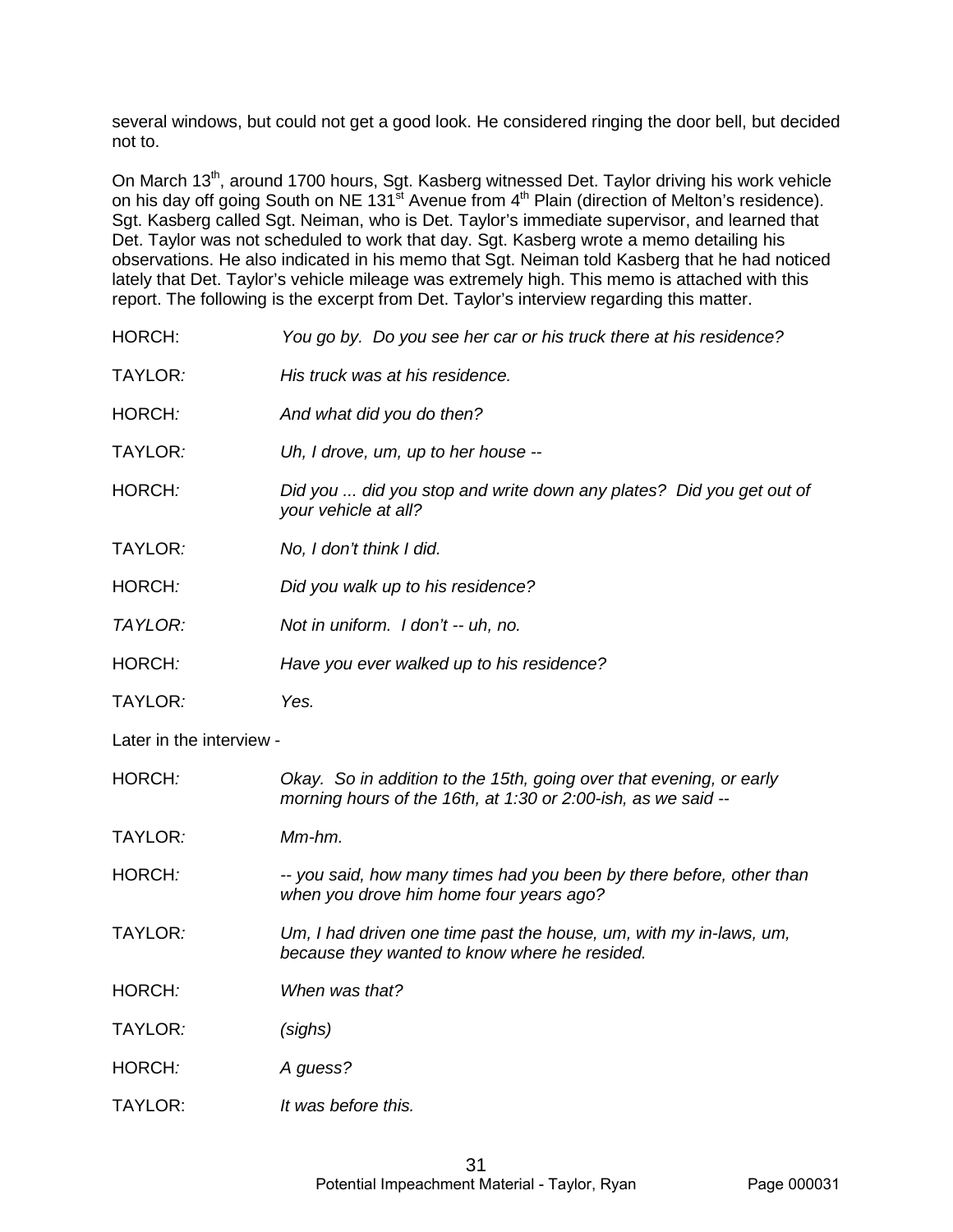| HORCH:                   | Before the 16th?                                                                                                                                                                                                                                                                                                                                                                                                     |
|--------------------------|----------------------------------------------------------------------------------------------------------------------------------------------------------------------------------------------------------------------------------------------------------------------------------------------------------------------------------------------------------------------------------------------------------------------|
| TAYLOR:                  | Uh, it might have been on, uh, we'd gone to dinner at Outback and on the<br>way back from Outback, um, we drove by there.                                                                                                                                                                                                                                                                                            |
| HORCH:                   | And whose car were you in?                                                                                                                                                                                                                                                                                                                                                                                           |
| TAYLOR:                  | My car.                                                                                                                                                                                                                                                                                                                                                                                                              |
| HORCH:                   | Your what? What  what car were you driving?                                                                                                                                                                                                                                                                                                                                                                          |
| TAYLOR:                  | My Tahoe.                                                                                                                                                                                                                                                                                                                                                                                                            |
| Later in the interview - |                                                                                                                                                                                                                                                                                                                                                                                                                      |
| TAYLOR:                  | -- um, is, uh, during the conversation nobody -- well, we didn't know what<br>kind of person this was. I'm like, here's the character that I had portrayed<br>looking at his arrest record and somewhere in the conversation it was<br>brought up, "Well, what kind of place does he live in," and I'm like, "It's not<br>very nice," and of course I'm thinking of my kids, you know, if this is a<br>long-term --. |
|                          | Anyway, so I -- she said, "Where's it at," and I said, "It's by the 24 Hour<br>Fitness," so on the way home we drove by that.                                                                                                                                                                                                                                                                                        |
| HORCH:                   | What time was that?                                                                                                                                                                                                                                                                                                                                                                                                  |
| TAYLOR:                  | It was after dinner. Uh --                                                                                                                                                                                                                                                                                                                                                                                           |
| HORCH:                   | Was it dark?                                                                                                                                                                                                                                                                                                                                                                                                         |
| TAYLOR:                  | 1 I'm pretty sure.                                                                                                                                                                                                                                                                                                                                                                                                   |
| HORCH:                   | Okay. So you drove them by.                                                                                                                                                                                                                                                                                                                                                                                          |
| TAYLOR:                  | Mm-hm.                                                                                                                                                                                                                                                                                                                                                                                                               |
| HORCH:                   | Did you stop or --                                                                                                                                                                                                                                                                                                                                                                                                   |
| TAYLOR:                  | No.                                                                                                                                                                                                                                                                                                                                                                                                                  |
| HORCH:                   | -- did you slow down?                                                                                                                                                                                                                                                                                                                                                                                                |
| TAYLOR:                  | No. $l$ just --                                                                                                                                                                                                                                                                                                                                                                                                      |
| HORCH:                   | You just pointed it out?                                                                                                                                                                                                                                                                                                                                                                                             |
| <b>TAYLOR:</b>           | Mm-hm.                                                                                                                                                                                                                                                                                                                                                                                                               |
| HORCH:                   | And do you remember what day that was?                                                                                                                                                                                                                                                                                                                                                                               |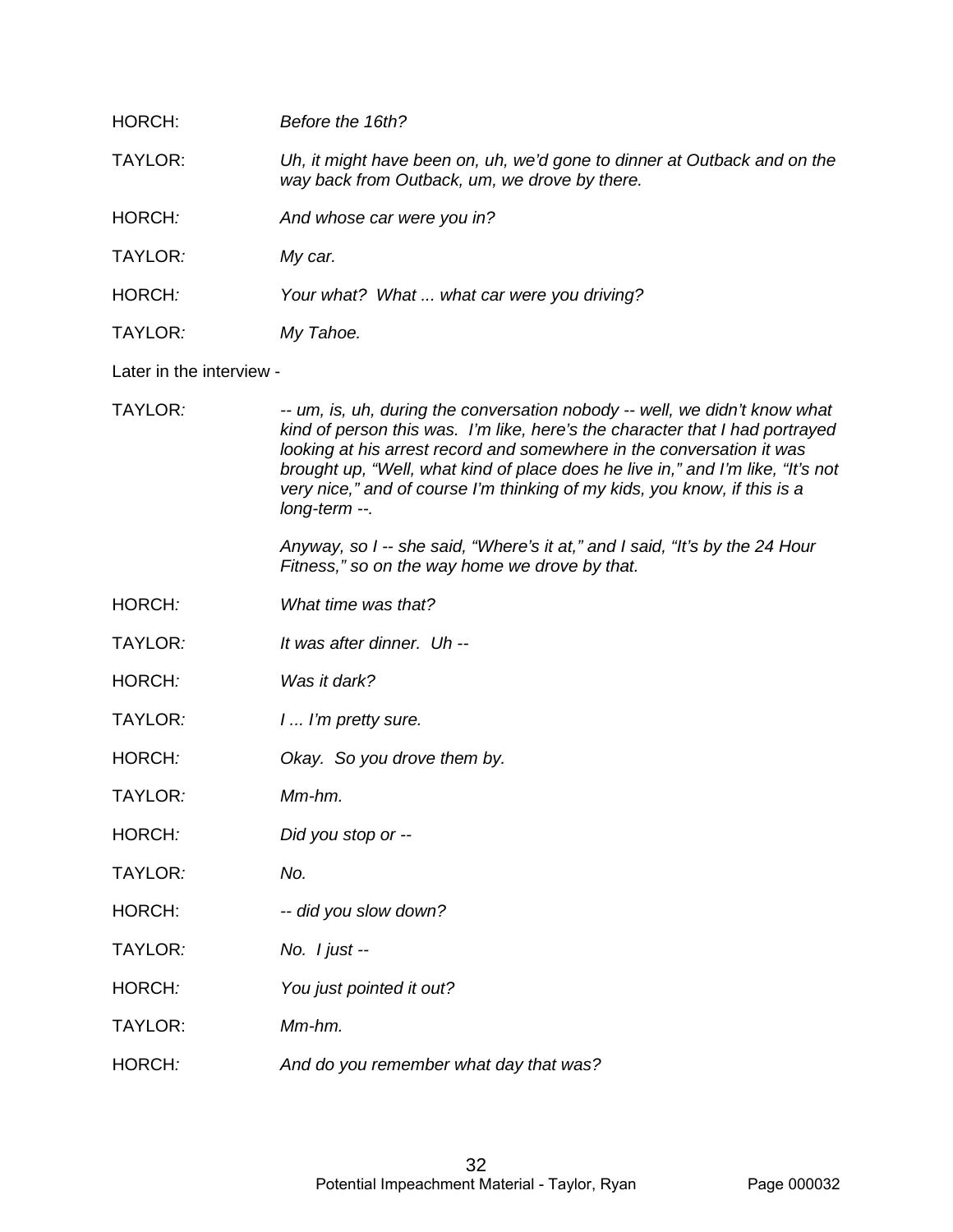TAYLOR*: I don't know if it had ... if it was on a, uh, a Sunday maybe. Um, I honestly, I --* HORCH*: Sunday the 13th, you believe?* TAYLOR*: Might have been.* HORCH*: Okay. Did you go by at any other times besides those two times?* TAYLOR*: Mm-hm. I had gone by, um, uh, I had gone by one night, um, because that's how I ... I wrote ... I wrote his license plate down. I remembered his license plate, um, from going by. And that was, I don't ... I don't know what ... it -- honestly, this is just a big --* HORCH*: Is this -- let me help you with the timeframe. Is this after you've seen him for the first time?* TAYLOR*: First time, yes. After -- yeah, because I had no --* HORCH*: So after the 7th --* TAYLOR*: Mm-hm.* HORCH*: -- of March --* TAYLOR*: Mm-hm.* HORCH*: -- you ... you did this Google search --* TAYLOR*: Yep.* HORCH*: -- you said, and then you drove by?* TAYLOR*: Yeah.* HORCH*: And what did you -- was the vehicle there?* TAYLOR*: Not on that ... not that morning. It was another time I drove by. I was in my Tahoe and, uh --* HORCH*: Your personal vehicle?* TAYLOR*: Mm-hm.* HORCH*: Okay.*  TAYLOR*: And, uh, and --* HORCH*: How far after the first -- so March 7th, you see him, you believe March 8th you went back to work, you did a search on the internet to ... to locate an address, you go by there. And then when do you go by in your personal*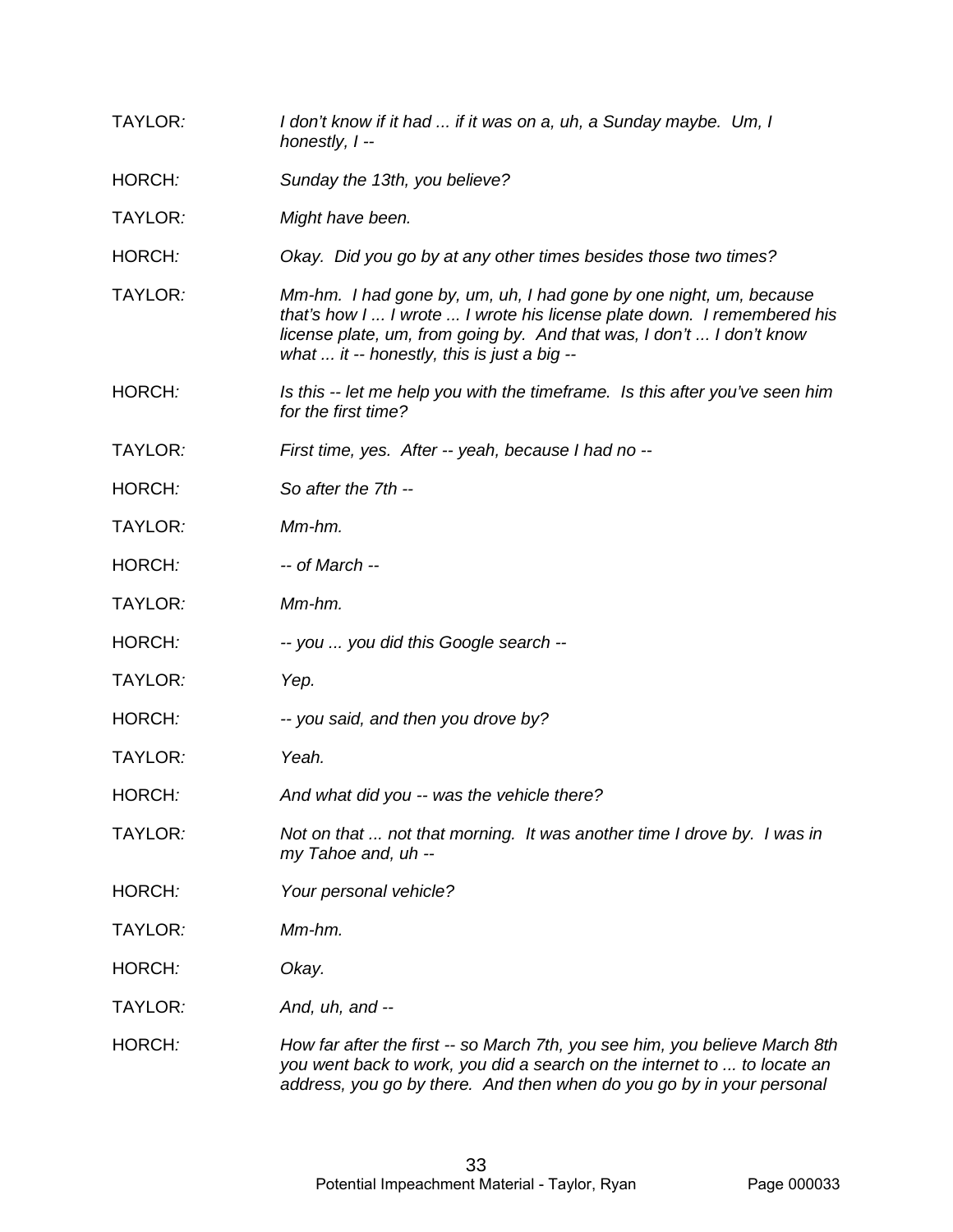*vehicle, because you worked March 8th, 9th, 10th and 11th, according to this schedule.* 

TAYLOR*: Right.* 

HORCH*: Did you go during work hours? During -- did you ever go back there --*

TAYLOR*: No, it was ... it was late.*

HORCH: *At night?*

TAYLOR*: Yeah.*

HORCH*: And this is your personal vehicle?*

TAYLOR*: Mm-hm.*

Later in the interview -

| HORCH:         | And then where  what did you do that night after you drove your Tahoe?<br>Did you ever get out of your vehicle?                                                                                                                                                                                                    |
|----------------|--------------------------------------------------------------------------------------------------------------------------------------------------------------------------------------------------------------------------------------------------------------------------------------------------------------------|
| TAYLOR:        | Yeah, I got out to look at the plate, so --.                                                                                                                                                                                                                                                                       |
| HORCH:         | Okay. So where did you park when you got out?                                                                                                                                                                                                                                                                      |
| TAYLOR:        | Uh, along the curb on 131st.                                                                                                                                                                                                                                                                                       |
| HORCH:         | Okay. Did you use binoculars to look at the plate?                                                                                                                                                                                                                                                                 |
| <b>TAYLOR:</b> | No.                                                                                                                                                                                                                                                                                                                |
| HORCH:         | Okay. Did you go up to his residence at that time?                                                                                                                                                                                                                                                                 |
| TAYLOR:        | Yeah, I walked up there and, and his car was, um, facing the road,<br>forward --                                                                                                                                                                                                                                   |
| HORCH:         | In the driveway?                                                                                                                                                                                                                                                                                                   |
| TAYLOR:        | It's, um, there's, uh, if you're looking from 131st, you're looking at his<br>residence or I assume is his residence is on the left, there's a single or<br>double-wide and then the business, it looks like, because of the<br>equipment or other vehicles are in the back, so it's kind of a big parking<br>lot. |
| HORCH:         | Okay. So you get out of your vehicle.                                                                                                                                                                                                                                                                              |
| TAYLOR:        | Mm-hm.                                                                                                                                                                                                                                                                                                             |
| HORCH:         | How far away do you park?                                                                                                                                                                                                                                                                                          |
| TAYLOR:        | Not very far. It, um --                                                                                                                                                                                                                                                                                            |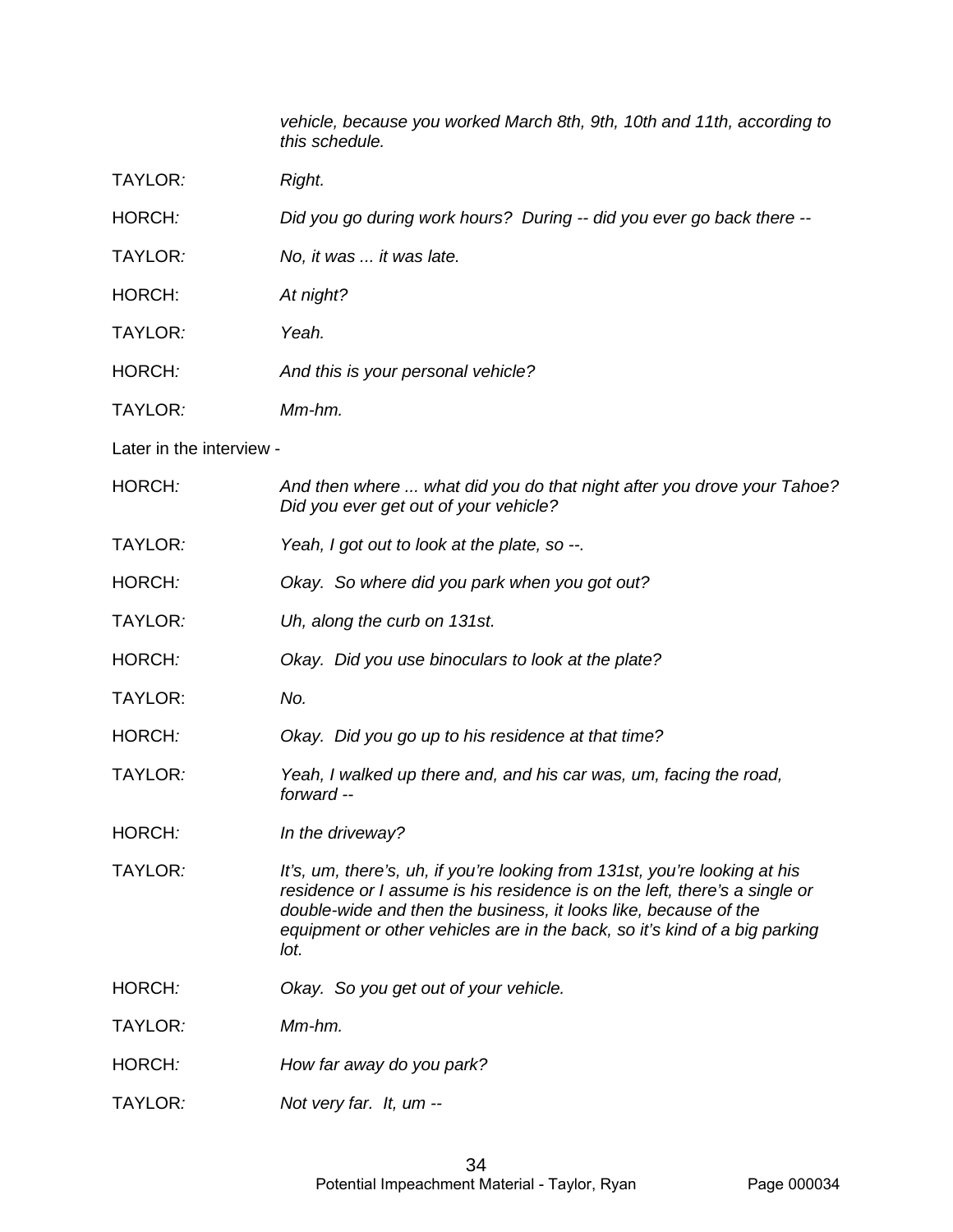| HORCH:  | Okay. So then you walk up.                                                                                                                                                                            |
|---------|-------------------------------------------------------------------------------------------------------------------------------------------------------------------------------------------------------|
| TAYLOR: | Mm-hm.                                                                                                                                                                                                |
| HORCH:  | And then you take a mental picture of his license plate --                                                                                                                                            |
| TAYLOR: | Right.                                                                                                                                                                                                |
| HORCH:  | -- on that truck. Do you then walk up to his door?                                                                                                                                                    |
| TAYLOR: | I was right by his door. When I looked at the plate it was right there.                                                                                                                               |
| HORCH:  | Did you look inside his windows?                                                                                                                                                                      |
| TAYLOR: | No. There's -- (sighs).                                                                                                                                                                               |
| HORCH:  | Are you positive?                                                                                                                                                                                     |
| TAYLOR: | Um, I went to his front door. I went to his front door and, um --                                                                                                                                     |
| HORCH:  | Why did you go to the front door?                                                                                                                                                                     |
| TAYLOR: | Because I wanted  I did want to know if this was the same person that I<br>had seen.                                                                                                                  |
| HORCH:  | So what were you going to do?                                                                                                                                                                         |
| TAYLOR: | Um, just  just to know if this was the same person. because I think at<br>this point I still --                                                                                                       |
| HORCH:  | What I mean is, how would you know that? Were you going to knock or<br>ring the doorbell?                                                                                                             |
| TAYLOR: | Um, I don't know. It wasn't  I  I did go, I went to the front door and I<br>wanted  I was going to know if  if it was the same person, um, and<br>and I remember getting his plate. I mean, that's -- |
| HORCH:  | Okay.                                                                                                                                                                                                 |
| TAYLOR: | He --                                                                                                                                                                                                 |
| HORCH:  | Did you --                                                                                                                                                                                            |
| TAYLOR: | He has windows. He has windows on the  on his front door.                                                                                                                                             |
| HORCH:  | Did you look phone(SP) the windows?                                                                                                                                                                   |
| TAYLOR: | Uh, I think I was too short. Uh --                                                                                                                                                                    |
| HORCH:  | Did you try to look through the windows?                                                                                                                                                              |
| TAYLOR: | Yeah, I think I did, to see if anybody was home. I  I --                                                                                                                                              |
|         |                                                                                                                                                                                                       |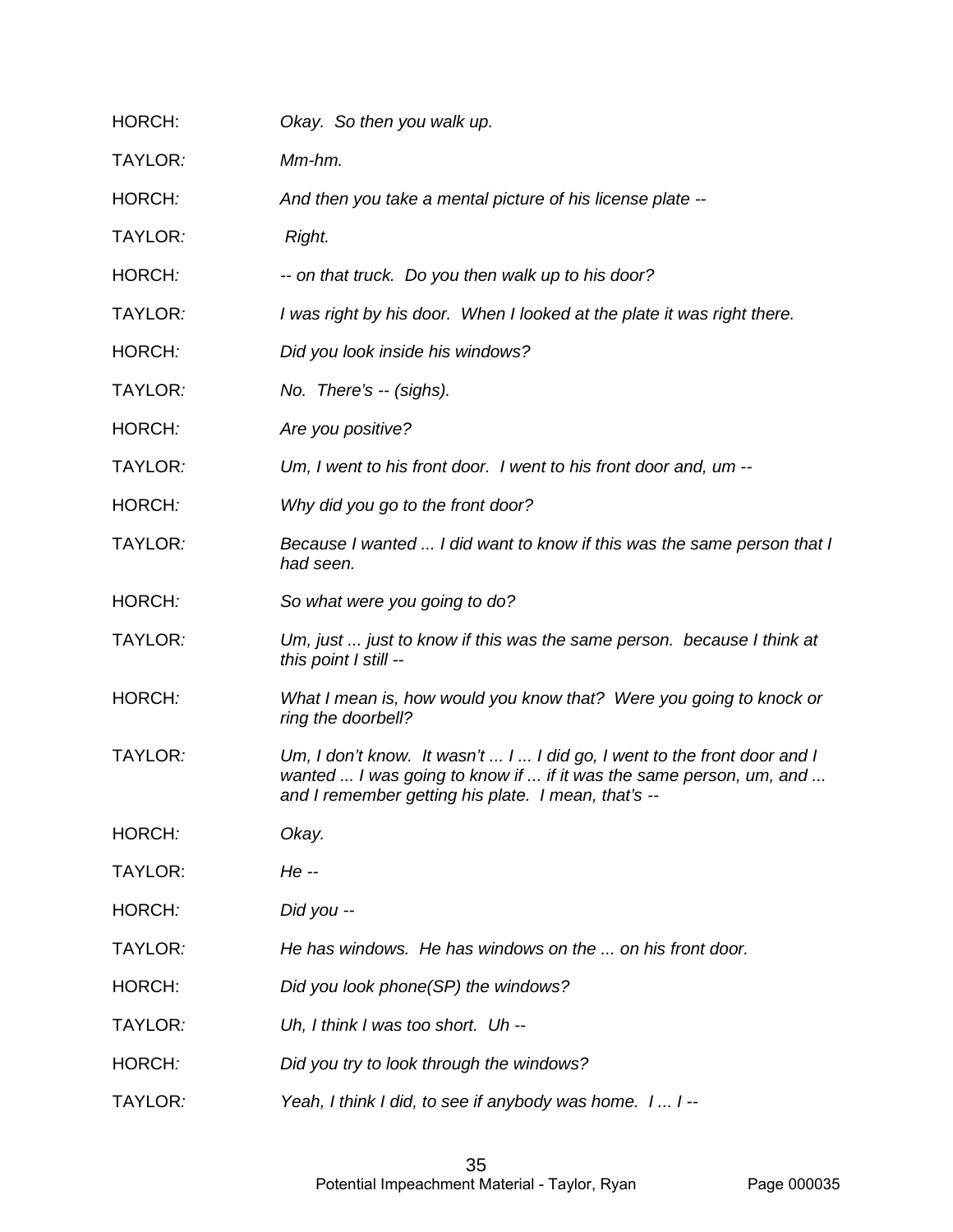| HORCH:         | Did you think about knocking or ringing the doorbell?                                                                                                                                              |
|----------------|----------------------------------------------------------------------------------------------------------------------------------------------------------------------------------------------------|
| TAYLOR:        | Yeah.                                                                                                                                                                                              |
| HORCH:         | But you didn't?                                                                                                                                                                                    |
| TAYLOR:        | I didn't.                                                                                                                                                                                          |
| HORCH:         | Because you wanted to get confirmation, again, that this was the same<br>person --                                                                                                                 |
| TAYLOR:        | Mm-hm.                                                                                                                                                                                             |
| HORCH:         | -- you had seen a few days earlier?                                                                                                                                                                |
| TAYLOR:        | Yeah.                                                                                                                                                                                              |
| HORCH:         | Is that --. Did you have a gun on you?                                                                                                                                                             |
| TAYLOR:        | No. No, I was on -- no, absolutely not.                                                                                                                                                            |
| HORCH:         | Do you carry an off-duty gun?                                                                                                                                                                      |
| TAYLOR:        | No, sir.                                                                                                                                                                                           |
| HORCH:         | Did you have your badge on you?                                                                                                                                                                    |
| TAYLOR:        | No, sir.                                                                                                                                                                                           |
| HORCH:         | Okay.                                                                                                                                                                                              |
| <b>SCHAUB:</b> | Did you look in any other windows?                                                                                                                                                                 |
| TAYLOR:        | Uh, I, I went to the front yard because there was a light on and I -- but<br>everything was closed, so no, I wanted to  there's no way to see in.<br>There was just  there were just blinds there. |
| HORCH:         | Did you walk up to the window and try to look in, because you couldn't<br>see because there was blinds?                                                                                            |
| TAYLOR:        | Yeah. I mean, I walked  I walked -- it's hard to explain, but I walked --                                                                                                                          |
| HORCH:         | You don't have to draw a full, just draw a house right here.                                                                                                                                       |
| TAYLOR:        | (sighs) And I think it kind of goes like this. And his door sits up here. I<br>$don't \ldots$ I don't, um --                                                                                       |
| HORCH:         | Just to the best of your memory.                                                                                                                                                                   |
| TAYLOR:        | Because I saw a light in the window, um, I walked here to see if there was<br>any, um, if the blinds were open. I just wanted to see if this was the same                                          |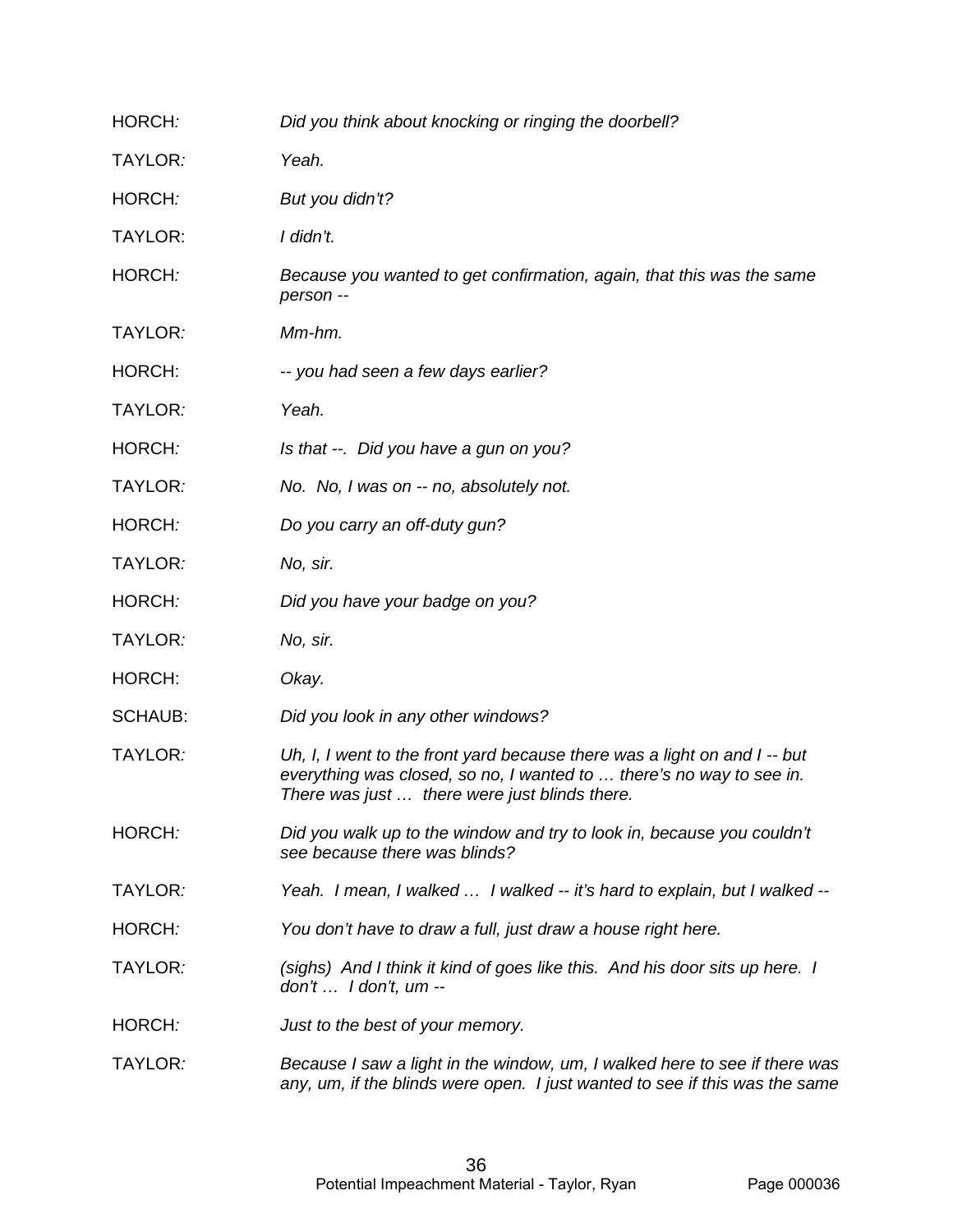*person I saw on the couch with her. And the blinds were closed. And I went to the front door and -- (sighs).*

- HORCH*: Did you step on anything to look up into the window?*
- TAYLOR*: I don't -- I'm not sure what you mean.*
- HORCH*: You said you were too --*
- TAYLOR*: I stood at the front door.*
- HORCH*: You thought you were too short to look in one of the windows.*
- TAYLOR*: I think --*
- HORCH*: Did you step on anything to look up into the window?*
- TAYLOR*: I don't think so.*
- Later in the interview -
- HORCH*: When you did the Google search?*
- TAYLOR*: When I -- yeah, when I didn't know ... I hadn't confirmed that that was his address, um, because I didn't know if it was Rain Country Gutters or Rain Country Excavation. I didn't know. Um --*
- HORCH*: So the night of the 16th, after you're served on the six-part on the ACCESS use, you went by there?*
- TAYLOR*: Yes.*
- HORCH*: Were you working?*
- TAYLOR*: No, sir.*
- HORCH*: What vehicle did you drive there?*
- TAYLOR*: My patrol vehicle.*

During his interview, Det. Taylor describes how he attempts to track his ex-wife down on numerous occasions, especially after learning she might be dating someone. Late one night, while he was working, he drove to her residence and had to park behind a storage container on her property in order for her new boyfriend not to see him. Det. Taylor said that after the boyfriend left, the boyfriend called his ex-wife and told her Det. Taylor was on her property. The following is Det. Taylor describing all of this.

- TAYLOR*: Um, so later on -- and then I went and, uh, I went back periodically through the night to see if ... if she was there.*
- HORCH*: At her residence?*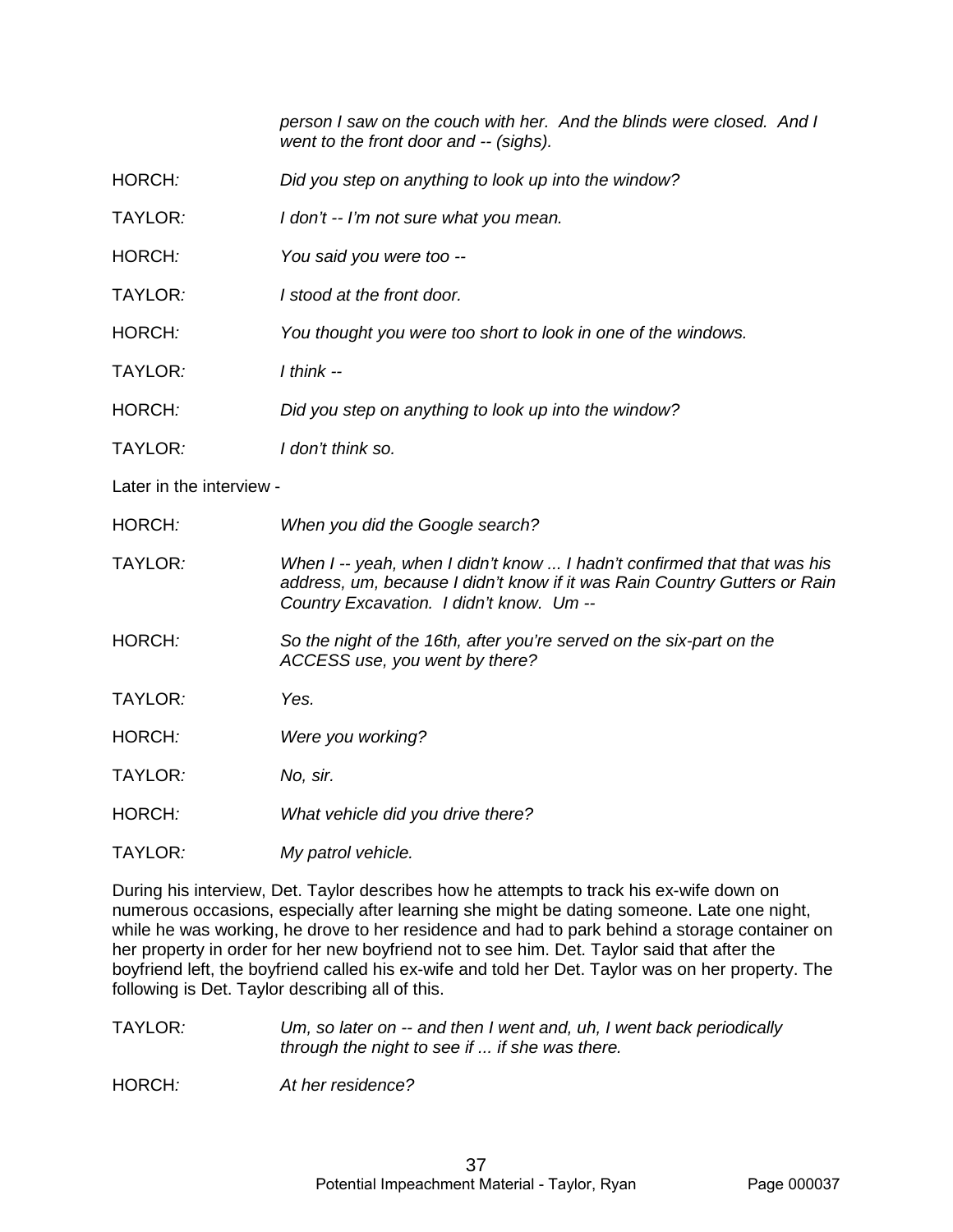| TAYLOR:                  | At her residence.                                                                                                                                                                                                                                                                                                                                                                                                                                                                                                                                                              |
|--------------------------|--------------------------------------------------------------------------------------------------------------------------------------------------------------------------------------------------------------------------------------------------------------------------------------------------------------------------------------------------------------------------------------------------------------------------------------------------------------------------------------------------------------------------------------------------------------------------------|
| HORCH:                   | Where she rents from the Fosters?                                                                                                                                                                                                                                                                                                                                                                                                                                                                                                                                              |
| TAYLOR:                  | Yes.                                                                                                                                                                                                                                                                                                                                                                                                                                                                                                                                                                           |
| HORCH:                   | Okay.                                                                                                                                                                                                                                                                                                                                                                                                                                                                                                                                                                          |
| TAYLOR:                  | And $-$                                                                                                                                                                                                                                                                                                                                                                                                                                                                                                                                                                        |
| HORCH:                   | How many times that night did you go back there?                                                                                                                                                                                                                                                                                                                                                                                                                                                                                                                               |
| TAYLOR:                  | Maybe -- oh heck, I don't know, maybe three times.                                                                                                                                                                                                                                                                                                                                                                                                                                                                                                                             |
| HORCH:                   | Okay. All while you were working?                                                                                                                                                                                                                                                                                                                                                                                                                                                                                                                                              |
| TAYLOR:                  | Yeah.                                                                                                                                                                                                                                                                                                                                                                                                                                                                                                                                                                          |
| Later in the interview - |                                                                                                                                                                                                                                                                                                                                                                                                                                                                                                                                                                                |
| TAYLOR:                  | It was some time after, it was probably 1:30 or so --                                                                                                                                                                                                                                                                                                                                                                                                                                                                                                                          |
| HORCH:                   | In the morning?                                                                                                                                                                                                                                                                                                                                                                                                                                                                                                                                                                |
| TAYLOR:                  | In the morning -- uh, maybe it was even later -- I pulled in and his truck's<br>there and he's like --                                                                                                                                                                                                                                                                                                                                                                                                                                                                         |
| HORCH:                   | Pull into her residence?                                                                                                                                                                                                                                                                                                                                                                                                                                                                                                                                                       |
| TAYLOR:                  | Pull into her residence.                                                                                                                                                                                                                                                                                                                                                                                                                                                                                                                                                       |
| HORCH:                   | Okay.                                                                                                                                                                                                                                                                                                                                                                                                                                                                                                                                                                          |
| TAYLOR:                  | And if I -- his like tail lights were on so I'm like, "Oh, no, now it's," you<br>know, "Now it's going to look like I'm checking up on her," and he backs<br>out and leaves, and I'm parked kind of in front of -- now, the Fosters'<br>residence and he leaves but he  his truck stopped kind of in front of<br>the  the patrol vehicle and then he drives down the driveway. And, um,<br>I start to go down the driveway after I was, you know, (unintelligible) leave<br>because I'm like, "She's going to be so mad at me." And sure enough,<br>she calls my cell phone -- |
| HORCH:                   | Okay. Let me, let me just back up and get it straight, okay? Hang on.<br>You pull in about 1:30 or maybe later.                                                                                                                                                                                                                                                                                                                                                                                                                                                                |
| TAYLOR:                  | I think -- yeah, I think it was even later.                                                                                                                                                                                                                                                                                                                                                                                                                                                                                                                                    |
| HORCH:                   | You see this truck that you'd seen before with the backup lights on or the<br>brake lights on, like it was going to move?                                                                                                                                                                                                                                                                                                                                                                                                                                                      |
| TAYLOR:                  | Yeah. Or the engine was running or, uh --                                                                                                                                                                                                                                                                                                                                                                                                                                                                                                                                      |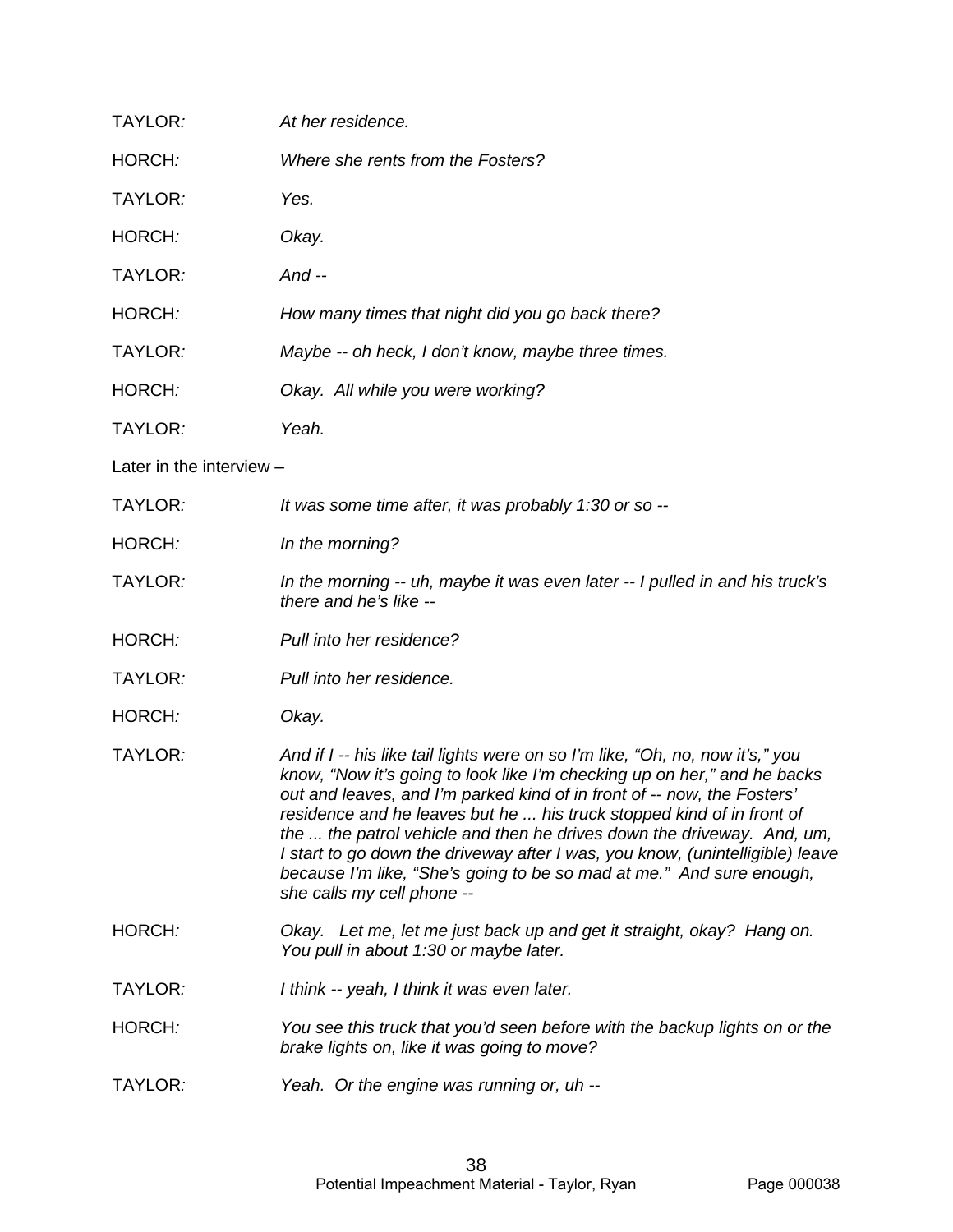*HORCH: Do you know if he was inside of it?*

TAYLOR*: I don't know.*

Later in the interview -

| TAYLOR: | I pull in and his truck was, uh, you know, was somewhere in here, and I<br>don't remember if it was running or I saw lights or something. So then<br>when I pull in, I parked like right back in here, 'cuz  'cuz I knew he was |
|---------|---------------------------------------------------------------------------------------------------------------------------------------------------------------------------------------------------------------------------------|
|         | leaving and then --                                                                                                                                                                                                             |

- HORCH*: Well, when you pull in, you see his vehicle?*
- TAYLOR*: No, I don't see it till I pull up here.*

HORCH*: Okay. So you pull around the corner, around this storage unit, see it's there, and then you back up and park by the Fosters' main residence?*

- TAYLOR*: Yeah. Mm-hm.*
- HORCH*: Because?*

TAYLOR*: Um, I didn't ... I didn't want ... I didn't want, um, I didn't want to upset her, and I knew that if ... if I came in when they were there together, she would, um, I knew she would be upset with me. And my whole part through this is I was trying to be as, um, respectful about everything and ... and trying to keep things as ... as ... as calm as possible between us.* 

Later in the interview -

| TAYLOR: | No, he had already  he was leaving and I'm like, I was just waiting, and I<br>knew it. For some reason I'm like -- I was just kicking myself. And I<br>pulled down here and she calls my phone. And she's like, "What are you<br>doing?" And I said, "Well, I came to see you and I saw that, um, you<br>know, your  the truck was there." |
|---------|--------------------------------------------------------------------------------------------------------------------------------------------------------------------------------------------------------------------------------------------------------------------------------------------------------------------------------------------|
| HORCH:  | Did she know you were there? She called you when he left? How did<br>she -- she just called you out of the blue or did she see you and called<br>you?                                                                                                                                                                                      |
| TAYLOR: | What  what had happened -- which I found out later -- is, as he's<br>leaving, he calls her and says, "Hey, I think your," you know, "I think --"<br>whatever, I don't know what he refers to me as --                                                                                                                                      |
| HORCH:  | Sure.                                                                                                                                                                                                                                                                                                                                      |
| TAYLOR: | It's just an assumption, because I'd only -- I mean, within a couple<br>within a minute or two, um, down, and the phone rings.                                                                                                                                                                                                             |
| HORCH:  | Okay.                                                                                                                                                                                                                                                                                                                                      |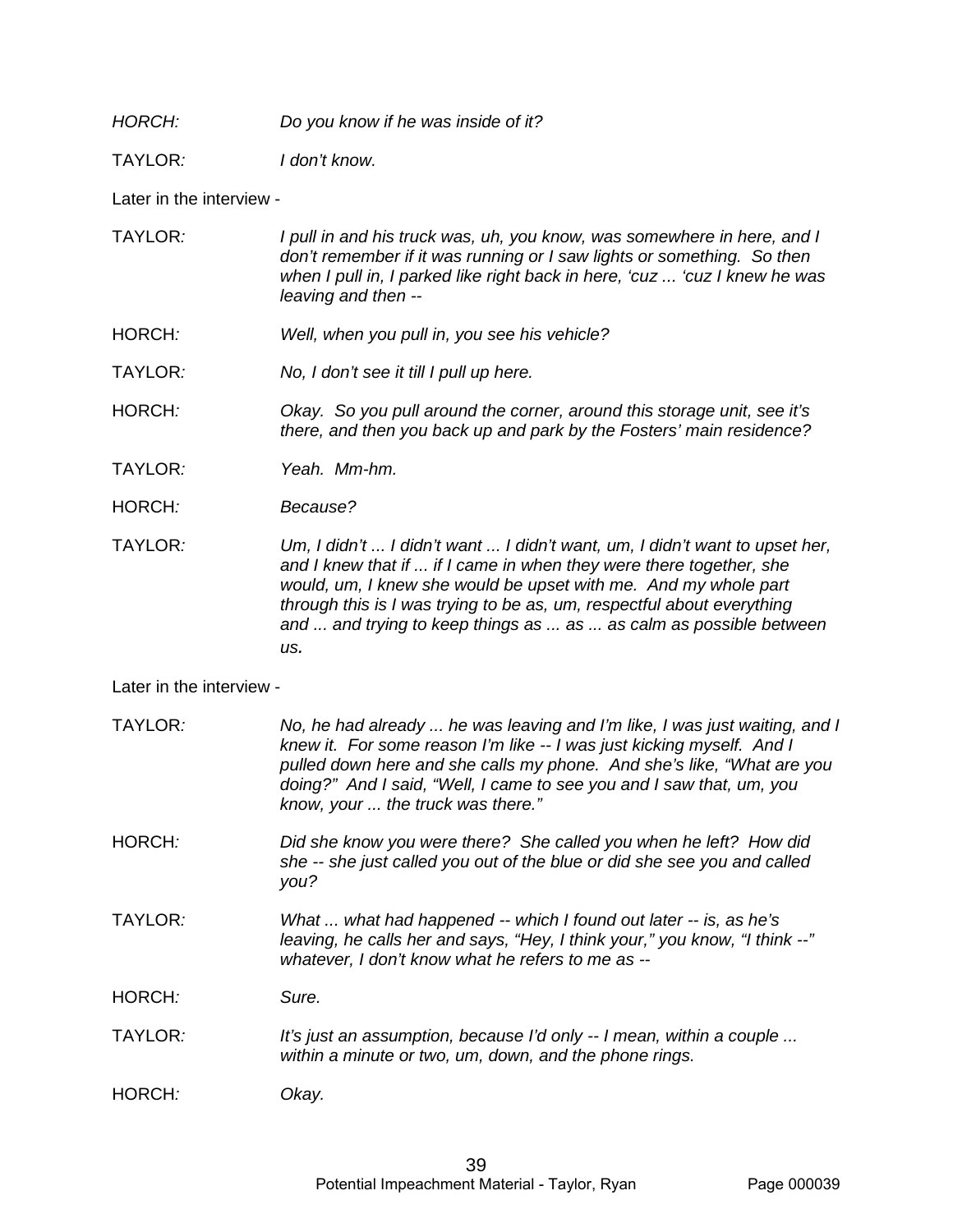TAYLOR*: And I said, "Well, um, I came by because I haven't talked to you since the 7th," or whatever day, and, um, she's like, "Well, okay." And I said, "Do you want to talk?" And she's like, "That's fine, come back." So I went back and, um, and I talked to her, and that's when, um -- and I ... I don't think I ... we didn't talk very long. It was, um, maybe ten minutes or fifteen.*

What Det. Taylor described in the above mentioned portion of his interview, is just one of the times when he tried to locate his ex-wife to know her whereabouts. Several times he calls Deputy Luque between March  $7<sup>th</sup>$ -15<sup>th</sup> emotionally upset and tells Deputy Luque some of the actions he had been taking in order to find out if his ex-wife was really dating this person or not. The following is Deputy Luque describing these phone calls.

LUQUE*: Yeah, he basically, he -- I mean, he was pretty worked up and I told him, you know, "You just need to stay home and forget about it," that they, you know, they're divorced now, it's not his -- I understood, you know, I consoled him in the fact that I understand why he was worked up -- (clears throat) but -- excuse me, I'm sorry -- I understood why he was worked up and that, you know, it's hard and this and that, and it's so fresh, you know, 'cuz this was a month after the divorce.*

HORCH*: Sure.*

LUQUE*: Three weeks later. So I kind of, you know, I understood where he was coming from. He had every ... every understanding to be worked up, to be angry, to feel hurt. Um, but I told him obviously that it's, you know, he needs to -- needs to, as hard as it is, get over it, find something else to ... to, you know, to help himself to move on, because it's not his place anymore, unfortunately. That's the decision she's made.*

- HORCH*: Did he ever say to you in that conversation or the night before that I saw, that he didn't kiss her goodnight, I saw him leave and he didn't kiss her goodnight?*
- LUQUE*: It wasn't in that one. He called me the next morning*

Later in the interview -

LUQUE*: Tells me all this and I tell him, "Man, you just, you need to relax tonight," you know, and I actually asked him at one point, "Do you want me to," I mean, "Do you need something, do you want me to come over?" "No, no, I'm fine, I'm with the girls, I'm just going to --" And again, he was pretty worked up, but he says, "I'm just going to go to ... try to go lay down and forget about it tonight." And I go, "Dude, you know, I'll talk to you tomorrow."*

HORCH*: Okay.* 

LUQUE*: I think I was at training at the time, so I just told him, "I'll ... I'll talk to you early in the morning on my way to training, see if you're up, otherwise I'll talk to you on my break and we'll talk about it tomorrow. You just need*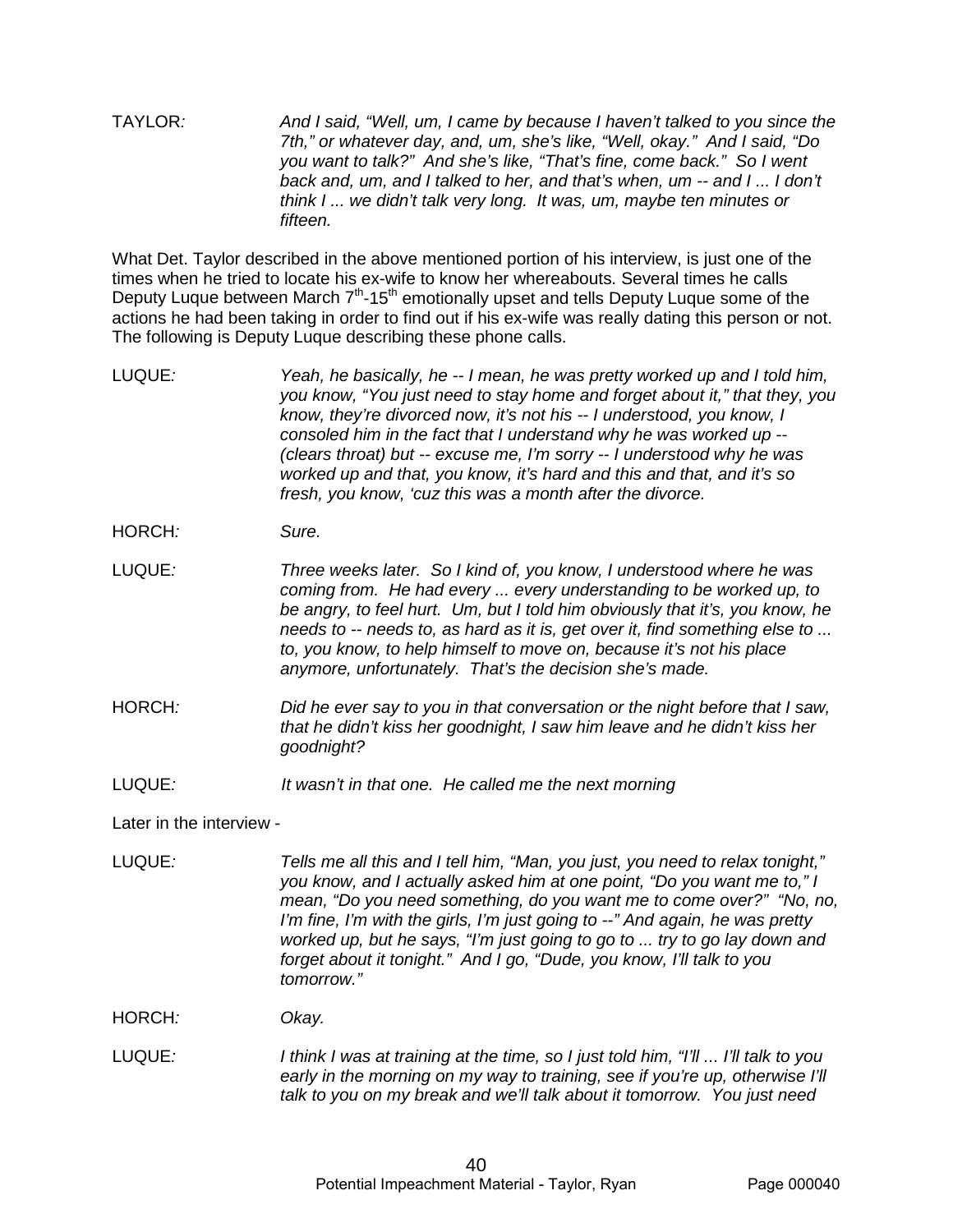*to ... to leave it alone tonight, don't worry about it, as hard as that is." So that was the end of our conversation there.* 

#### *Later in the interview -*

- LUQUE*: Yeah. So he calls me the next morning, like I said, I ... I want to almost think now, I think I was off that day, so I think it was maybe now a Saturday or a Sunday, I don't remember. But he says that I'd be mad at him because -- you know, and I ask why.*
- HORCH*: He says you're going to be mad at him?*
- LUQUE*: "You're going to be mad at me."*
- HORCH*: Okay.*
- LUQUE*: And then I said, "Well, what did you do?" You know, "What happened?" And he goes, "Oh, I didn't listen. I went back over there and it was like a half hour later or so and he ended up leaving. They didn't kiss goodnight, because they ... they didn't know I was there, but I saw that he left and he just walked out on the porch and they said goodnight and he ... and he drove off."*
- LUQUE*: -- doing this stuff, so --. Because I obviously see that it's not ... there's no, you know, it's ... it's killing him. And he's open at that point saying, you know, "I know. I know it's ... I know I shouldn't care. I can't care anymore, it's not my place, but it just bothers me so much and she's all," you know, "she's my first and only --"*
- HORCH*: Sure.*
- LUQUE*: -- "wife," and this and that, so --.*
- HORCH*: Did he ever say, "I know I'm doing things wrong and I can't stop," or anything to that?*
- LUQUE: *Uh, yeah. I mean, I don't remember the exact words, but I guess the best way to put it, he was the most accepting of the things he was doing that he's ever been. If that makes sense to you. Meaning, yeah, I remember him saying, "I know this is --" "I know I can't be doing this. I know this is wrong. I just ... I need to get help. "I," you know, "I don't know what to do, I need help. I need help." It was ... it was actually kind of a relief on my part, going --*
- HORCH: *First time he's kind of admitting that --*
- LUQUE: *It's a big --*
- HORCH: *-- this is out of control?*
- LUQUE: *Big step.*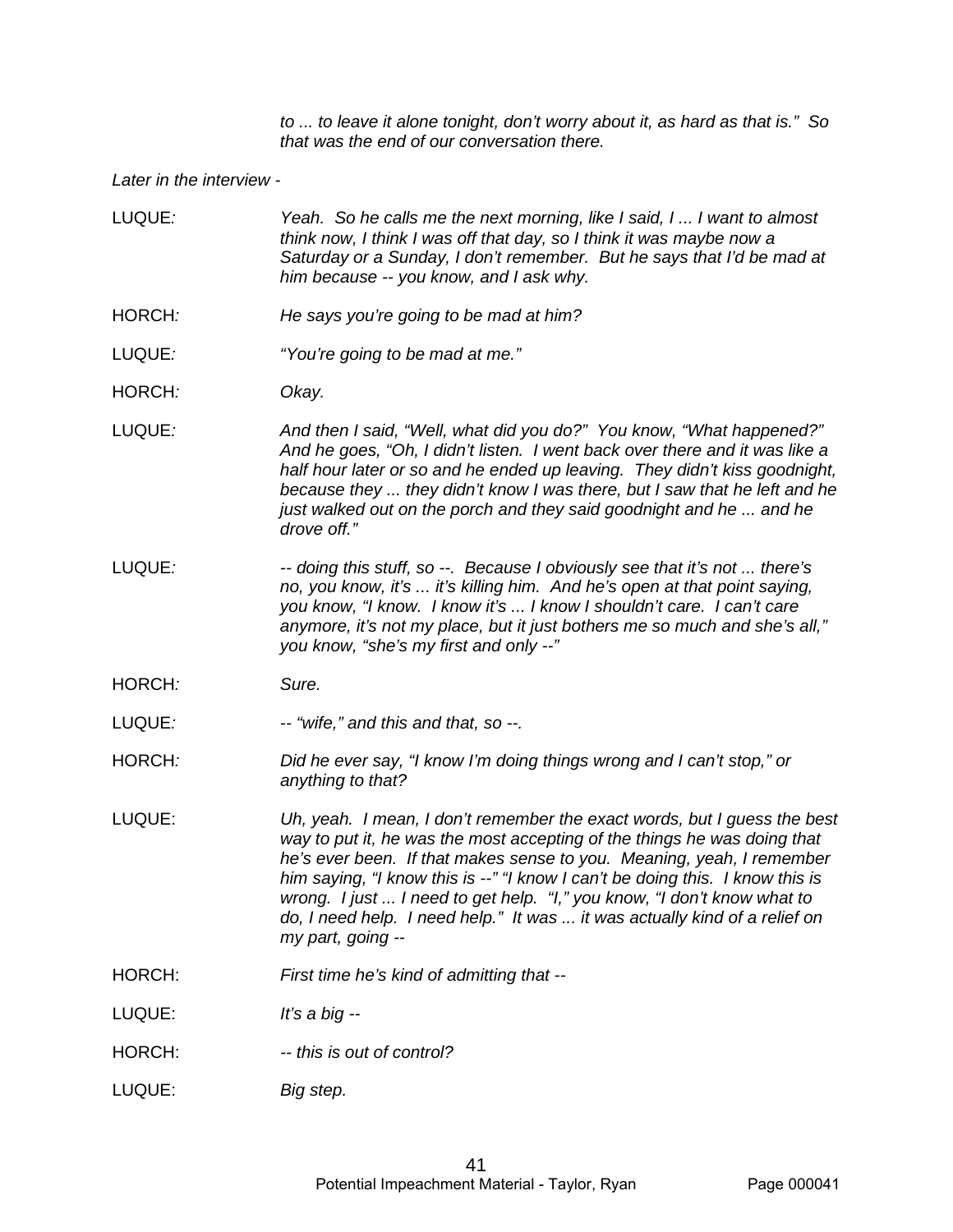## HORCH: *Okay.*

LUQUE: *Saying, "I know I need help. I need to get help and I need to do something about it." And I think at that point it was, you know, we'd finished our conversation and I told him, "I'll help you with what I can." And I know I'd gotten on him a little bit and kind of angry with him, saying, "You know, I've given you advice for a year and a half now that you haven't listened to," and he was acknowledging it, saying, "I know. I know I've got to listen to you. I'm sorry. It's just so hard for me." But, uh, so I told him, you know, "You need to go seek some help, but if you're going to do that, you need to listen."*

On April 12, 2011, I called Det. Taylor's ex-wife, Deanna Taylor, and spoke to her briefly about some of the issues she had discussed with Commander Amy Foster at a school function they had been at. I explained who I was, and told her she was under no obligation to talk with me. Deanna was pleasant and said she would speak with me.

I asked Deanna if she knew that Det. Taylor had "checked" on her new boyfriend. Deana said that one time, Det. Taylor mentioned to her that her boyfriend was "suspended" and had a warrant for his arrest. Deanna said she didn't want to know this information and wanted Det. Taylor to stay out of her business.

I asked Deanna if she ever saw Det. Taylor "watching" her or her residence. Deanna said that soon after Det. Taylor had learned about her new boyfriend, she thought someone was outside. She heard her car alarm go off, which she said it never does, and went outside to investigate. Deanna said she just had a "creepy" feeling that someone was outside, but never actually saw anyone.

Deanna said she had spoken with Commander Amy Foster about Det. Taylor showing up at the house unannounced, or uninvited. Commander Foster advised that she might want to call the Sheriff's Office and tell them what he was doing if it became too bothersome. Deanna said she did not feel the need to call at that time. Deanna was not aware that Det. Taylor was on Administrative Leave, nor did I tell her. She mentioned that as of a few weeks ago, Det. Taylor had stopped calling as much and was not showing up to her house nearly as many times as before.

I asked Deanna if she knew about Det. Taylor ever checking on her cell phone usage or getting into her work e-mails. Deanna respectfully declined to answer these questions and said, "I'll pass".

Deanna said that she has never felt in physical danger from Det. Taylor and there have never been any acts of Domestic Violence.

# **D. OTHER**

In addition to all the above mentioned issues, there are other concerns that came from these interviews and this investigation. Some of these might not rise to the level of policy violations, but they definitely raise "red flags" with regards to Det. Taylor's decision making and the apparent lack of supervision that was given to him over these past few years.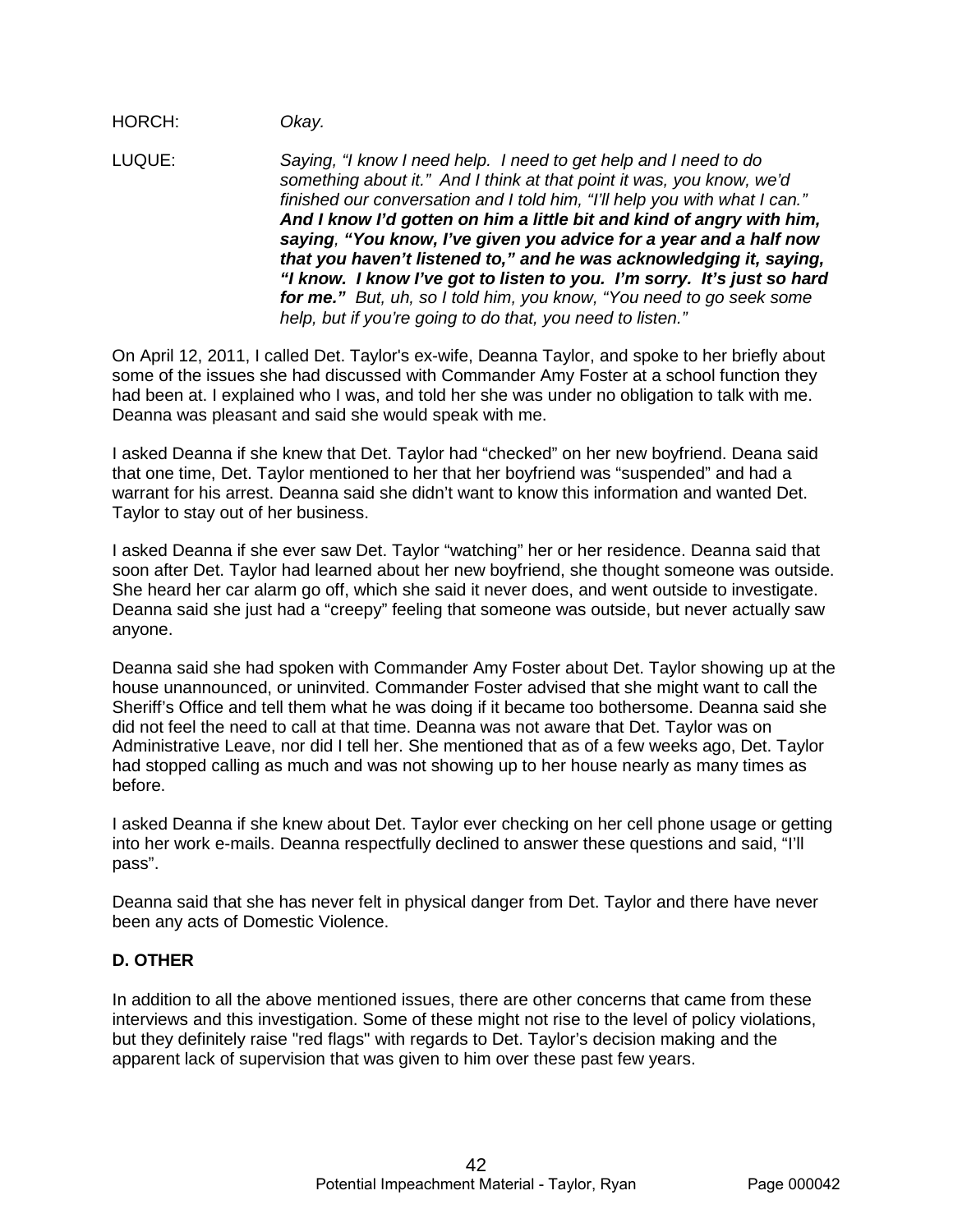For example, Det. Taylor, along with Sgt. Schoening and Deputy Luque, all acknowledged that Det. Taylor would work on his days off without being compensated. Sgt. Schoening said he warned Det. Taylor many times not to this. When Det. Taylor was asked in his interview about all these extra hours on his days off, he indicated that his supervisor knew about this, but the work needed to get done. Det. Buckner, who was Det. Taylor's guild representative, even spoke up and wanted to be a witness as to having seen Det. Taylor show up at the office on his days off.

| <b>BUCKNER:</b> | No, I  I just want a comment that I work in the same office as Ryan<br>Taylor. I've seen him in there on his days off working on his cases. I<br>mean, this guy's very conscientious. He's very methodical and he's on<br>there on his days -- I'm, "Ryan, what are you doing here?" You know,<br>and he's working. So --. As a witness. |
|-----------------|------------------------------------------------------------------------------------------------------------------------------------------------------------------------------------------------------------------------------------------------------------------------------------------------------------------------------------------|
| HORCH:          | Well, as a Guild rep, you should have put your foot down and said                                                                                                                                                                                                                                                                        |

*something stronger, then, probably. But anyways, let's get back to this. Do you want a break? I know Rick has to leave in about ten minutes? Do you want to keep going for ten minutes?*

According to Sergeants Bieber and Neiman, they both documented conversations with Det. Taylor about working on his days off without being compensated, and told him he was not allowed to do this. Their memos are attached to this report.

Another issue that arose from this investigation, was the amount of overtime hours Det. Taylor worked over these past years. In some instances, he worked 26 hours straight without a break. Det. Taylor said this was approved by supervisors with them having full knowledge of how many hours he had already been working. On his October 2010 time sheet, these high amounts of overtime are reflected.

It should be noted that one of the Clark County payroll specialists, Samantha Reynolds, (from the Auditor's office), noticed the large amount of hours worked by Det. Taylor in October 2010 and sent an e-mail to Cheryl Moore (Sheriffs Office payroll) questioning the hours. Cheryl Moore forwards this e-mail on to Det. Taylor's supervisor, who in turn writes Samantha back and explains that the hours are correct. The following is an excerpt from those e-mails.

-----Original Message----- "From: Cnty Auditor Payroll Sent: Thursday, November 04, 2010 12:23 PM To: Taylor, Ryan Cc: Moore, Cheryl; Neiman, Fred

Hi Ryan, Can you please take look at your timesheet again? I just want to make sure that you don't get overpaid. On Oct 26th, you have two lines of OTP, Off-Duty:Misc (OT), for 8 hours (16) could this be in error? Just want to check with you to verify, that the timecard is correct?

If its not, can you print it make the corrections and fax over to me, I will make any correction now, so we can process correctly. :)

Let me know if you have any questions.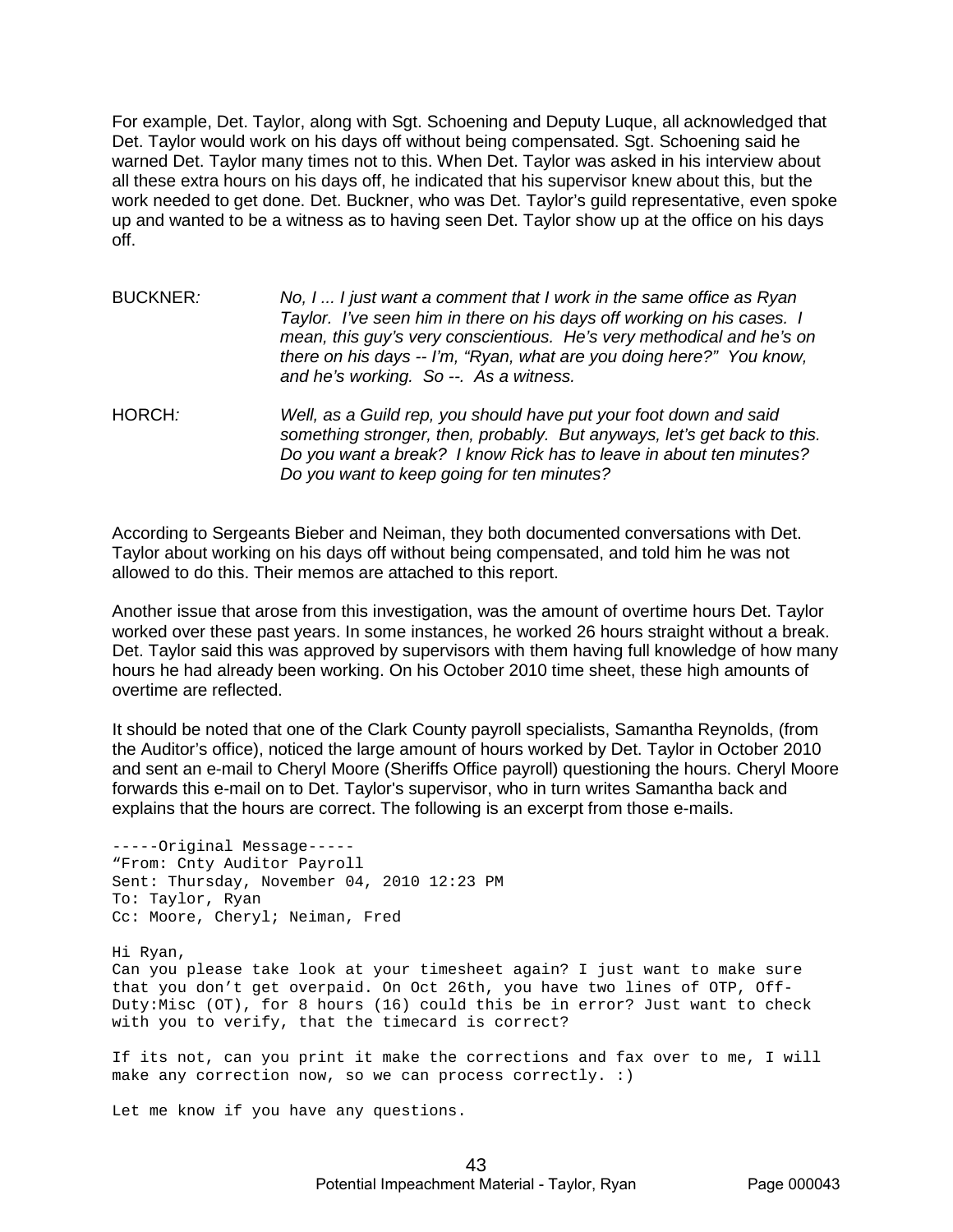From: Moore, Cheryl Sent: Thursday, November 04, 2010 1:25 PM To: Cnty Auditor Payroll; Taylor, Ryan Cc: Neiman, Fred Subject: RE: OTP According to his overtime authorization, he did a double shift at the hospital guarding a prisoner on the 26th.

From: Neiman, Fred Sent: Thursday, November 04, 2010 1:28 PM To: Moore, Cheryl; Cnty Auditor Payroll; Taylor, Ryan Cc: Atkins, Chuck Subject: RE: OTP

That's correct. **Although not usually allowed, it was approved by command staff due to staffing needs...**

Thanks for checking, Sam and Cheryl.

Fred."

#### **Conclusion:**

This investigation started off within a narrow scope, but widened as more issues were uncovered. It's evident by all the documentation and the statements from all involved, that Det. Taylor has been using his work vehicle for personal use far beyond what is allowed in the "De Minimus use" policy. Even after purchasing a vehicle at the end of February 2011, Det. Taylor readily admits to using his work vehicle for personal use. In March 2011 alone, he admits to using it on at least five occasions, to include transporting his children around. In using the calculation from page 20 of this report, there are approximately 15,722 unaccounted miles put on Det. Taylor's work vehicle over the past two years. <sup>2</sup>

Det. Taylor also admits to not following the county's cell phone use policy for the past several years. The documentation shows there were several months of high usage without justification. In just the few numbers that were researched, there were numerous personal calls made during work hours and during days off.

Det. Taylor's off duty conduct is also called into question when he goes by Michael Melton's residence and his ex-wife's residence on numerous occasions. He had an apparent obsession with knowing her whereabouts and was having great difficultly in accepting the fact that she had moved on after their divorce. Det. Taylor admitted that one night he walked up to Melton's residence to verify if he was actually the person he had seen with his ex-wife back on March  $7<sup>th</sup>$ , and even tries to peer into his windows.

For the past two years, it's clear that Det. Taylor has been battling with numerous issues. Some of them personal and some work related. He divulged some of his personal struggles in his interview, and mentioned he had been seeking help to get these under control. He said they are not excuses for his behavior and apologized greatly for his conduct.

 $2$  For a two year period, this vehicle cost \$28,058 dollars to operate. (Maintenance & gas etc.) Divide this cost by the miles driven (52,914) and it equates to .53 cents per mile. With 15,722 used as the calculated overage in miles, the approximate cost of Det. Taylor's personal use of the vehicle is \$8,332 dollars.  $\overline{a}$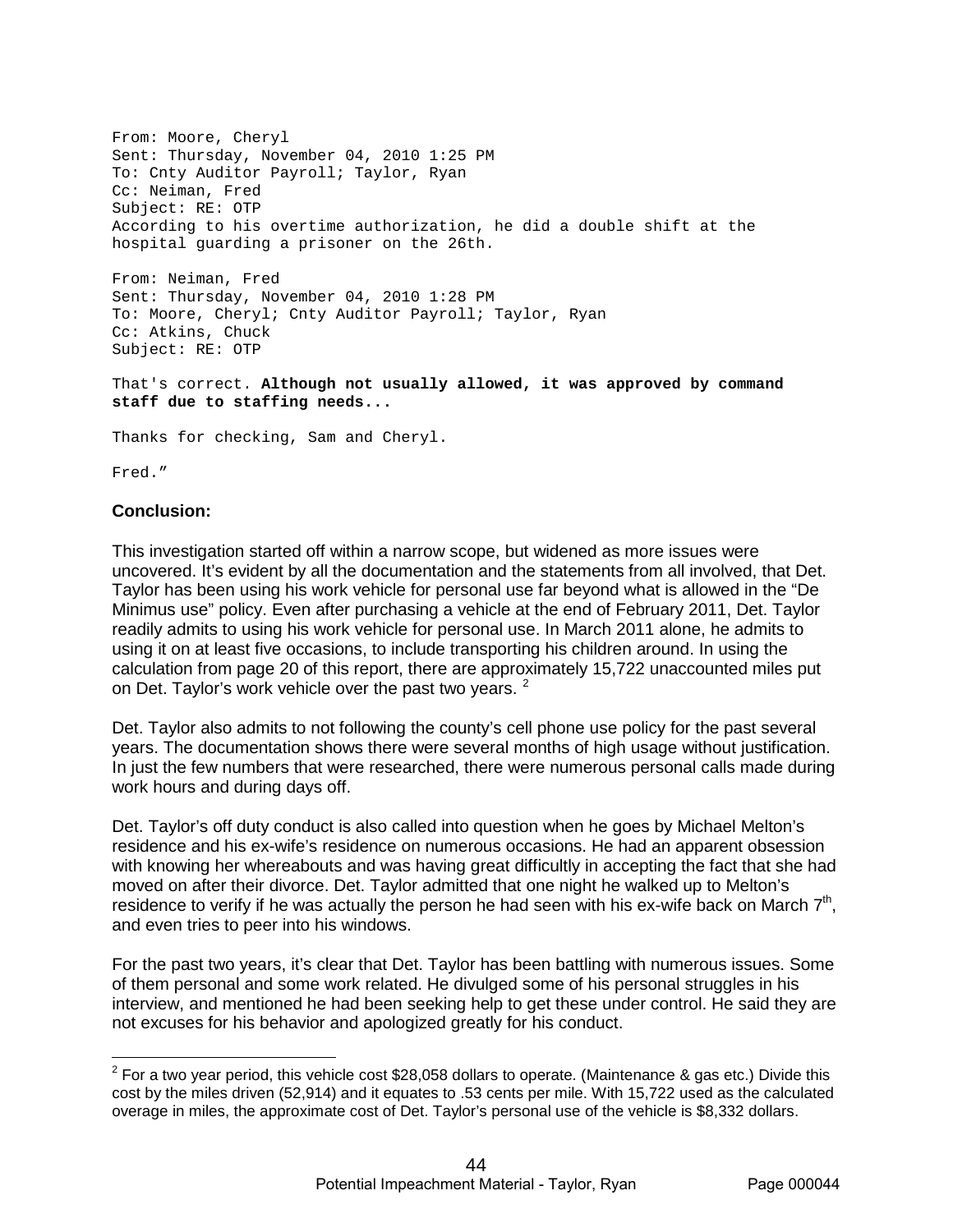The interview with Det. Taylor last approximately four and a half hours. This report contains only a small portion taken from the transcripts. Det. Taylor does not dispute any of the allegations, nor does he, for the most part, make any excuses for his actions.

This investigation basically looked into Det. Taylor's behavior and conduct for the past two years. There were other concerns that came to light, in addition to the ones detailed in this report. Some of these concerns were briefly mentioned in the body of this report and some were not due to the fact that this was already an extensive investigation and very lengthy interview with Det. Taylor. Some of these issues include;

- Det. Taylor leaves his children (8 and 10 years old) at home alone at 0130 am in the morning to go check on ex-wife and new boyfriend.
- AVL reports, numerous records to search through.
- Sgt. Schoening reports, after his interview, that numerous times Det. Taylor would be "logged out" at the traffic office, however Schoening would never see him there.
- Cell phone records could be gone through with even greater scrutiny.
- Det. Taylor's ACCESS certification was expired last year from September  $2^{nd}$  September 22<sup>nd</sup>. During this time he still ran computer checks on subjects. (This was only discovered after reading Sgt. Neiman's critical incident log after the ACCESS investigation of #IC11-009 had been completed.)
- Sgt. Schoening reports Det. Taylor broke into his work vehicle, which was parked at Schoening's residence, while Schoening was on vacation. This was not done for any emergency reason; Det. Taylor was obsessed with getting a computer disc for an investigation.
- Could have looked in to the Garrett Hergert issue IA learned about additional steps that Det. Taylor might have taken to track down Hergert back in 2008 and possibly 2010.
- It's reported that Det. Taylor has possibly gone to his ex-wife's place of work (while they were married) and went through her desk. He also tried getting into her work computer in order to gain information. (I asked Deanna Taylor about this and she said, "I'll pass")
- Detailed cost analysis of county vehicle use. (Data has been collected from county shops)

It should be noted that the above mentioned issues were not fully investigated and could possibly require substantial research and time. These additional issues can and will be investigated further if directed to do so by my superiors.

Det. Taylor, and guild representative Rick Bucker, were both advised this could be a lengthy interview. We had several breaks including a lunch break. Breaks were also provided as requested.

At 1445 hours, Det. Buckner had to leave for an appointment and Detective Robert Latter stepped in to be the guild representative. Det. Taylor had no objections to this. We continued the interview and following the next break, Det. Latter mentioned the length of the interview and wanted to give Det. Taylor the option to possibly continue the following day.

I agreed that our Internal Affairs Investigations G.O. addresses unreasonably lengthy interviews, however, there was a large amount of material to be covered and Det. Taylor and Det. Buckner knew this before we started. Det. Taylor was then given the option to stop and to continue the following day. Det. Taylor said he wanted to keep going and finish the interview.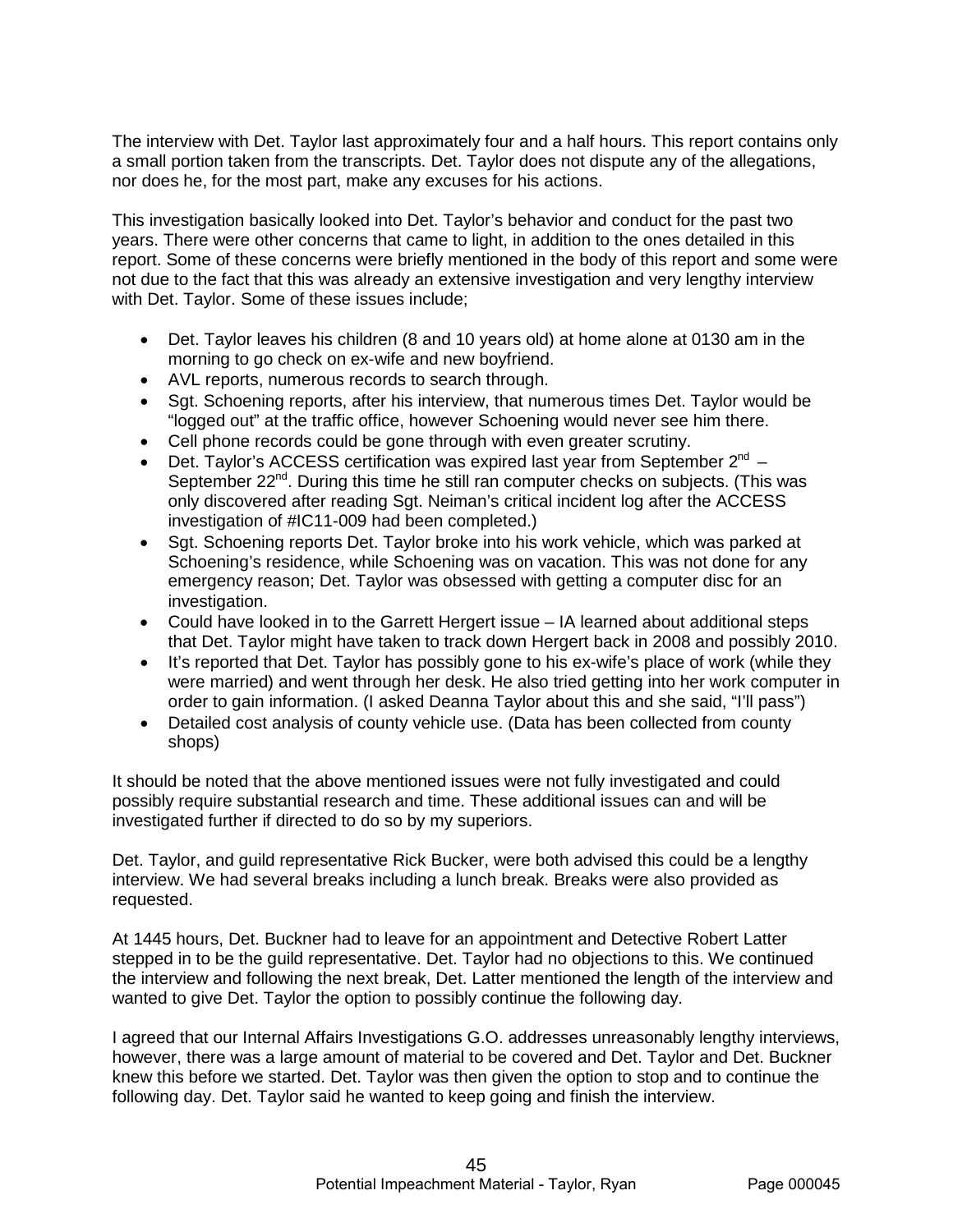Based on all the evidence, the IA unit recommends a finding of **SUSTAINED** for all of the listed policies;

# #1. G.O. 01.16.010 PURPOSE (VEHICLE USAGE) G.O. 01.16.052 DE MINIMUS PERSONAL USE OF COUNTY VEHICLES WHILE ON **DUTY**

# #2. G.O. 01.16.037 UNAUTHORIZED PASSENGERS

#3. G.O. 01.35.090 CELLULAR PHONE

# #4. G.O. 01.29.310 OFF DUTY CONDUCT

# 01.16.010 PURPOSE (VEHICLE USE)

The purpose of this general order is to establish a policy and a set of uniform procedures dealing with the use of motor vehicles by employees of the Clark County Sheriff's Office. The proper use of a motor vehicle represents a responsibility of the Sheriff's Office and its personnel extended to and expected by the people of Clark County. Misuse of or negligent disregard for this responsibility will not be tolerated by the Sheriff's Office. It is imperative that the Sheriff's Office and its personnel operate motor vehicles in a manner worthy of the trust and respect of the people of Clark County. Except as allowed by law, employees operating motor vehicles shall conform to all laws regulating traffic and set an example of good driving to each other as well as to the public. Each employee of the Clark County Sheriff's office shall be responsible for adhering to this policy concerning motor vehicle usage. The policies and procedures of the Clark County Sheriff's Office are intended to be consistent with the requirements of RCW 46.61.035.

# 01.16.052 DE MINIMUS PERSONAL USE OF COUNTY VEHICLES WHILE ON DUTY

The Sheriff's Office recognizes that providing take-home vehicles provides a benefit to the community, this agency, and the employee. The assigned vehicle shall not be used for personal gain. However, it is further recognized that due to the length of shift hours and days of work, there may be times in which employees may need to utilize a County vehicle for personal business while on duty. Personal use that is permissible should be restricted to brief stops to conduct essential personal errands which do not deviate significantly from the normal route or distance to and from work or current beat assignment. Examples of permissible use may include, but not be limited to; taking children to and from day-care or school while the employee is en route to and from work, picking up a prescription or other essential medications, minor routine banking, etc.

Nothing in the section allows for the use of a County vehicle as transportation to any tavern, bar, saloon or similar establishment unless it is in the course and scope of their official duties.

# 01.16.037 UNAUTHORIZED PASSENGERS

Deputies should not transport persons in department vehicles unless such transportation is in connection with official department business or prior approval granted by the Sheriff or his designee.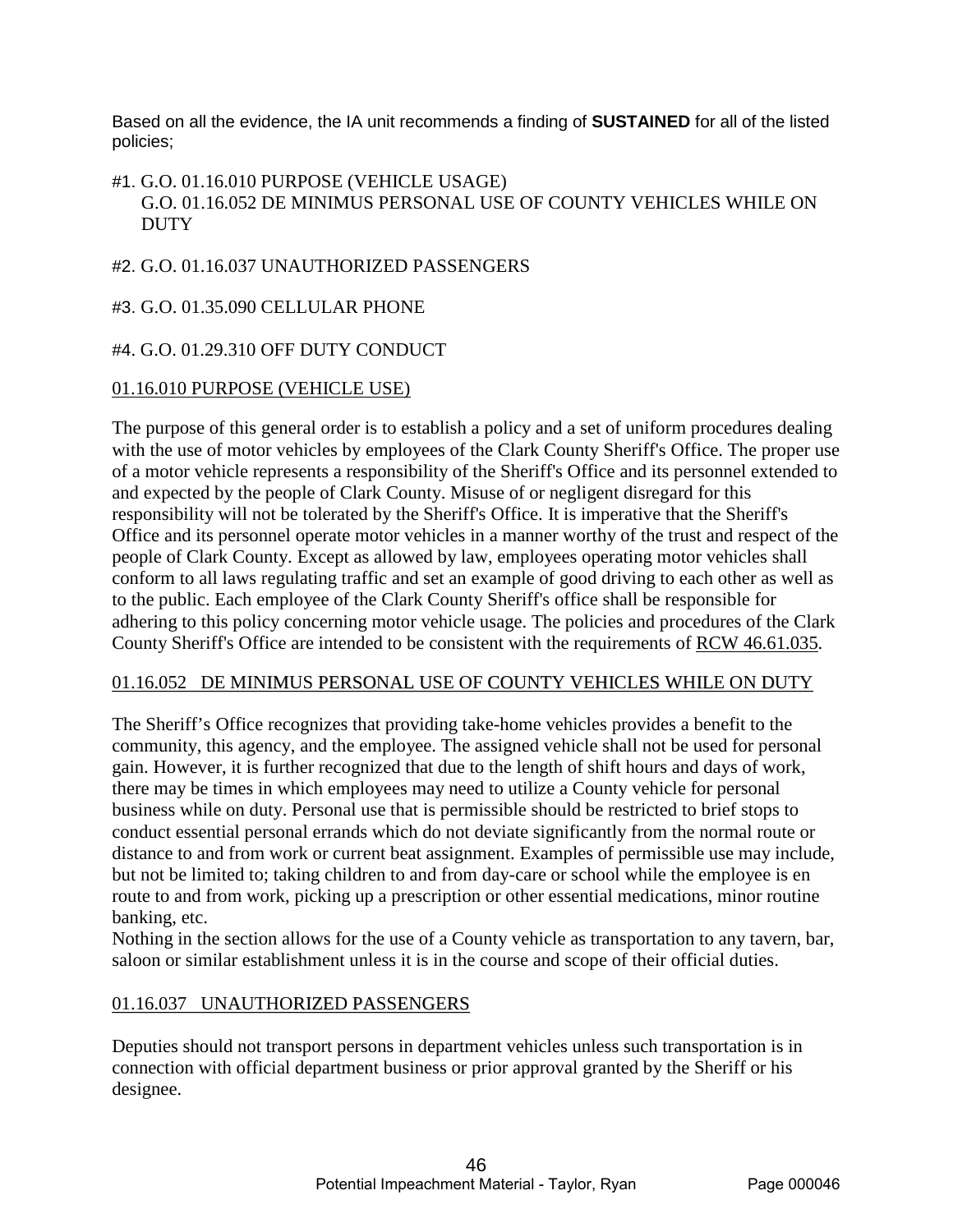# 01.35.090 CELLULAR PHONES

The purpose of the cellular phone is to increase communication availability for employees and for the citizens we serve. Radio air time is limited at times and cellular phones provide an alternative method for employees to communicate with citizens, law enforcement departments and other agencies. This also provides employees the ability to return phone calls promptly, contact citizens directly and communicate directly with staff.

The following will be the guideline for the use of cell phones:

- 8. Cell phones will only be used for department business and will not be used for **personal** use, except to make emergency/priority calls to the employee's residence. Refer to Reimbursement Policy for Personal Use of Cell Phones 01.35.095.
- **9. Lengthy conversations shall be kept at a minimum. If a long conversation is anticipated, employees should not use cell phones.**
- 10. Employees are reminded that calling from one cellular telephone to another results in double charges to the department. The department is charged for the employee making the call and for the employee receiving the call. Therefore, employees shall restrict the use of cellular telephone calls to **priority** department business only.
- 11. Employees are restricted from making long distance phone calls on cellular phones. Long distance phone calls should be made from precinct or other county offices. In the event employees are traveling out of county, and are unable to utilize a standard telephone and billing card, cellular telephones may be used. However, any long distance call time should be kept to a minimum.
- 12. Except in extreme circumstances, employees are prohibited from using County Cell Phones for the purpose of text messaging.
- 13. Sheriff's Office blue tooth devices should only be synced and used with County Cell phones.
- 14. The Property/Logistics Manager will provide copies of cell phone bills to employee supervisors to review for excessive calls and abuse.

#### 01.29.310 OFF-DUTY CONDUCT

All employees shall maintain the highest standards of conduct and will avoid any conduct which would discredit the employee or the Sheriff's Office. Off-duty deputies should perform necessary police service in Clark County whenever public safety is urgently required. While off duty and within the jurisdiction of Clark County, deputies should carry official identification when in public.

Attached documents:

- 1. Six part complaint
- 2. Taylor interview
- 3 Foster interview
- 4. Schoening interview
- 5. Luque interview
- March 2009 2011 mileage report for Taylor
- 7. March 2009 2011 mileage report for Schoening
- 8. March 2007 2011 mileage report for Harada
- 9. March 2009 2011 fuel report for Taylor
- 10. March 2009 2011 fuel report for Schoening
- 11. March 2007 2011 fuel report for Harada
- 12. March 2009 2011 time sheet reports for Taylor (including overtime slips)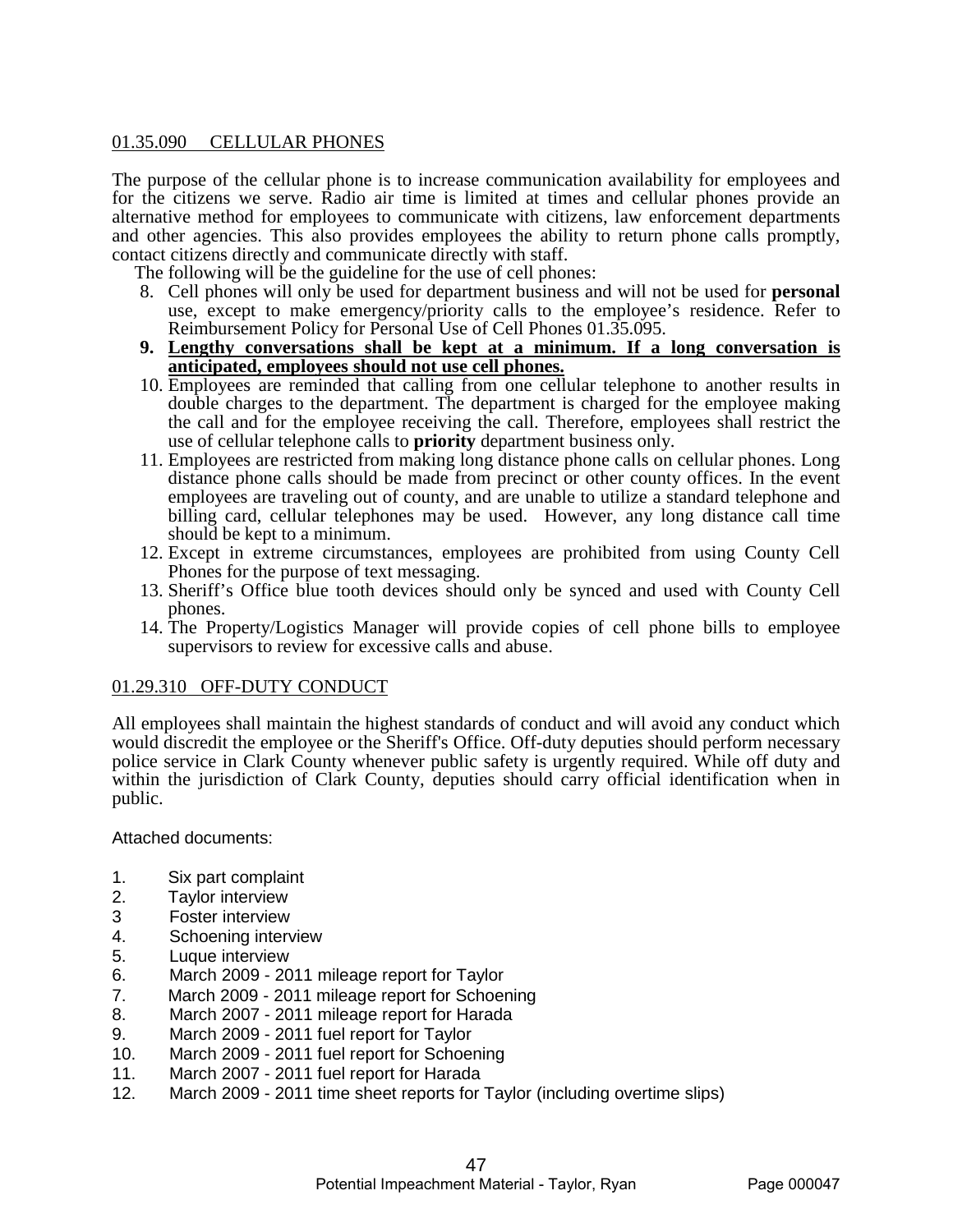- 13. March 2009 2011 time sheet reports for Schoening<br>14. March 2007 2011 time sheet reports for Harada
- March 2007 2011 time sheet reports for Harada
- 15. March 2009 2011 cell phone records for Taylor<br>16 Photos of Taylor's unmarked patrol vehicle #S19
- 16 Photos of Taylor's unmarked patrol vehicle #S19-989<br>17. DOL copy of all vehicles registered to Det. Taylor for the
- DOL copy of all vehicles registered to Det. Taylor for the past three years.
- 18. Sgt. Bieber memo<br>19. Sgt. Neiman memo
- Sgt. Neiman memo
- 20. Sgt. Kasberg memo<br>21. ACCESS re-cert exp
- 21. ACCESS re-cert expiration documents<br>22. Cellular phone personal use reimburser
- 22. Cellular phone personal use reimbursement agreement<br>23. AVL records from January 14, 2011 March 16, 2011 (
- AVL records from January 14, 2011 March 16, 2011 (AVL only tracks back 3 months)